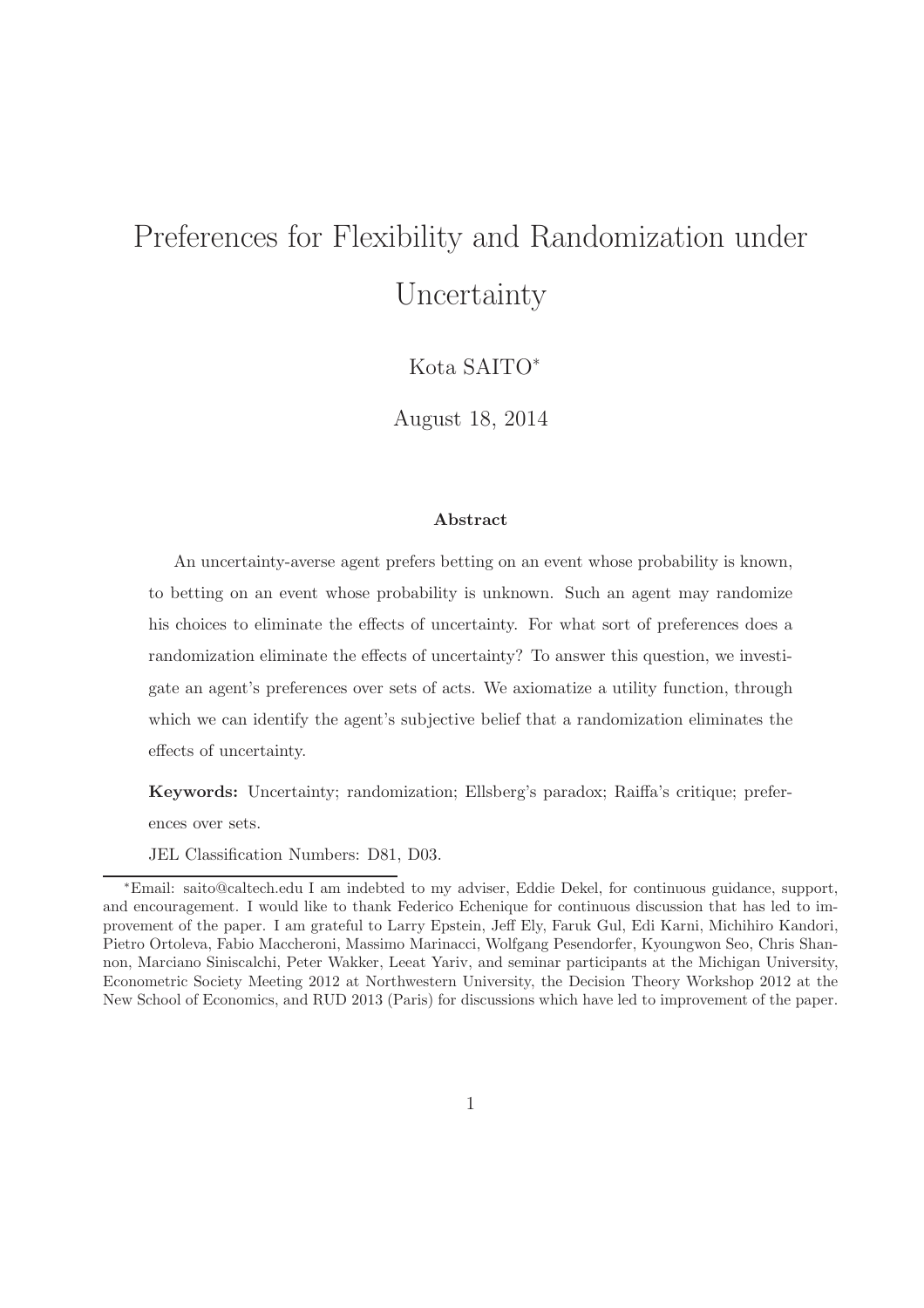# 1 Introduction

People often prefer to bet on a risky event (an event whose probability is known) rather than an uncertain event (an event whose probability is unknown). Such a preference is said to be uncertainty-averse. (See Gilboa (2009) for a formal definition of uncertainty aversion.) If you have such a preference, one way to make a choice is to toss a coin.

For example, consider a bet on which country, A or B, will win the final match of FIFA World Cup. If your bet turns out to be correct, you obtain \$100; otherwise you obtain \$0. The problem is that you do not necessarily have a probabilistic assessment on which country will win. Suppose that you toss a fair coin and you bet on A if heads appears; otherwise, you bet on B. Then, no matter which country wins, you can obtain the fifty-fifty lottery between \$100 and \$0.

Yet, are you really indifferent between tossing a fair coin and obtaining the fifty-fifty lottery between \$100 and \$0? In other words, do you really think the coin toss eliminates the effects of uncertainty?

This is just one example of many economic decisions under uncertainty. For what sort of preferences does a randomization eliminate the effects of uncertainty? To answer the question, we investigate an agent's preferences over sets of alternatives. We axiomatize a utility function, through which we can identify the agent's subjective belief that his randomization eliminates the effects of uncertainty.

In the next section, we review Ellsberg's (1961) paradox and Raiffa's (1961) critique. Then, in Section 3, we preview our results.

# 2 Ellsberg's (1961) Paradox and Raiffa's (1961) Critique

To give a concrete example of choice under uncertainty, consider the following hypothetical experiment first described by Ellsberg (1961). Suppose that you confront two urns containing red and black balls. You have the following information. Urn I contains 100 red and black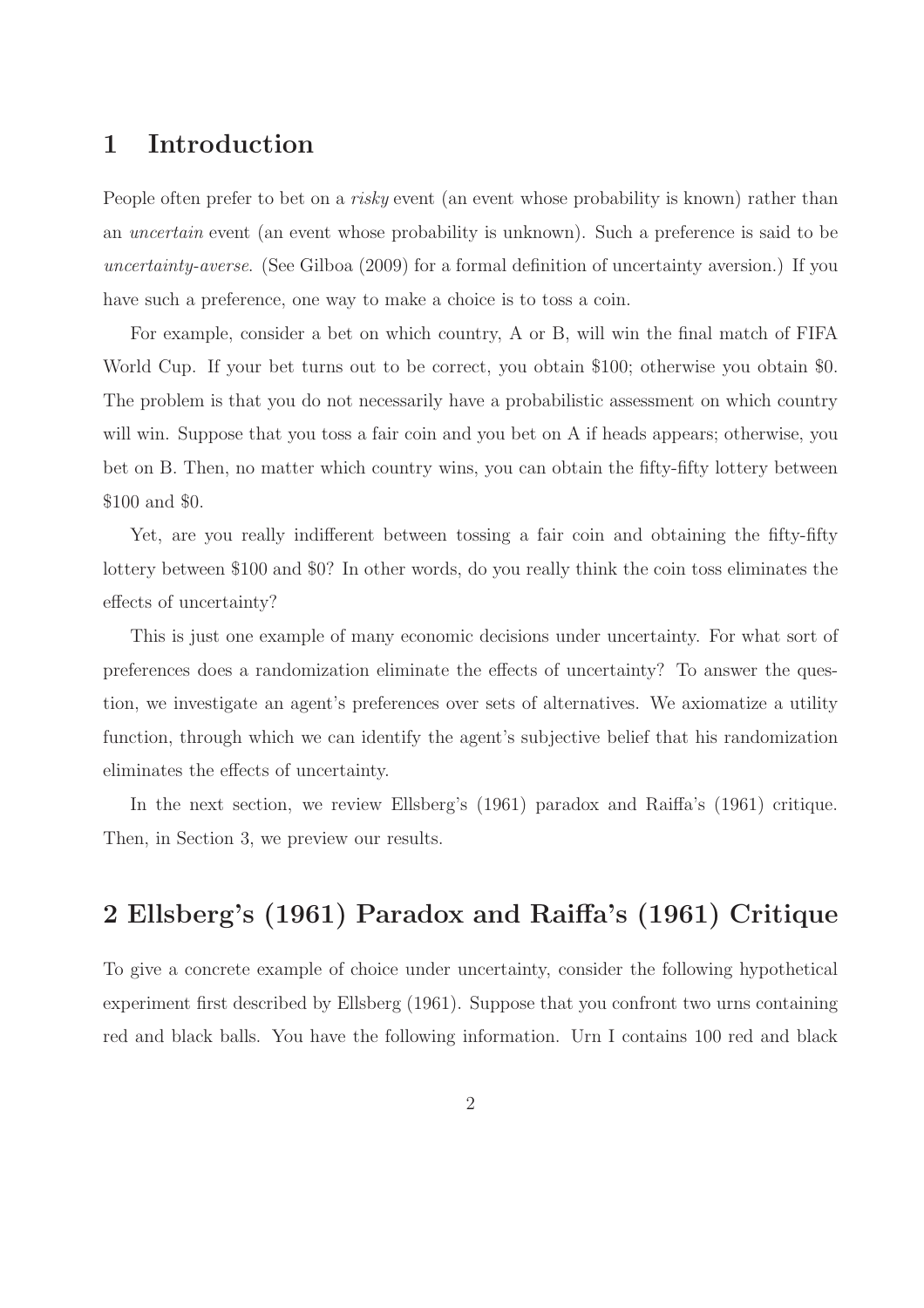balls, but in a ratio entirely unknown to you; there may be from 0 to 100 red balls. In Urn II, you know that there are exactly 50 red and 50 black balls. We call Urn I the uncertain urn and call Urn II the risky urn, respectively.<sup>1</sup>

To "bet on a color in an urn" will mean that we draw a ball from the urn at random, and that you will receive a payoff of 1 if the drawn ball is the color on which you bet and 0 otherwise. We ask four independent questions, each of which offers two alternatives. Which do you prefer to bet on: (i) red or black in the uncertain urn? (ii) red or black in the risky urn? (iii) red in the uncertain urn or in the risky urn? (iv) black in the uncertain urn or in the risky urn?

If you are indifferent between red and black in questions (i) and (ii); and you strictly prefer the risky urn to the uncertain urn in questions (iii) and (iv), then your preferences are said to be uncertainty-averse. Many experimental studies have confirmed such uncertainty-averse preferences in lab experiments.

Is it reasonable for many people to strictly prefer the risky urn to the uncertain urn? According to Raiffa (1961), it may not be. By tossing a fair coin, you can eliminate the effects of uncertainty; you can obtain the fifty-fifty lottery between 1 and 0 for each ball color drawn from the uncertain urn. For example, suppose that you bet on red if heads appears and you bet on black if tails appears. Then what you obtain is the fifty-fifty lottery between 1 and 0 for each ball color drawn from the uncertain urn. This is exactly what you obtain by betting on a color in the risky urn. Hence, there is no reason to strictly prefer the risky urn to the uncertain urn. This is the essence of Raiffa's (1961) critique of uncertainty-averse preferences.

Raiffa's (1961) critique has been widely accepted in the field. However, we claim that there are three important problems with his argument. The first problem is that Raiffa's (1961) argument presupposes that you believe that the coin toss eliminates the effects of uncertainty. To see this, remember that Raiffa (1961) evaluates the coin toss for each ball color drawn

<sup>&</sup>lt;sup>1</sup>Note that a red (black) ball drawn from Urn I is an uncertain event, while a red (black) ball drawn from Urn II is a risky event.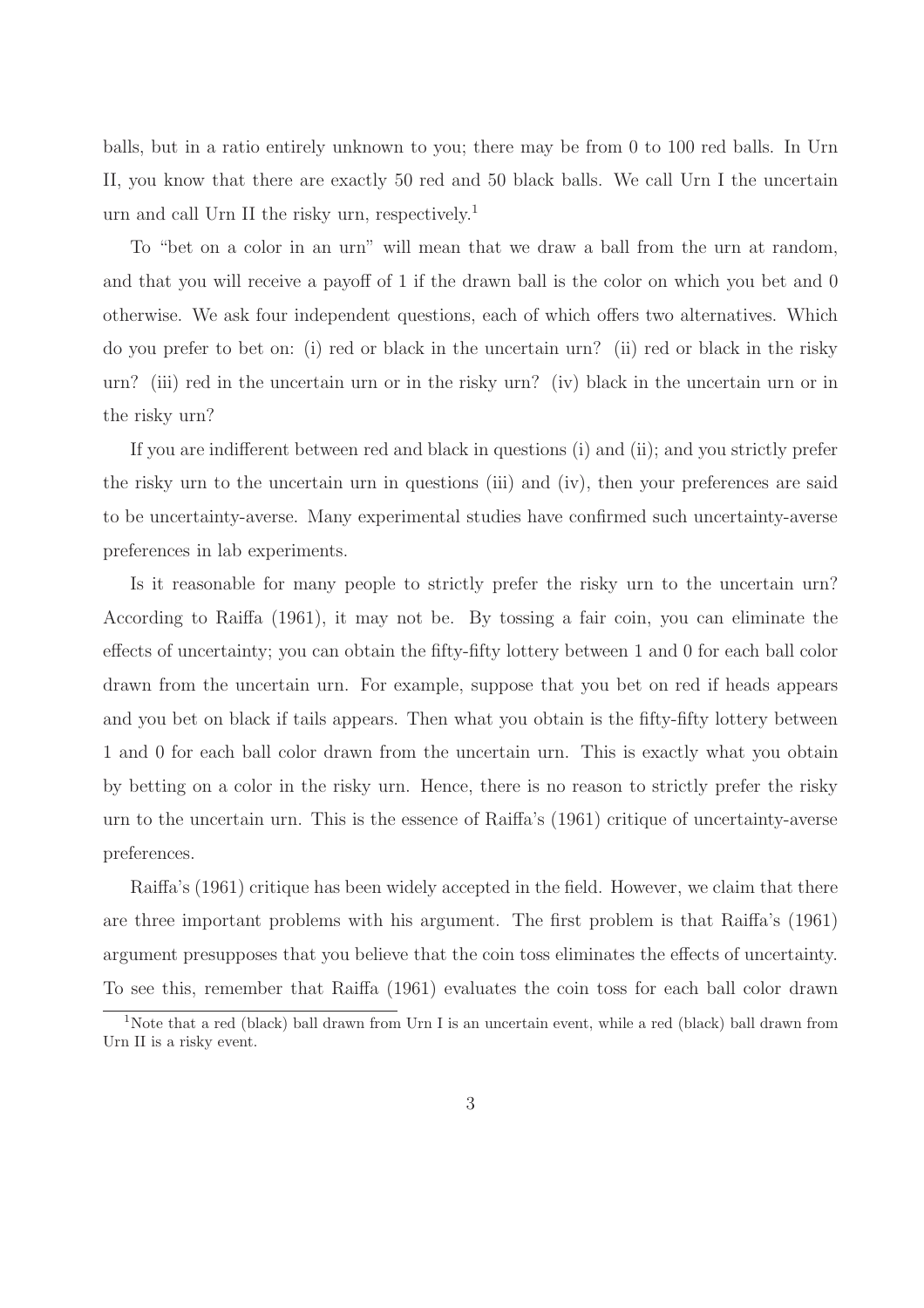

Figure 1: Two ways to evaluate the coin toss. The coin toss eliminates the effects of uncertainty (left); does not eliminate the effects of uncertainty (right).

from the uncertain urn, as shown by the left tree of Figure 1. However, there is another, equally natural way of evaluating the coin toss: evaluate the coin toss for each realization of the coin toss (i.e., heads or tails), as shown by the right tree of Figure 1.

According to this latter evaluation, you have to face uncertainty again, no matter which side of the coin appears. The coin toss therefore does not eliminate the effects of uncertainty. Indeed, this latter view of randomization would make more sense if you think that a color of the drawn ball is realized after you toss the coin. These two ways of evaluating the coin toss (i.e., evaluating it for each ball color drawn from the uncertain urn or evaluating it for each realization of the coin toss) reflect whether or not you believe that the coin toss eliminates the effects of uncertainty. Both beliefs are legitimate, and which one is correct depends on you.

The second problem with Raiffa's (1961) critique concerns the size of the choice set. Ellsberg (1961, p. 651, fn. 7) identifies this problem by saying: "Note that in no case are you invited to choose both a color and an urn freely; nor are you given any indication beforehand as to the full set of gambles that will be offered." In the four questions, when you are asked your preference between the uncertain urn and the risky urn (namely, in questions (iii) and (iv)), your choice of a color is predetermined so that you cannot randomize between betting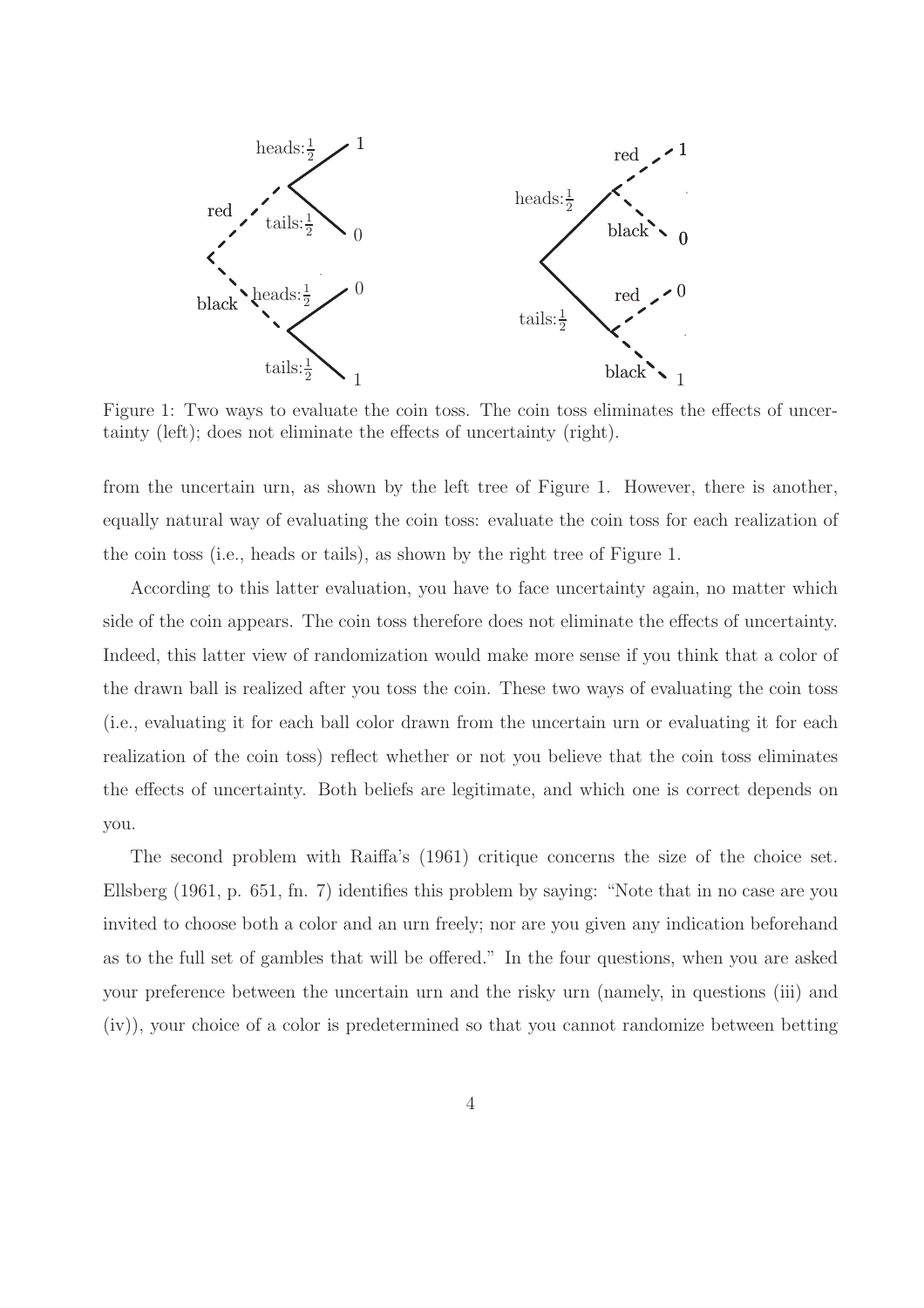on red and betting on black.

The third problem is that Raiffa (1961) has assumed that you can commit to the result of his randomization. To see this point, assume that you slightly prefer betting on red to betting on black. If the coin toss determines betting on black, then you might not be able to commit to the result of the coin toss.<sup>2</sup>

### 3 Preview of Results

Given the discussion above, a natural question to ask is: for what sort of preferences does a randomization eliminate the effects of uncertainty? To study this question, we consider a set S of states and an agent facing uncertainty about which state  $s \in S$  is realized. (For example, in Ellsberg's (1961) experiment, S consists of the possible ball color drawn from the uncertain urn (i.e.,  $S = \{Red, Black\}).$ 

We axiomatize the agent's preferences over sets of payoff profiles (across the states). We have in mind an agent facing a two-stage decision problem. The agent chooses a set in stage 1 and subsequently selects a payoff profile from that set in stage 2, maybe by randomization (such as tossing a coin). We do not use the agent's random choice as a primitive because it may not be observable: he may randomize his choices in his mind without using observable randomization devices. Consequently, we do not explicitly model a process of random choice. Instead, we leave the agent's random choice (and his commitment to his random choice) to be part of the interpretation of his utility function. Therefore, the third problem of Raiffa's (1961) critique is moot in our model.

We axiomatize a utility function that identifies the agent's subjective belief that his randomization eliminates the effects of uncertainty. We call the utility representation a random uncertainty-averse (RUA) representation. An RUA representation is characterized by a pair

<sup>2</sup> I am very grateful to the referee who pointed out this important issue.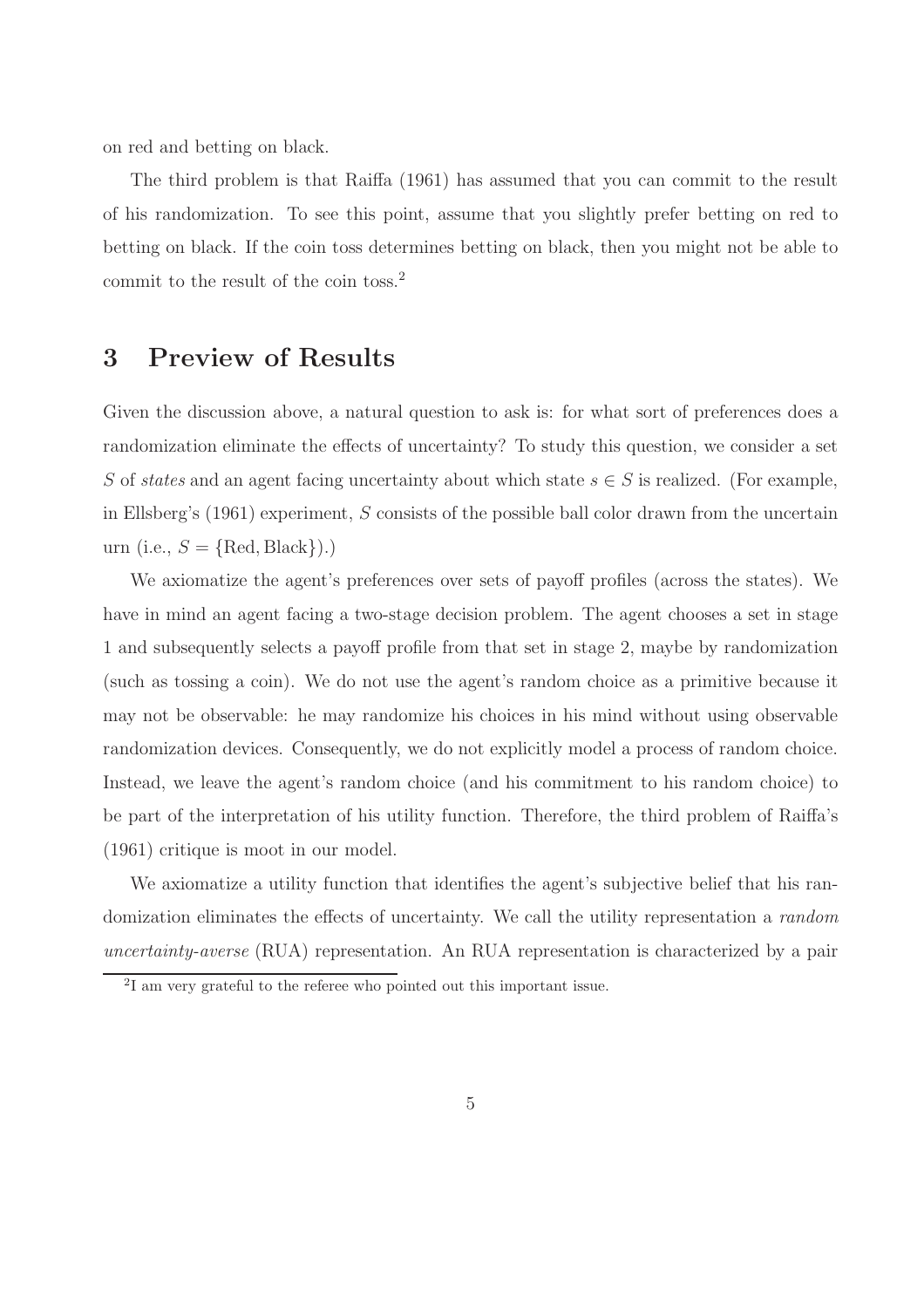$(\delta, C)$  of  $\delta \in [0, 1]$  and  $C \subset \Delta(S)$ . The utility of a set A of payoff profiles is

$$
U(A) = \max_{\rho \in \Delta(A)} \left[ \delta u \left( \sum_{f \in A} \rho(f) f \right) + (1 - \delta) \sum_{f \in A} \rho(f) u(f) \right],\tag{1}
$$

where  $u(f) = \min_{p \in C} \sum_{s \in S} p(s) u(f(s))$ , and  $\Delta(A)$  is the set of probability distributions over payoff profiles in A.

The function  $u$  captures uncertainty aversion and corresponds to the maxmin expected utility function proposed by Gilboa and Schmeidler (1989). (In an online appendix, we generalize the representation to incorporate the variational preferences proposed by Maccheroni, Marinacci, and Rustichini (2006).) The parameter  $\delta \in [0, 1]$  captures the agent's subjective belief that his randomization  $\rho$  eliminates the effects of uncertainty. Moreover, the maximizer  $\rho$  over  $\Delta(A)$  captures the agent's optimal random choice over A.

To understand these interpretations of  $\delta$  and  $\rho$ , note that in the objective function, the first term,  $u(\sum_{f \in \mathscr{F}} \rho(f) f)$ , is the utility when the randomization  $\rho$  eliminates the effects of uncertainty because  $\sum_{f \in \mathcal{F}} \rho(f) f$  denotes a state-wise mixture of payoff profiles with respect to ρ. For example, in the first term, Raiffa's (1961) coin toss is evaluated as the constant payoff profile  $\frac{1}{2}(1,0) + \frac{1}{2}(0,1) \equiv (\frac{1}{2})$  $\frac{1}{2}, \frac{1}{2}$  $\frac{1}{2}$ , where the payoff profiles  $(1,0)$  and  $(0,1)$  correspond to betting on red and black, respectively, in the uncertain urn.

On the other hand, the second term,  $\sum_{f \in \mathscr{F}} \rho(f) u(f)$ , is the utility when the randomization  $\rho$  does not eliminate the effects of uncertainty. In this case, the agent evaluates each payoff profile separately and then calculates the expected value with respect to  $\rho$ . For example, in the second term, the utility of the coin toss is the expected utility of  $\frac{1}{2}u(1,0) + \frac{1}{2}u(0,1)$ .

Therefore, the parameter  $\delta$  captures the agent's subjective belief that his randomization  $\rho$  eliminates the effects of uncertainty. In this way, we address the first problem with Raiffa's (1961) critique, namely that Raiffa (1961) presupposes that the agent believes that his randomization eliminates the effects of uncertainty. (In other words, Raiffa (1961) presupposes  $\delta = 1$ .) In our model, the weighted sum of the two terms,  $\delta u(\sum_{f \in \mathscr{F}} \rho(f)f) + (1$ δ)  $\sum_{f \in \mathcal{F}} \rho(f)u(f)$ , is the agent's expected utility obtained by his randomization  $\rho$ . Therefore,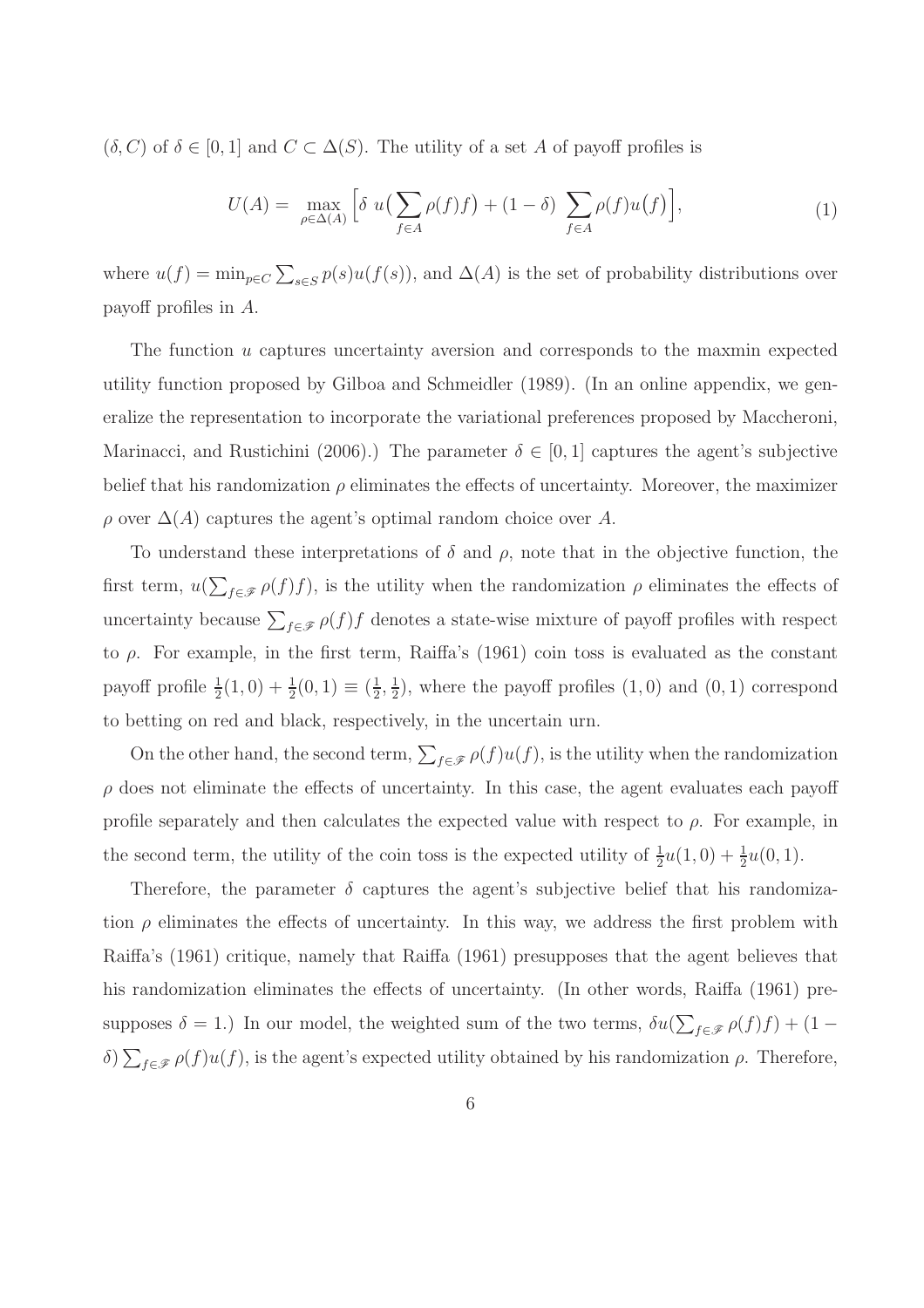the maximizer  $\rho$  over  $\Delta(A)$  captures the agent's optimal random choice over A. Note that we obtain the optimal random choice endogenously, in the sense that our primitive does not include a choice of randomization.

We apply our result to Ellsberg's (1961) experiment to address the second problem with Raiffa's (1961) critique, namely that whether an agent can randomize his choices or not depends on how large his choice set is. We consider an agent whose preferences admit RUA representation and who faces the two urns in Section 2. Then, we study how the size of the agent's choice set affects his observable attitude toward uncertainty. We show that the agent's uncertainty premium depends on who determines the ball color drawn from the uncertain urn on which he bets. The uncertain premium is lower when the agent determines it than when the experimenter predetermines it. Moreover, we also show that when the agent determines the ball color, his uncertainty premium decreases as  $\delta$  increases. In fact, the agent's uncertainty premium becomes zero when  $\delta = 1$ , even when he is uncertainty-averse. See Section 6.

We present comparative statics on  $\delta$ . We show that both a preference for randomization and a preference for flexibility (i.e., preference for a larger set) are captured in a natural way by δ. See Section 5. All proofs are in Section 7.

Finally, let us now discuss the related literature. Our paper is related to papers on subjective state space, such as the work of Dekel, Lipman, and Rustichini (2001) and Epstein, Marinacci, and Seo (2007). Epstein et al. (2007) point out that an agent can eliminate the effects of uncertainty by randomizing his choice; they then axiomatize two models that are similar to the two special cases of RUA representations with  $\delta = 1$  and  $\delta = 0$ . Our paper, however, is different from both papers in its motivations and primitives. The main purpose of Dekel et al. (2001) and Epstein et al. (2007) is to obtain a state space endogenously, a space which has often been assumed as a primitive (e.g., in Savage (1954) and Anscombe and Aumann (1963) as well as in our paper). Consequently, the primitive preferences of Dekel et al. (2001) and Epstein et al. (2007) are defined on sets of payoffs (i.e., lotteries), while our primitive preferences are defined on sets of payoff profiles across the state space.

Our paper is also related to recent axiomatic literature on random choice, such as Bat-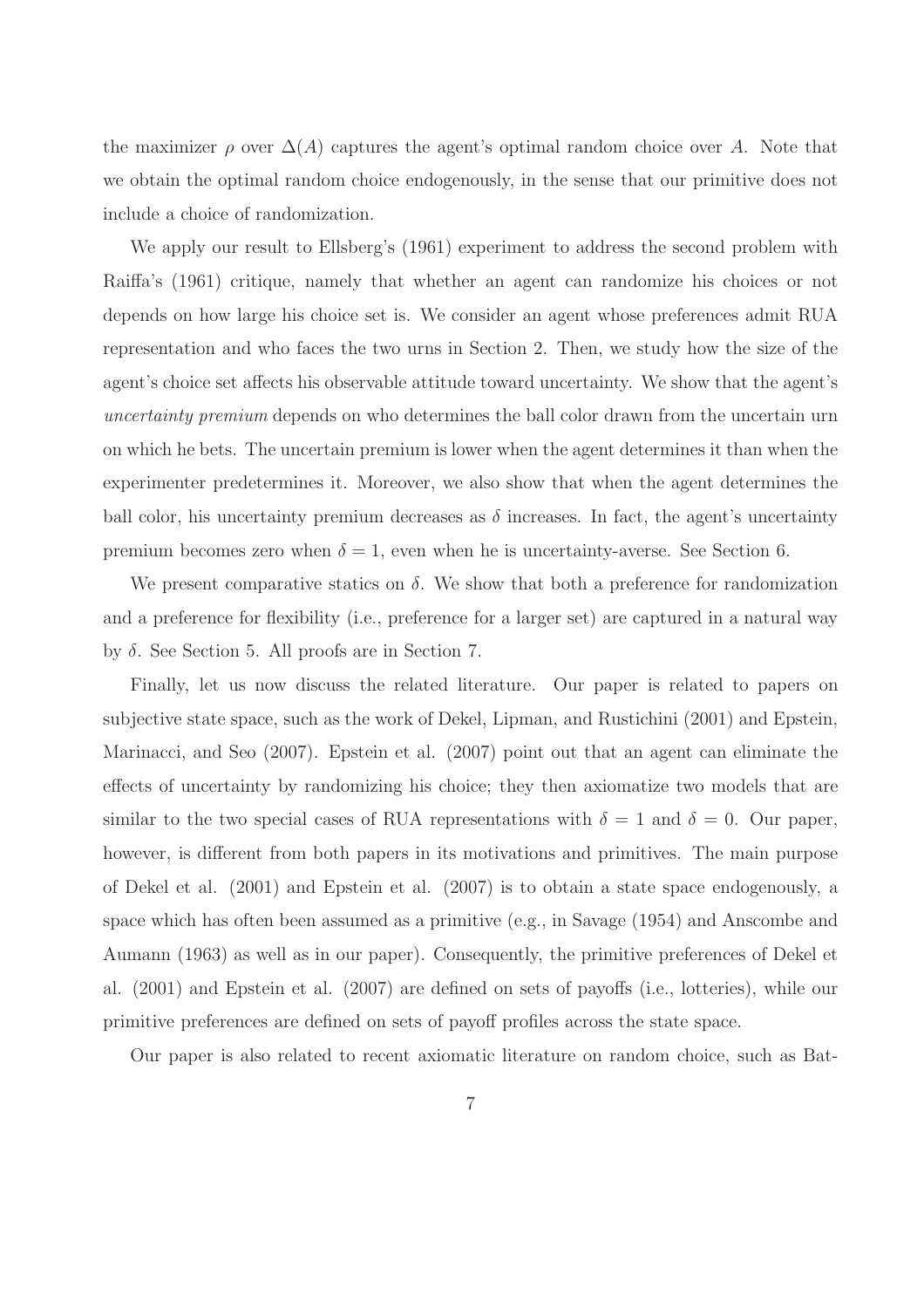tigalli, Cerreia-Vioglio, Maccheroni, and Marinacci (2013), Gul and Pesendorfer (2006), and Manzini and Mariotti (2012). Their primitives and motivations are also different from ours. They all use random choice functions as primitives. Moreover, only Battigalli et al. (2013) study uncertainty-averse agents. The main purpose of Battigalli et al. (2013), however, is different from ours in that they present a new framework for studying random choice under uncertainty, while maintaining the mathematical convenience of Anscombe and Aumann's (1963) framework.

In Saito (2013), we have also studied a preference for randomization. There, we focus on other-regarding behaviors in a social context, such as when two agents toss a coin to decide who gets an indivisible good. In contrast to this paper, the primitive preferences in that paper are defined on randomizations over payoff profiles (across the agents). This difference in primitives arises from the fact that randomizations would be observable in a social context. For example, the two agents would use observable randomization devices to decide who gets the indivisible good. Because of the difference in primitives, our proof here is completely different from the proof in Saito (2013).

There is recent research on a preference for randomization under uncertainty, in which primitive preferences are defined on randomizations over payoff profiles (across the state space). Eichberger, Grant, and Kelsey (2014) show that a dynamically consistent agent has no preference for randomization. Kuzmics (2013) shows that if an agent can randomize his choice in his mind, he can commit to his randomization, and if he believes that his randomization eliminates the effects of uncertainty, then he behaves as if uncertainty-neutral.

# 4 Axioms

We denote the set of payoffs (i.e., von Neumann-Morgenstern utilities) by  $\mathscr{U}$ . We assume that  $\mathscr U$  is a nonempty, compact, and convex subset of real numbers.<sup>3</sup> We also assume that  $\mathscr U$  is not

<sup>&</sup>lt;sup>3</sup>With a set Z of outcomes, we can use the standard domain  $\Delta(Z)$  instead of  $\mathcal U$  without any major changes in results.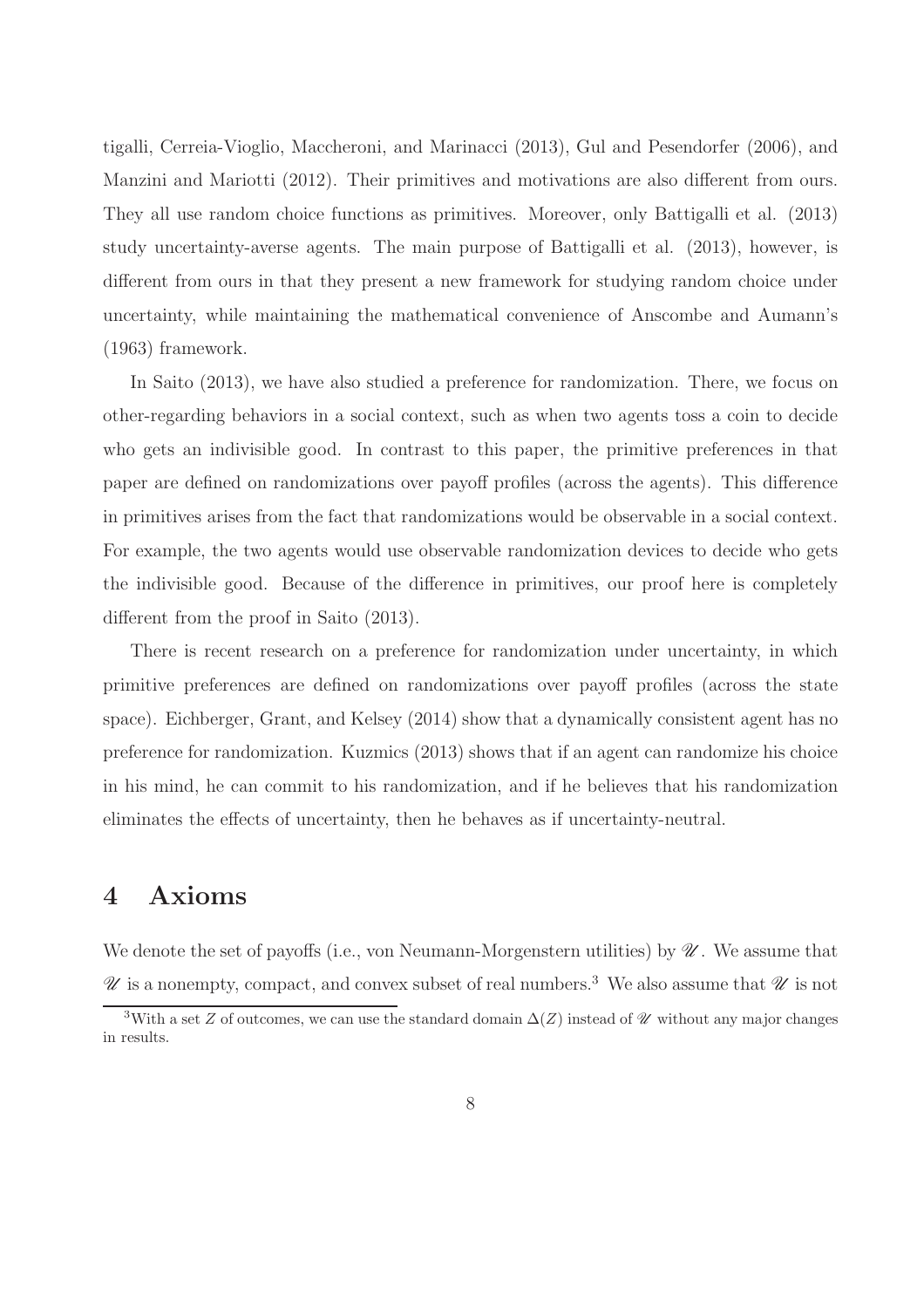a singleton.<sup>4</sup> We denote the set of real numbers by  $\mathbb R$  and the set of nonnegative real numbers by  $\mathbb{R}_+$ . Let  $S = \{1, \ldots, n\}$  be the set of states. A payoff profile  $f = (f(1), \ldots, f(n)) \in \mathscr{U}^S$ is called an *act*. We denote the set  $\mathscr{U}^S$  of acts by  $\mathscr{F}$ . Let  $\mathscr{A}$  be the set of all nonempty compact subsets of  $\mathscr{F}$ . A probability distribution  $\rho$  over acts with finite support is called a *randomization.* For any set  $A \in \mathscr{A}$ , we denote by  $\Delta(A)$  the set of randomizations over acts in A.

The primitive of our model is a binary relation  $\gtrsim$  on  $\mathscr A$ , which describes the agent's choice of sets.<sup>5</sup> Note that this domain of  $\succsim$  does not include randomizations (i.e.,  $\Delta(\mathscr{F}) \not\subset \mathscr{A}$ ). In this sense, we do not assume that the agent's choices over randomizations are observable.

An act f is called a *constant act* if  $f(s) = f(s')$  for all  $s, s' \in S$ . For an act f, a payoff  $x \in \mathscr{U}$  is called the *certainty equivalent* of f, if  $f \sim (x, \ldots, x)$ . We denote the certainty equivalent of f by  $x(f)$ .

Payoffs are denoted by  $x, y \in \mathcal{U}$ . Sets of acts are denoted by  $A, B \in \mathcal{A}$ . Acts are denoted by f, g,  $h \in \mathscr{F}$ . Randomizations are denoted by  $\rho, \mu \in \Delta(\mathscr{F})$ . If  $\rho$  is a randomization that yields act  $f^i$  with probability  $\rho_i \in [0,1]$  for each  $i \in \{1,\ldots,m\}$ , then we write  $\rho =$  $\rho_1 f^1 \oplus \cdots \oplus \rho_m f^m.$ 

We define state-wise mixtures of acts and sets as follows:

**Definition 1:** For all  $\alpha \in [0,1]$  and  $f, g \in \mathcal{F}$ ,  $\alpha f + (1 - \alpha)g$  is an act such that  $(\alpha f + (1 - \alpha)g)$  $\alpha(g)(s) = \alpha f(s) + (1 - \alpha)g(s) \in \mathcal{U}$  for each  $s \in S$ .

For any  $f^1, \ldots, f^n \in \mathscr{F}$  and any  $\alpha_1, \ldots, \alpha_n \in [0,1]$  such that  $\sum_{i=1}^n \alpha_i = 1$ , we denote  $\alpha_1 f^1 + \cdots + \alpha_n f^n$  by  $\sum_{i=1}^n \alpha_i f^i$ . In the following, by mixing acts, we mean making a statewise mixture among the acts. Note that the state-wise mixture of acts is not a (nondegenerate) randomization.

**Definition 2:** For all  $\alpha \in [0, 1]$ ,  $A, B \in \mathcal{A}$ ,  $\alpha A + (1 - \alpha)B = \{\alpha f + (1 - \alpha)g | f \in A \text{ and } g \in B\}.$ 

The first five axioms are based on the axioms in Gilboa and Schmeidler (1989).

<sup>&</sup>lt;sup>4</sup>I am very grateful to the referee who suggested this assumption.

<sup>5</sup>As usual, ≻ and  $\sim$  denote the asymmetric and symmetric parts of  $\succsim$ , respectively.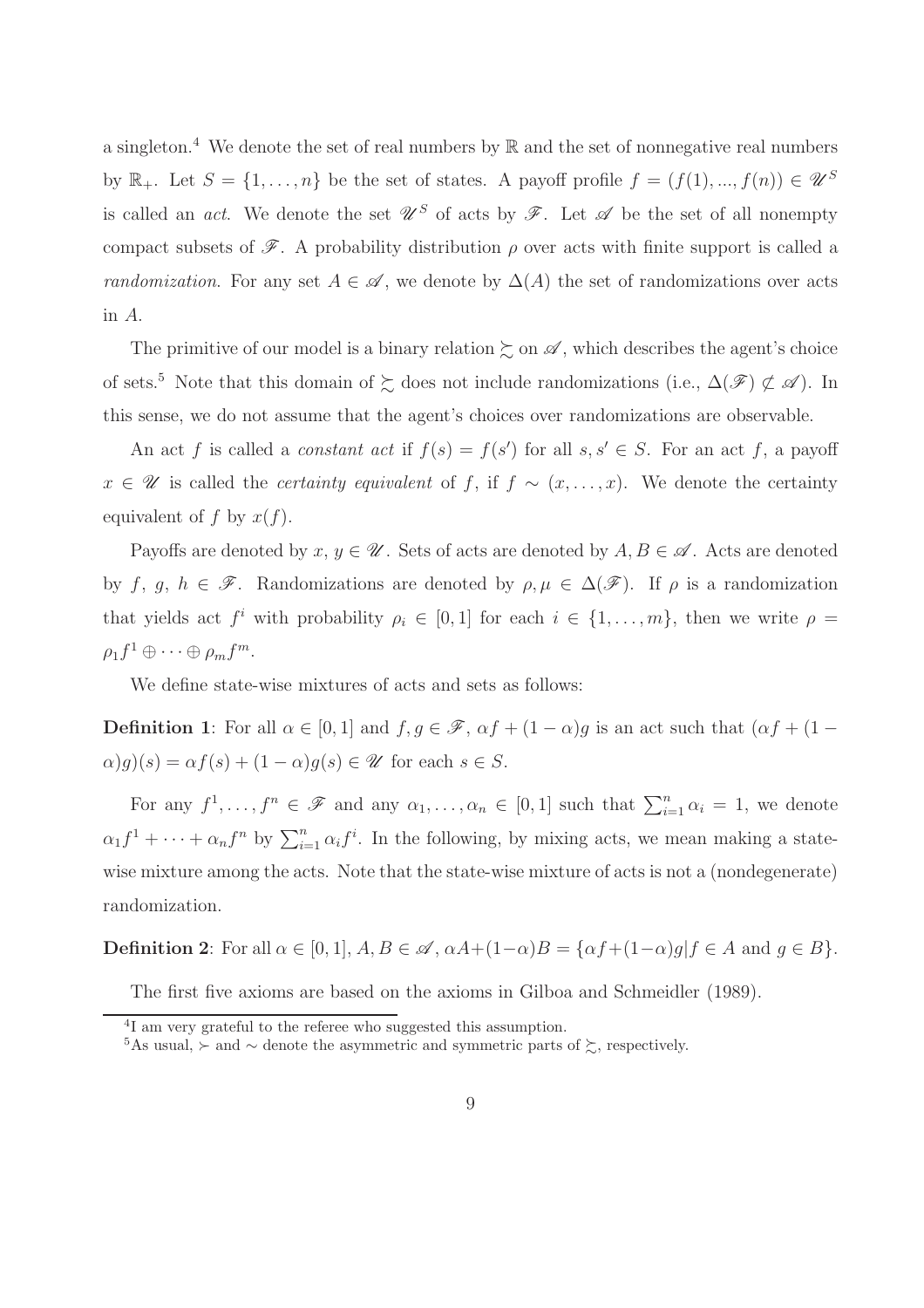**Axiom** (Weak Order):  $\gtrsim$  is complete and transitive.

**Axiom** (Continuity): For any  $f, g \in \mathscr{F}$  and  $A \in \mathscr{A}$ , if  $\{f\} \succ A \succ \{g\}$  then  $\alpha \{f\} + (1-\alpha)A \succ \alpha$  $A \succ \beta\{g\} + (1 - \beta)A$  for some  $\alpha$  and  $\beta$  in  $(0, 1)$ .

Axiom (Monotonicity): For any  $f, g \in \mathscr{F}$ , if  $f(s) \ge g(s)$  for all  $s \in S$  then  $\{f\} \succsim \{g\}$ . Moreover, if  $f(s) > g(s)$  for all  $s \in S$  then  $\{f\} \succ \{g\}.$ 

Since  $\mathscr U$  is neither empty nor singleton, there exist  $x, y \in \mathscr U$  such that  $x > y$ . Hence, the monotonicity axiom implies that  $(x, \ldots, x) \succ (y, \ldots, y)$ . So,  $\succ$  is nondegenerate.

The next axiom captures the agent's uncertainty aversion. To motivate the axiom, consider the two urns in Section 2. Hence, the state space consists of the possible ball color drawn from the uncertain urn (i.e.,  $S = \{ \text{Red}, \text{Black} \}$ ). The acts  $f^{\text{Red}} \equiv (1,0)$  and  $f^{\text{Black}} \equiv (0,1)$ correspond to betting on red and black, respectively, in the uncertain urn. The act  $(\frac{1}{2}, \frac{1}{2})$  $(\frac{1}{2})$ corresponds to betting on a color in the risky urn; this is because by doing so, the agent can obtain the expected payoff of  $\frac{1}{2}$  independent of a realization of a state. The uncertainty-averse agent prefers  $(\frac{1}{2}, \frac{1}{2})$  $\frac{1}{2}) \equiv \frac{1}{2}$  $\frac{1}{2}f^{\text{Red}} + \frac{1}{2}$  $\frac{1}{2} f^{\text{Black}}$  to  $f^{\text{Red}}$  and  $f^{\text{Black}}$ , if he is indifferent between  $f^{\text{Red}}$  and  $f<sup>Black</sup>$ . Thus, such uncertainty-averse agent would prefer to mix two equally desirable acts, because mixing nonconstant acts can make the mixed payoff profile smoother.

**Axiom** (Uncertainty Aversion): For any  $f, g \in \mathscr{F}$ , if  $\{f\} \sim \{g\}$  then  $\{\frac{1}{2}$  $\frac{1}{2}f + \frac{1}{2}$  $\frac{1}{2}g\}\succsim\{f\}.$ 

On the other hand, mixing an act with a constant act might not make the mixed payoff profile smoother. Hence, such a mixture does not reverse the agent's preference between two sets. This observation motivates the following axiom, which is a natural extension of Gilboa and Schmeidler's (1989) certainty independence axiom.<sup>6</sup>

**Axiom** (Certainty Set Independence): For any  $x \in \mathcal{U}$  and  $A, B \in \mathcal{A}$ ,

$$
A \succsim B \Leftrightarrow \alpha A + (1 - \alpha) \{ (x, ..., x) \} \succsim \alpha B + (1 - \alpha) \{ (x, ..., x) \}.
$$

<sup>&</sup>lt;sup>6</sup>Gilboa and Schmeidler's (1989) certainty independence axiom is as follows:  $f \succsim g \Leftrightarrow \alpha f + (1-\alpha)(x, ..., x) \succsim$  $\alpha g + (1 - \alpha)(x, ..., x).$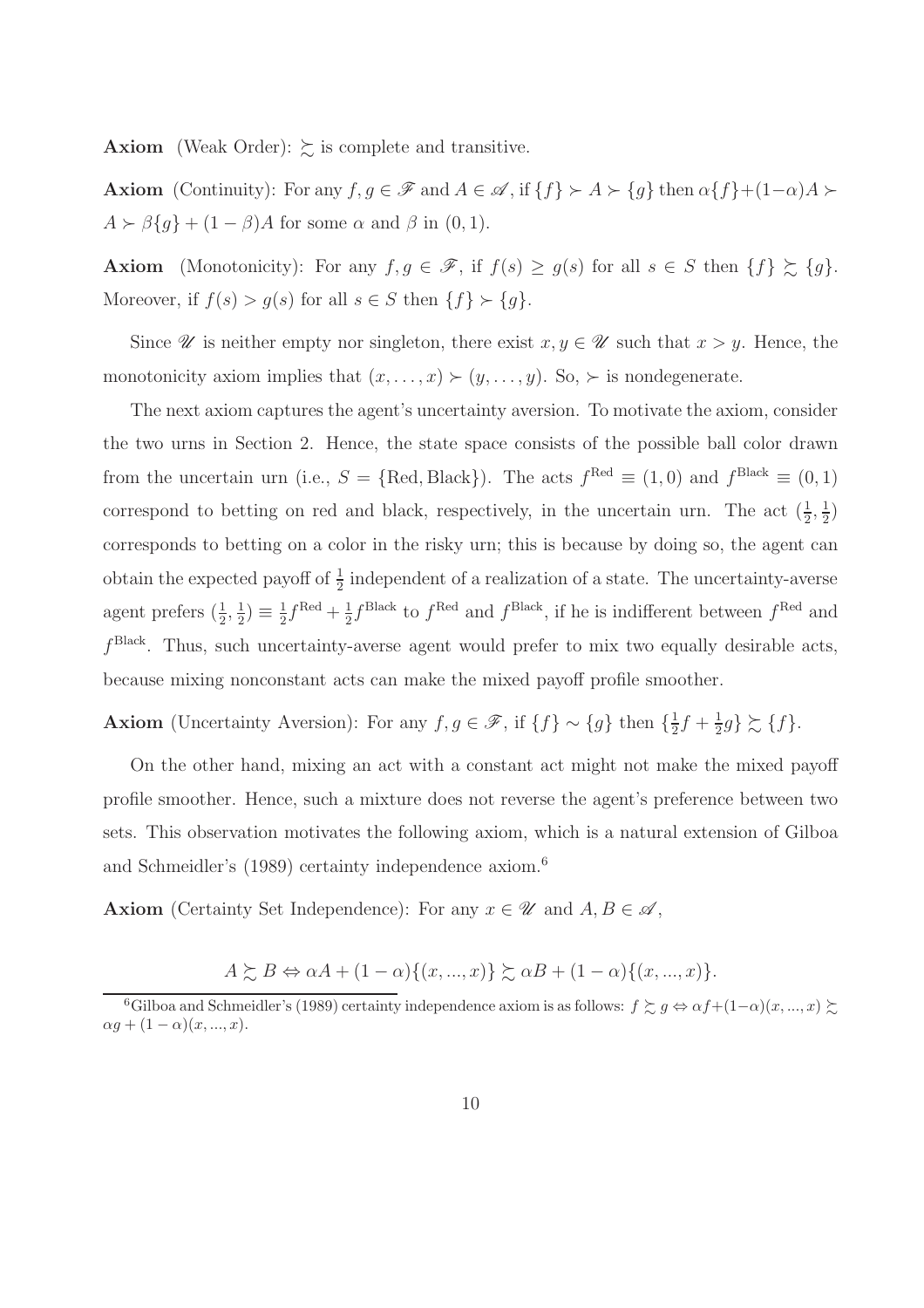The next two axioms are new. The first of these, *certainty strategic rationality*, is significantly weaker than Kreps's (1979) strategic rationality axiom. Kreps (1979) requires that if  $A \succeq B$ , then  $A \sim A \cup B$ . The uncertainty-averse agent could violate this axiom. Even if the agent has the option to choose from a set A and he prefers A to another set B, he might have a strict preference for the additional option to choose from B so that he could randomize acts in  $A$  as well as acts in  $B$ . However, when  $A$  consists of a constant act (i.e.,  $A = \{(x, \ldots, x)\}\)$ , the agent might not have the strict preference for the additional option because a randomization with the constant act would not make the payoff profile smoother. This suggests the following weaker axiom.

Axiom (Certainty Strategic Rationality):

$$
\{(x, ..., x)\}\succsim \{f, g\} \Rightarrow \{(x, ..., x)\} \sim \{(x, ..., x), f, g\}.
$$

The last axiom is related to Dekel et al.'s (2001) indifference to randomization axiom. A natural extension of their axiom to our domain is:  $A \sim \text{co}(A)$ , where  $\text{co}(A)$  denotes the convex hull with respect to the state-wise mixtures (i.e.,  $\text{co}(A) = {\sum_{i=1}^{n} \alpha_i f^i | f^1, \dots, f^n}$  $\mathscr{F}$  and  $\alpha_1, \ldots, \alpha_n \in [0, 1]$  such that  $\sum_{i=1}^n \alpha_i = 1$ .<sup>7</sup>

Whether the agent satisfies this indifference to randomization axiom depends on whether he believes that his randomization eliminates the effects of uncertainty. To see this, consider the two urns in Section 2 again. Remember that the acts  $f^{\text{Red}} \equiv (1,0)$  and  $f^{\text{Black}} \equiv (0,1)$ correspond to betting on red and black, respectively, in the uncertain urn; and that the act  $\left(\frac{1}{2}\right)$  $\frac{1}{2}, \frac{1}{2}$  $\frac{1}{2}$ ) corresponds to betting on a color in the risky urn.

Suppose that the agent can determine the ball color drawn from the uncertain urn on which he bets; then his choice set is  $\{f^{\text{Red}}, f^{\text{Black}}\}$ . Note that  $\text{co}(\{f^{\text{Red}}, f^{\text{Black}}\}) \equiv \{(p, 1$  $p||p \in [0,1]\},$  and the convex hull contains the act  $(\frac{1}{2}, \frac{1}{2})$  $\frac{1}{2}$ ). Therefore, the uncertainty-averse agent would strictly prefer  $\text{co}(\lbrace f^{\text{Red}}, f^{\text{Black}} \rbrace)$  to  $\lbrace f^{\text{Red}}, f^{\text{Black}} \rbrace$  in order to choose  $(\frac{1}{2}, \frac{1}{2})$  $(\frac{1}{2})$ , unless

<sup>7</sup>Dekel et al. (2001, p. 904) have proposed this axiom for preferences over sets of lotteries but not for preferences over sets of acts.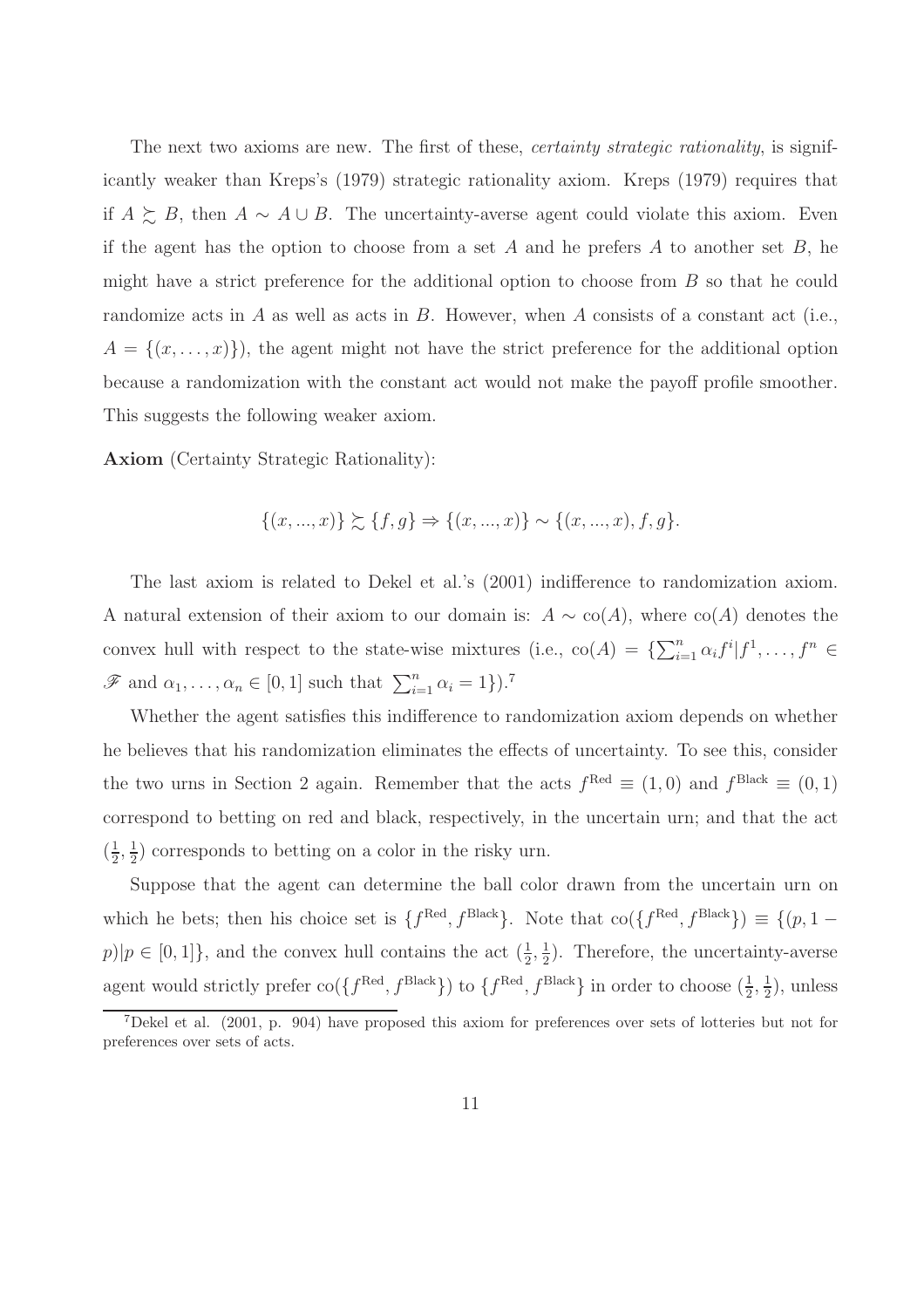he believes what Raiffa (1961) claims, namely that his coin toss eliminates the effects of uncertainty.

We propose a new axiom, *dominance*, which the agent can satisfy independent of his belief. The dominance axiom states that the agent should prefer a set A to another set B, if A provides better randomization than B, regardless of whether he believes that his randomization eliminates the effects of uncertainty.

$$
\frac{1}{2}(1,0) + \frac{1}{2}(0,1) \times \left\{\n\begin{array}{c}\n\frac{1}{2}1 + \frac{1}{2}0 & \text{heads:} \frac{1}{2} \\
\frac{1}{2}(1,0) + \frac{1}{2}(0,1) & \text{black} \\
\frac{1}{2}1 + \frac{1}{2}0 & \text{tails:} \frac{1}{2} \times x(0,1)\n\end{array}\n\right.
$$

Figure 2: Value of randomization  $\frac{1}{2}(1,0) \oplus \frac{1}{2}$  $\frac{1}{2}(0,1)$  when it does and does not eliminate the effects of uncertainty.  $(x(f)$  denotes the certainty equivalent of act f.)

To define the dominance axiom, we formalize two ways to evaluate a randomization depending on the agent's belief about the randomization. To illustrate the two ways, consider the two urns in Section 2 again and note that the coin toss is described as  $\frac{1}{2} f^{\text{Red}} \oplus \frac{1}{2}$  $\frac{1}{2}f^{\text{Black}}$ 1  $\frac{1}{2}(1,0) \oplus \frac{1}{2}$  $\frac{1}{2}(0, 1)$ . If the agent believes—as Raiffa (1961) claims—that the coin toss eliminates the effects of uncertainty, then he would evaluate the randomization as the state-wise mixture 1  $\frac{1}{2}(1,0) + \frac{1}{2}(0,1) \equiv (\frac{1}{2})$  $\frac{1}{2}, \frac{1}{2}$  $(\frac{1}{2})$ .

On the other hand, if the agent thinks that the coin toss does not eliminate the effects of uncertainty, then he should be indifferent to reducing each act (namely  $(1,0)$  and  $(0,1)$ ) to its certainty equivalent (namely  $x(1,0)$  and  $x(0,1)$ ). Because mixtures among constant acts do not affect uncertainty. Hence, the value of the coin toss should be equal to the expected value 1  $\frac{1}{2}x(1,0) + \frac{1}{2}x(0,1)$  of the certainty equivalents.<sup>8</sup> These observations suggest the following two ways to compare randomizations that depend on the agent's belief:

**Definition 3**: For all  $\rho, \mu \in \Delta(\mathscr{F})$  such that  $\rho = \rho_1 f^1 \oplus \cdots \oplus \rho_m f^m$ ,  $\mu = \mu_1 g^1 \oplus \cdots \oplus \mu_k g^k$ ,  $\rho$  dominates  $\mu$  if

<sup>&</sup>lt;sup>8</sup>Note that under the first three axioms, there exists a unique certainty equivalent  $x(f)$  for any act  $f \in \mathscr{F}$ .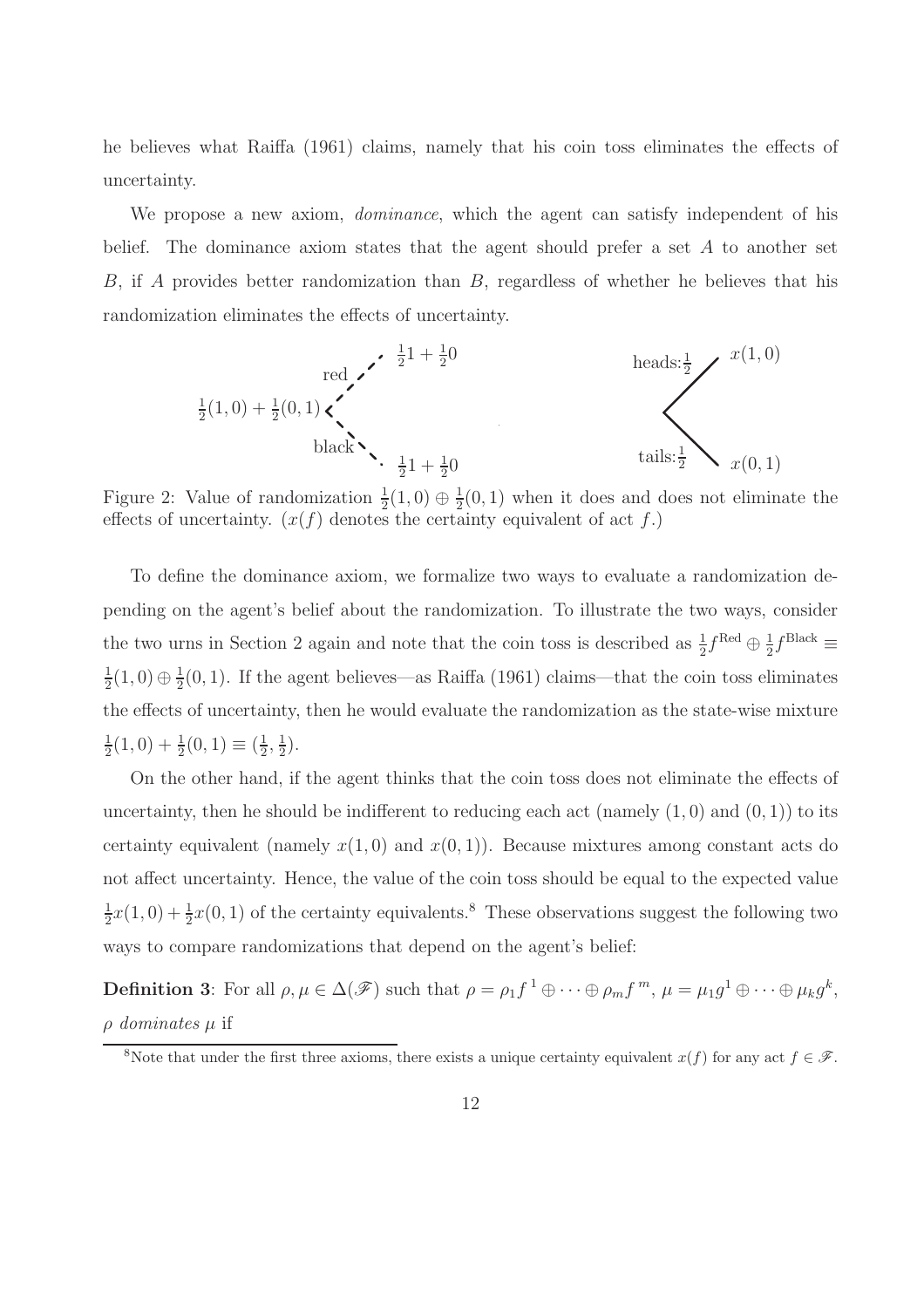(i)  $x(\rho_1 f^1 + \cdots + \rho_m f^m) \geq x(\mu_1 g^1 + \cdots + \mu_k g^k)$ ; and (ii)  $\rho_1 x(f^1) + \cdots + \rho_m x(f^m) \ge \mu_1 x(g^1) + \cdots + \mu_k x(g^k).$ 

Definition 3 (i) captures the comparison of randomizations  $\rho$  and  $\mu$  when the agent believes that the randomizations eliminate the effects of uncertainty. Definition 3 (ii) captures the comparison when the agent believes that the randomizations do not eliminate those effects. Hence, if  $\rho$  dominates  $\mu$ , then the agent should prefer  $\rho$  to  $\mu$  independent of his belief about his randomizations.

**Axiom** (Dominance): If for all  $\mu \in \Delta(B)$ , there exists  $\rho \in \Delta(A)$  such that  $\rho$  dominates  $\mu$ , then  $A \succeq B$ .

To summarize, the dominance axiom means that the agent should prefer a set A to another set B, if for any randomization  $\mu$  over B, there exists a better randomization  $\rho$  over A, regardless of whether he believes that his randomizations eliminate the effects of uncertainty.

**Theorem 1**:  $\gtrsim$  satisfies Weak Order, Continuity, Monotonicity, Uncertainty Aversion, Certainty Set Independence, Certainty Strategic Rationality, and Dominance if and only if there exists a pair  $(\delta, C)$  of  $\delta \in [0, 1]$  and  $C \subset \Delta(S)$  such that  $\succsim$  is represented by a function  $U : \mathscr{A} \to \mathbb{R}$  defined by

$$
U(A) = \max_{\rho \in \Delta(A)} \left[ \delta \ u \left( \sum_{f \in \mathscr{F}} \rho(f) f \right) + (1 - \delta) \sum_{f \in \mathscr{F}} \rho(f) u(f) \right],\tag{2}
$$

where  $u(f) = \min_{p \in C} \sum_{s \in S} p(s) f(s)$  and C is compact and convex.<sup>9</sup>

We call  $\succsim$  an RUA preference relation if  $\succsim$  satisfies all the axioms in Theorem 1. In the online appendix, we present an axiomatization of an extended representation which incorporates the variational preferences proposed by Maccheroni, Marinacci, and Rustichini (2006).

For an RUA preference relation, both parameters  $\delta$  and C are unique whenever the agent is not an expected utility maximizer.

<sup>&</sup>lt;sup>9</sup>Remember that values of acts are utils. Hence, for all  $x \in \mathcal{U}$ ,  $U(\{(x, \ldots, x)\}) = u(x, \ldots, x) = x$ .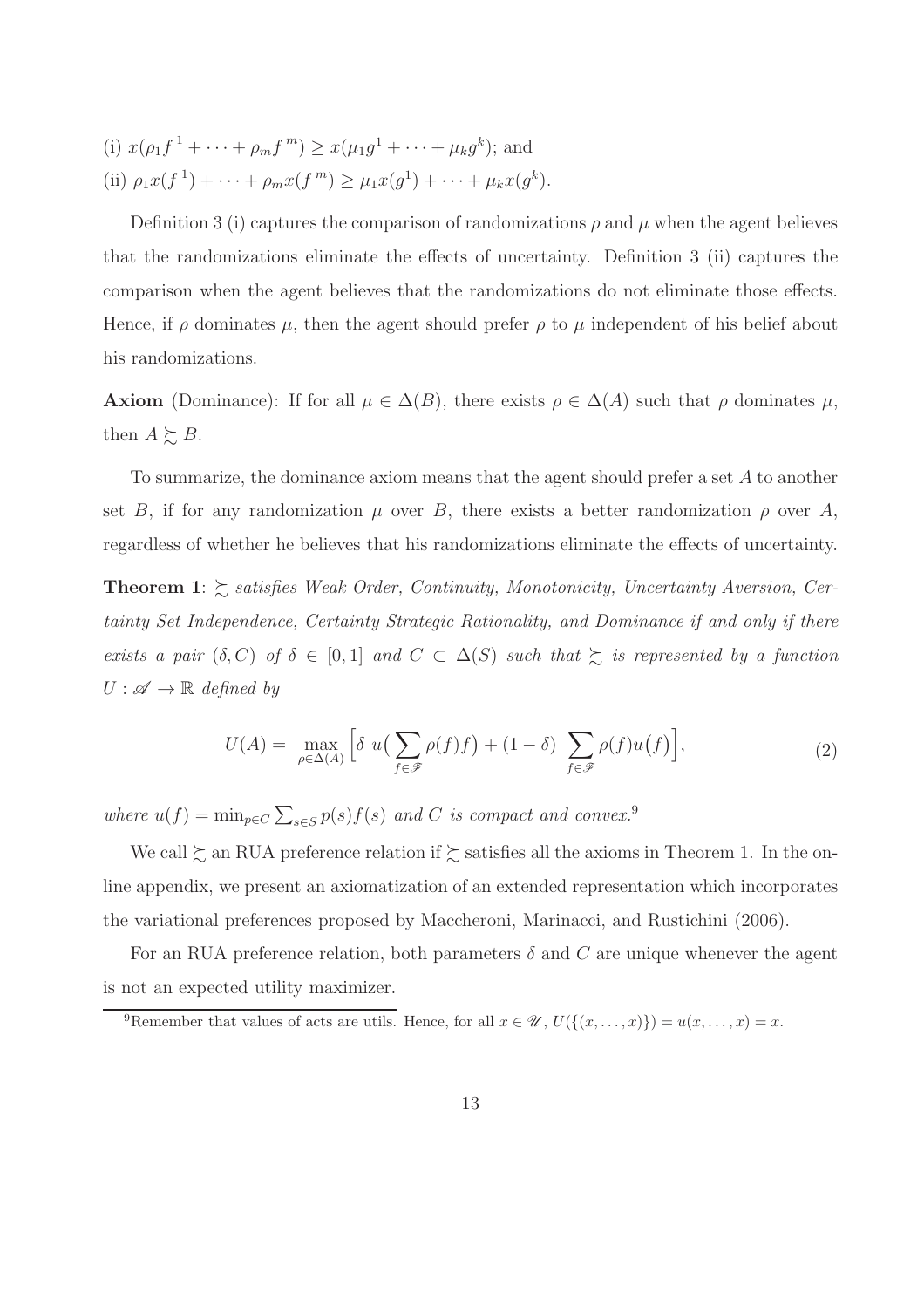**Remark 1**: Suppose that two RUA representations with  $(\delta, C)$  and  $(\delta', C')$  represent the same  $\sum$ . Then (i)  $C = C'$ , and (ii) if C is not a singleton, then  $\delta = \delta'$ .

In this remark, (i) means that C is uniquely pinned down for the agent. (ii) means that  $\delta$ is also uniquely pinned down when the agent is not an expected utility maximizer. When the agent is an expected utility maximizer (i.e., when  $C = \{p\}$ ), then the first term and the second term become equal (i.e.,  $u(\sum_{f \in \mathscr{F}} \rho(f)f) = \sum_{s \in S} p(s) \sum_{f \in \mathscr{F}} \rho(f)f(s) = \sum_{f \in \mathscr{F}} \rho(f)u(f)$ ). Therefore,  $\delta$  becomes irrelevant to the agent's utility. In this sense, the nonuniqueness of  $\delta$  in the case of an expected utility maximizer is unavoidable but not significant.

#### 5 Characterizations of  $\delta$

In this section, we study how the key parameter  $\delta$  describes the agent's preferences. First, we discuss the implication of the two special cases of the RUA representations in which  $\delta = 1$ and  $\delta = 0$ . After that, we present comparative statics on  $\delta$ .

The two special cases in which  $\delta = 1$  and  $\delta = 0$  imply that the agent believes that his randomization can eliminate the effects of uncertainty completely and that his randomization cannot eliminate those effects at all, respectively. Both implications seem rather extreme. This would suggest that most people would exhibit the generic case in which  $\delta \in (0,1)$ . Indeed, the next proposition shows that the two special cases are characterized by rather strong axioms, namely the indifference to randomization axiom (i.e.,  $A \sim \text{co}(A)$ ) and the strategic rationality axiom (i.e.,  $A \succeq B \Rightarrow A \sim A \cup B$ ), respectively.

**Proposition 1**: Suppose that  $\succeq$  is represented by an RUA representation with  $(\delta, C)$ .

(i)  $\gtrsim$  satisfies the indifference to randomization axiom if and only if  $\delta = 1$ .

(ii)  $\gtrsim$  satisfies the strategic rationality axiom if and only if  $\delta = 0$ .

In what follows, we present comparative statics on  $\delta$ . We show that both a preference for flexibility (i.e., a preference for a larger choice set) and a preference for randomization are captured by  $\delta$ . We say that agent 1 has a stronger preference for flexibility than agent 2 if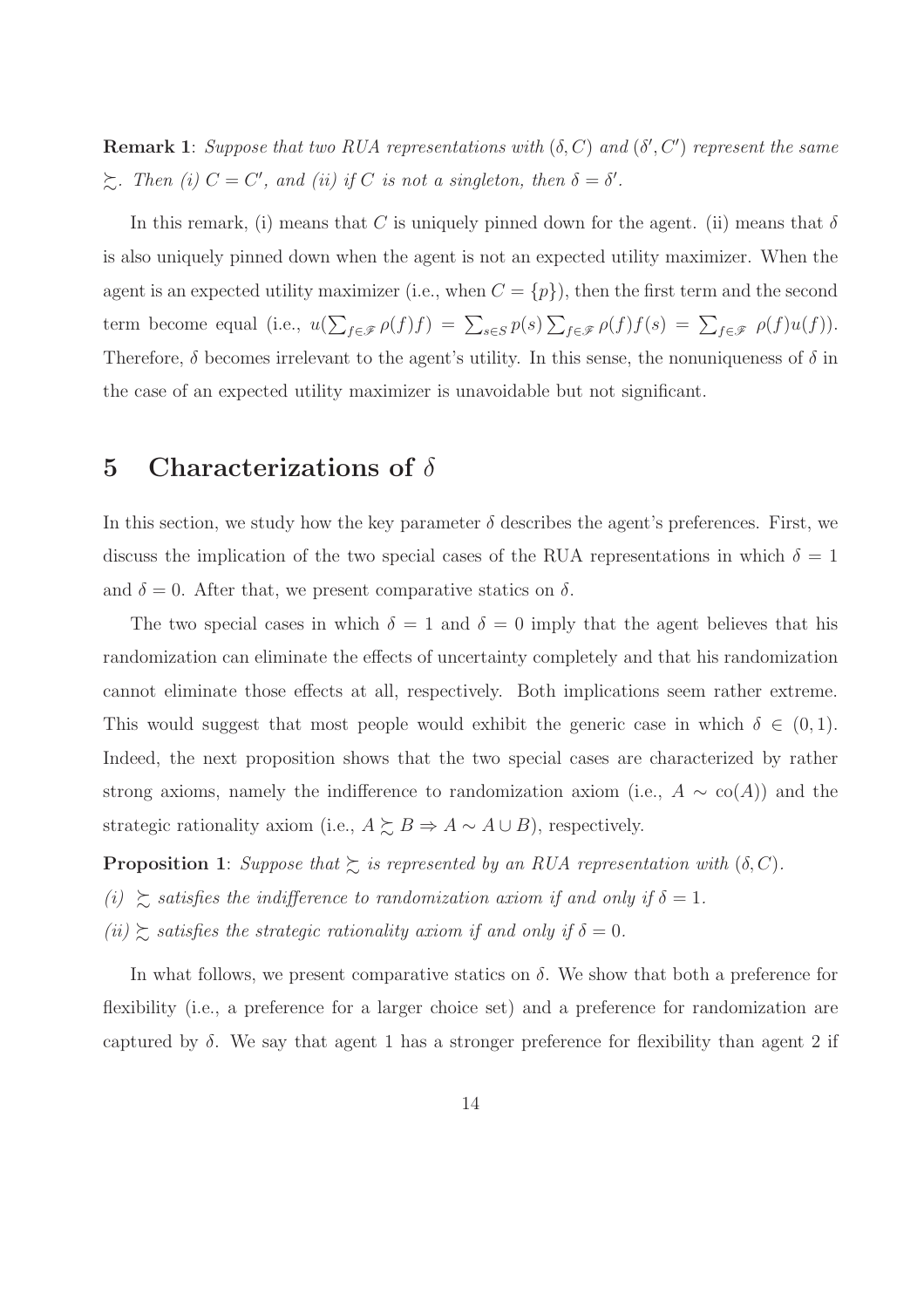agent 1 prefers a set of acts to an act in the set whenever agent 2 also prefers that set to that act. Formally,

**Definition 4:**  $\succsim_1$  is said to exhibit a stronger preference for flexibility than  $\succsim_2$  if, for every  $A \in \mathscr{A}$  and  $f \in A$ ,

$$
A \succsim_2 \{f\} \Rightarrow A \succsim_1 \{f\}.
$$

Next, we formalize a comparative attitude across agents toward randomization. Consider an agent whose preference relation  $\succsim$  admits RUA representation with  $(\delta, C)$ . Then, we define  $w(\rho)$  to be the agent's expected utility of randomization  $\rho$  when  $\rho$  eliminates the effects of uncertainty with probability  $\delta$ . Formally, for any  $\rho \in \Delta(\mathscr{F})$ , define  $w(\rho) = \delta u(\sum_{f \in \mathscr{F}} \rho(f)f) +$  $(1 - \delta) \sum_{f \in \mathcal{F}} \rho(f) u(f)$ , where  $u(f) = \min_{p \in C} \sum_{s \in S} p(s) f(s)$ .

**Definition 5:** For an RUA preference relation  $\succsim$ , we denote by  $\Delta_{\succcurlyeq}(A)$  the set of maximizers of  $w(\cdot)$  over  $\Delta(A)$  (i.e.,  $\Delta_{\succeq}(A) \equiv \arg \max_{\rho \in \Delta(A)} w(\rho)$ ).

Note that Theorem 1 shows that  $\max_{\rho \in \Delta(A)} w(\rho)$  represents  $\succeq$ . Hence, Theorem 1 guarantees that  $\Delta_{\succsim}(A)$  is nonempty.<sup>10</sup> Note also that  $(\Delta_{\succsim}(A)) \setminus A \neq \emptyset$  means that a nondegenerate randomization is optimal. In other words, the agent has an incentive to randomize his choice. We say that agent 1 has a stronger preference for randomization than agent 2 if agent 1 has an incentive to randomize his choice whenever agent 2 has such an incentive. Formally,

**Definition 6:** For any RUA preference relations  $\sum_1$  and  $\sum_2$ ,  $\sum_1$  is said to *exhibit a stronger* preference for randomization than  $\succsim_2$  if for any  $A \in \mathscr{A}$ ,

$$
(\Delta_{\succsim 2}(A)) \setminus A \neq \emptyset \Rightarrow (\Delta_{\succsim 1}(A)) \setminus A \neq \emptyset.
$$

**Proposition 2**: Suppose  $\succsim_i$  is represented by an RUA representation with  $(\delta_i, C_i)$  for each  $i \in \{1,2\}$  and  $C_1 = C_2$ , where  $C_1$  is not a singleton. Then, the following conditions are

 $\sum_{f \in \mathscr{F}} \rho(f) u(f)$  is continuous in  $\rho$ . By Berge's maximum theorem,  $u(\sum_{f \in \mathscr{F}} \rho(f)f)$  is also continuous in  $\rho$ <sup>10</sup>We can directly prove that  $\Delta_{\succ}(A) \neq \emptyset$ , as follows. Since S is finite and A is compact,  $\Delta(A)$  is compact. (see footnote 14 for the detailed argument). Hence,  $w(\rho)$  is continuous in  $\rho$ . Therefore, Weierstrass's theorem shows that  $\Delta_{\succsim}(A) \equiv \arg \max_{\rho \in \Delta(A)} w(\rho) \neq \emptyset$ .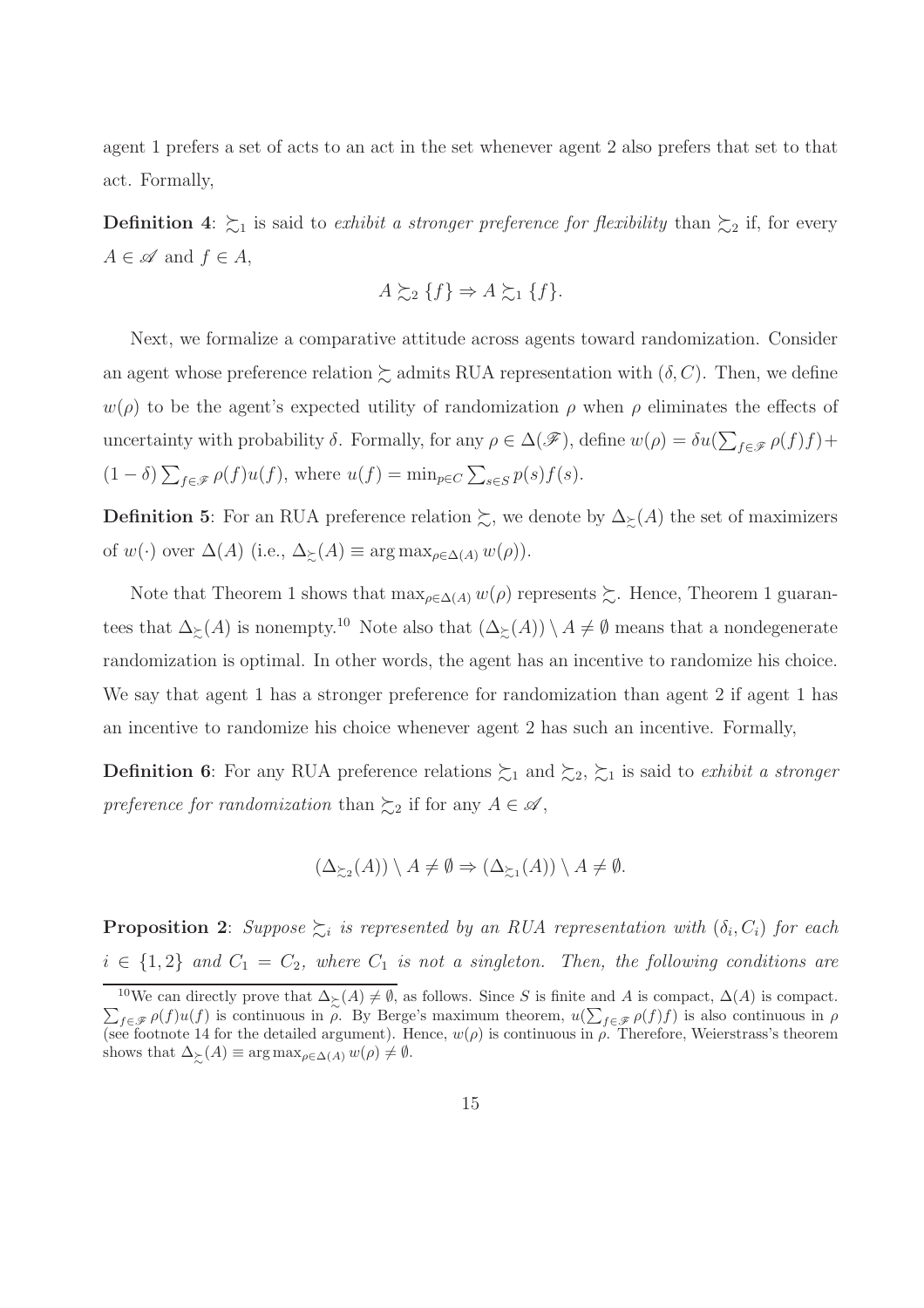equivalent:

(i)  $\gtrsim_1$  exhibits a stronger preference for flexibility than  $\gtrsim_2$ ; (*ii*)  $\delta_1 \geq \delta_2$ ; and (iii)  $\succsim_1$  exhibits a stronger preference for randomization than  $\succsim_2$ .

The result shows that in RUA preference relations, a stronger preference for randomization is equivalent to a stronger preference for flexibility. Moreover, both comparative attitudes are captured by a larger  $\delta$ .

# 6 Application

In this section, we apply our result to Ellsberg's (1961) experiment: we consider an agent whose preference relation admits RUA representation. Then, we study how the size of the agent's choice set affects his observable attitude toward uncertainty, namely his uncertainty premium.

Remember that an agent's uncertainty premium is the premium for betting on the ball color drawn from the risky urn—a premium whose magnitude is such as to make him indifferent between (i) betting on the ball color drawn from the risky urn and (ii) betting on the ball color drawn from the uncertain urn. Remember also that the two acts  $f^{\text{Red}} \equiv (1,0)$  and  $f<sup>Black</sup> \equiv (0, 1)$  correspond to betting on red and black, respectively, in the uncertain urn. The act  $\left(\frac{1}{2},\frac{1}{2}\right)$  $\frac{1}{2}$ ) corresponds to betting on a color in the risky urn.

Our framework allows us to define the agent's uncertainty premiums depending on who determines the ball color drawn from the uncertain urn on which the agent bets. When the agent determines it, the uncertainty premium  $r^{\text{RedBlack}}$  is defined as follows:  $\left\{ \left( \frac{1}{2} - r^{\text{RedBlack}}, \frac{1}{2} - \right) \right\}$  $r^{\text{RedBlack}}\$   $\} \sim \{f^{\text{Red}}, f^{\text{Black}}\}$ . Note that, in the left set, the agent can obtain  $\frac{1}{2}$  by paying the premium  $r^{\text{RedBlack}}$ ; in the right set, the agent can choose a color freely to bet on.

On the other hand, when the experimenter predetermines the color (e.g., red) on which the agent bets, the uncertainty premium  $r^{\text{Red}}$  is defined as follows:  $\left\{ \left( \frac{1}{2} - r^{\text{Red}}, \frac{1}{2} - r^{\text{Red}} \right) \right\} \sim \left\{ f^{\text{Red}} \right\}$ . We define  $r^{\text{Black}}$  in the same way (i.e.,  $\left\{ \left( \frac{1}{2} - r^{\text{Black}}, \frac{1}{2} - r^{\text{Black}} \right) \right\} \sim \left\{ f^{\text{Black}} \right\}$ ).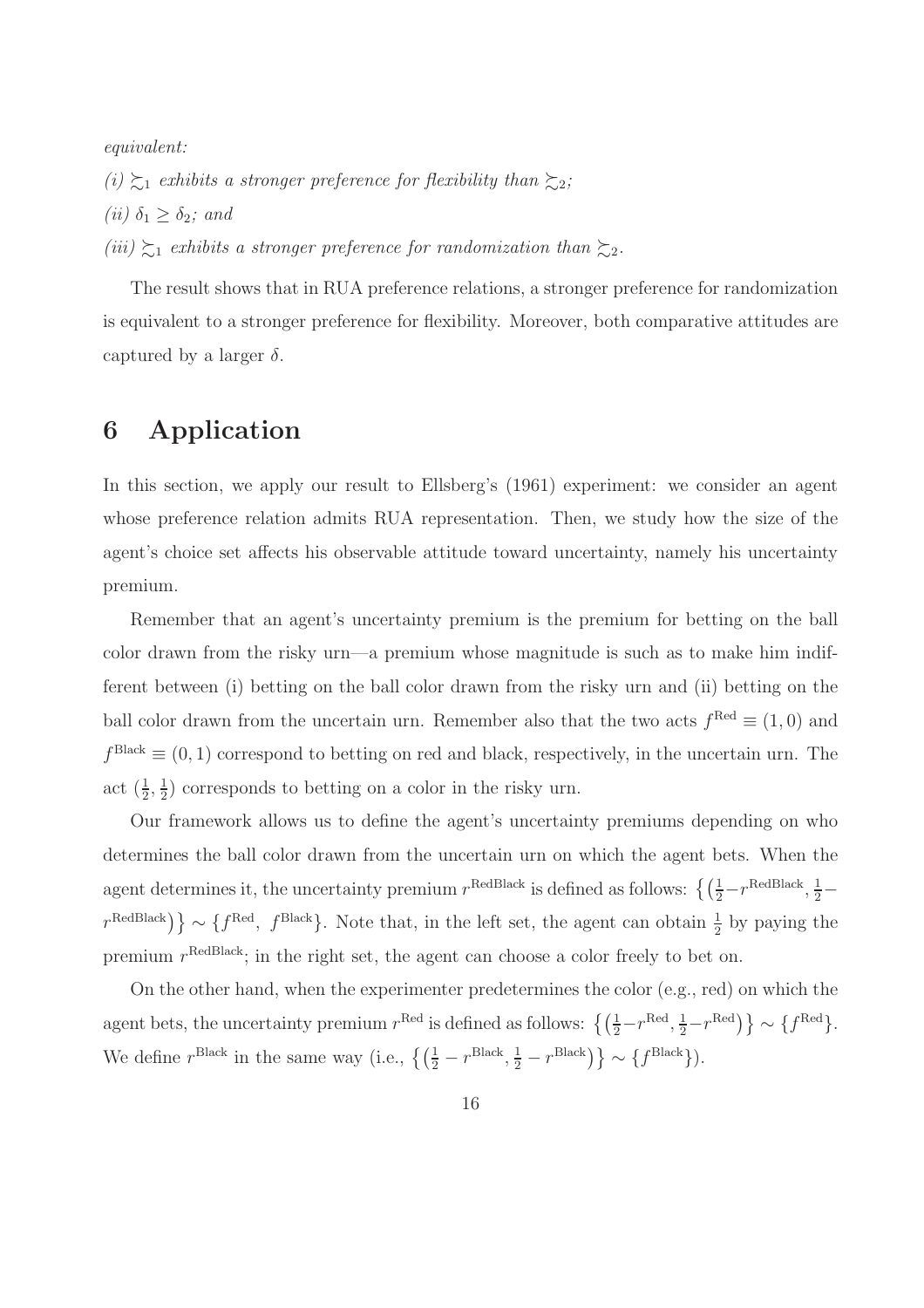**Proposition 3**: Suppose that  $\{f^{Red}\}\sim \{f^{Black}\},$  and C is not a singleton. Then,  $\min\{r^{Red}, r^{Black}\}$  $> r^{RedBlack}$  if and only if  $\delta > 0$ .

This proposition shows that a smaller choice set increases the agent's uncertainty premium as long as  $\delta > 0$ . In other words, the agent behaves as if he were more uncertainty-averse when his choice set is smaller.

In fact, in many experimental studies, an agent is allowed to determine the ball color drawn from the uncertain urn on which he bets. In accordance with this convention, we also use  $r^{\text{RedBlack}}$  as the agent's uncertainty premium, rather than  $r^{\text{Red}}$  or  $r^{\text{Black}}$ . Consequently, we say that the agent is *observationally uncertainty-averse* if  $r^{\text{RedBlack}} > 0$  and that he is observationally uncertainty-neutral if  $r^{\text{RedBlack}} = 0$ . We can calculate  $r^{\text{RedBlack}}$  explicitly as follows:

**Proposition 4:** Suppose that  $\{f^{Red}\}\sim \{f^{Black}\}\$ . Then,

$$
r^{RedBlack} = \frac{(1 - \delta)|C|}{2},
$$

where  $|C| = \max_{p \in C} p(Red) - \min_{p \in C} p(Red)$ . Hence, the agent is observationally uncertaintyaverse if and only if  $\delta < 1$  and  $|C| > 0$ .

This proposition means that the agent's uncertainty premium is determined not only by his set C of priors but also by his subjective belief (i.e.,  $\delta$ ) that his randomization eliminates the effects of uncertainty. The uncertainty premium is decreasing in  $\delta$ . Indeed, even if the agent does not have a unique prior (i.e.,  $|C| > 0$ ), he can be observationally uncertainty-neutral (i.e.,  $r^{\text{RedBlack}} = 0$ ) when  $\delta = 1$ .

Given Proposition 4, we can characterize the comparative attitudes across agents. We say that  $\succsim_1$  is *observationally more uncertainty-averse* than  $\succsim_2$  if  $r_1^{\text{RedBlack}} \geq r_2^{\text{RedBlack}}$ , where  $r_i^{RedBlack}$  is the uncertainty premium for each agent  $i \in \{1, 2\}.$ 

**Corollary 1**: Suppose that  $\sum_i$  is represented by an RUA representation with  $(\delta_i, C_i)$  and  ${f^{Red}} \sim_i {f^{Black}}$  for each  $i \in \{1,2\}$ . Then,  $\succsim_1$  is observationally more uncertainty-averse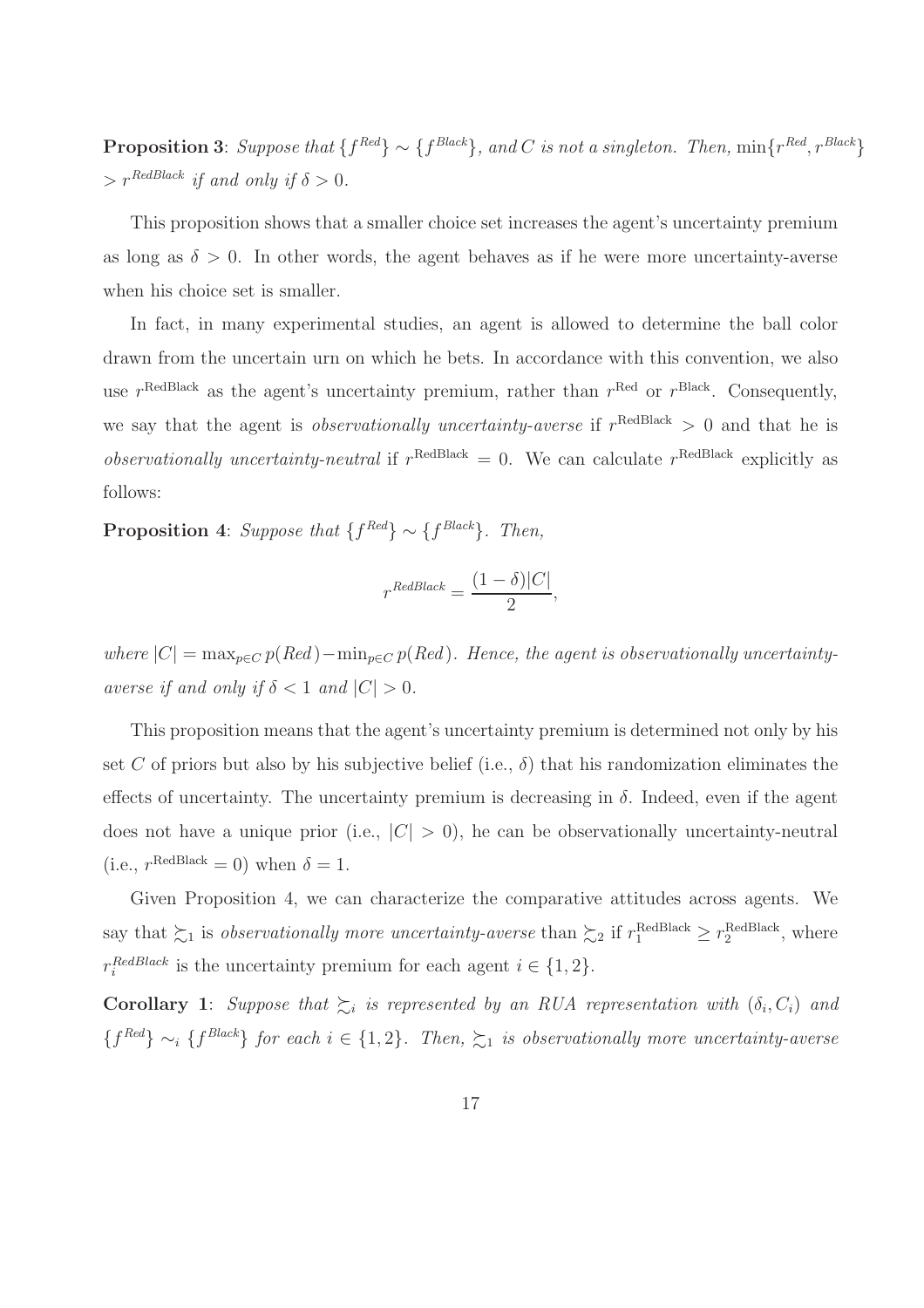than  $\sum_{i=2}$  if and only if  $(1 - \delta_1)|C_1| \geq (1 - \delta_2)|C_2|$ .

This proposition implies that even when agent 1 has a smaller set of priors than agent 2 (i.e.,  $C_1 \subset C_2$ ), agent 1 could be observationally more uncertainty-averse than agent 2 if  $\delta_1 < \delta_2$ .

## 7 Proofs

First, we present the sketch for the proof of Theorem 1. Then, we show the proofs of Theorem 1 and Remark 1. Finally, we present the proofs of Propositions 1–4.

#### 7.1 Sketch of Proof

In this section, we sketch the proof of sufficiency in Theorem 1. The main difficulty in the proof arises from the fact that we do not assume the indifference to randomization axiom:  $A \sim \text{co}(A)$ . This axiom has been used by many authors such as Dekel et al. (2001) and Epstein et al.  $(2007).<sup>11</sup>$  Since we do not assume this axiom, we cannot focus on convex sets without loss of generality. We overcome this difficulty by investigating sets in a utility space. It turns out that, in the utility space, we can focus on convex sets without loss of generality because of the quasi-concavity of uncertainty-averse preferences.

The outline of the sketch is as follows. First, we focus on sets that contain two indifferent acts (i.e.,  $\{f, g\}$  such that  $f \sim g$ ). Then, we explain how to obtain the desired representation on these particular domain. Finally, we explain how to extend the desired representation into the whole domain.

By a standard argument, there exists a utility function  $U : \mathscr{A} \to \mathbb{R}$  such that U has Gilboa and Schmeidler's (1989) maxmin expected utility representation on  $\mathscr{F}$ . Consider  $\{f, g\}$  such

<sup>&</sup>lt;sup>11</sup>Dekel et al. (2001) and Epstein et al. (2007) impose the indifference to randomization axiom on preferences over sets of lotteries. Epstein et al. (2007) propose two representations. For one representation, they impose the indifference to randomization axiom. For the other representation, they do not impose the axiom. Instead, they use richer primitives, that is preferences over (the second stage) lotteries over sets of (the first stage) lotteries. They then assume the independence axiom with respect to the second stage lotteries.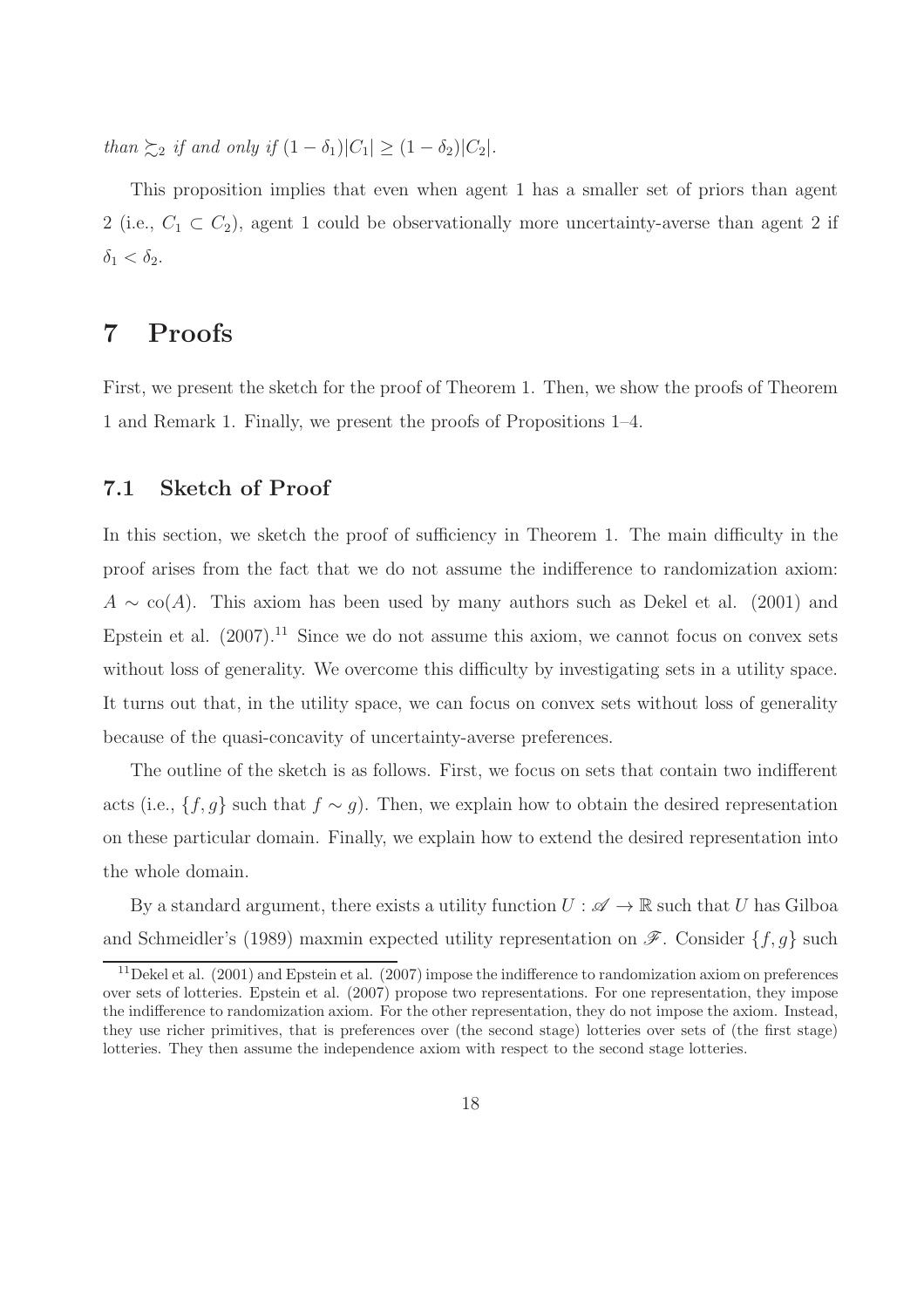that  $f \sim g$ . Define

$$
\delta(\{f,g\}) = \frac{U(\{f,g\}) - U(f)}{\max_{\alpha \in [0,1]} U(\alpha f + (1-\alpha)g) - U(f)}.\tag{3}
$$

By Certainty Set Independence, it can be shown that  $\delta$  does not depend on f and g. (See Lemma 6 for the proof.) So, we can define  $\delta = \delta({f, g})$ . By rewriting (3), we obtain  $U(\{f,g\}) = \max_{\alpha \in [0,1]} \delta U(\alpha f + (1-\alpha)g) + (1-\delta)U(f) = \max_{\alpha \in [0,1]} \delta U(\alpha f + (1-\alpha)g) + (1-\delta)U(f)$  $\delta(\alpha U(f) + (1 - \alpha)U(g))$ . The last equality holds because  $U(f) = U(g)$ . Define

$$
\mathcal{L} = \left\{ \{f, g\} \middle| f \sim g \text{ and } \alpha f + (1 - \alpha)g \succ f \text{ for some } \alpha \in [0, 1] \right\}.
$$
 (4)

Note that  $\delta$  is well defined on  $\mathscr L$  and that we have obtained the desired representation on  $\mathscr L$ .



Figure 3: Set  $A^*$ 

Next, we obtain the representation on an arbitrary set  $A \in \mathscr{A}$ . For this aim, we consider the set that consists of the utilities of randomizations on  $A^{12}$ . For any randomization  $\rho$ , we define  $v_1(\rho)$  as the utility of  $\rho$  when  $\rho$  eliminates the effects of uncertainty; and  $v_2(\rho)$  as the utility of  $\rho$  when  $\rho$  does not eliminate those effects. Formally,  $v_1(\rho) = U(\sum_{f \in \mathscr{F}} \rho(f)f)$ ; and  $v_2(\rho) = \sum_{f \in \mathscr{F}} \rho(f) U(f)$ . For any set  $A \in \mathscr{A}$ , define

$$
A^* = \{(v_1, v_2) \in \mathbb{R}^2 | v_2 = v_2(\rho) \text{ and } v_2(\rho) \le v_1 \le v_1(\rho) \text{ for some } \rho \in \Delta(A) \}. \tag{5}
$$

<sup>12</sup>For technical simplicity, A<sup>∗</sup> consists not only of the utilities of randomizations on A but also of the dominated utilities.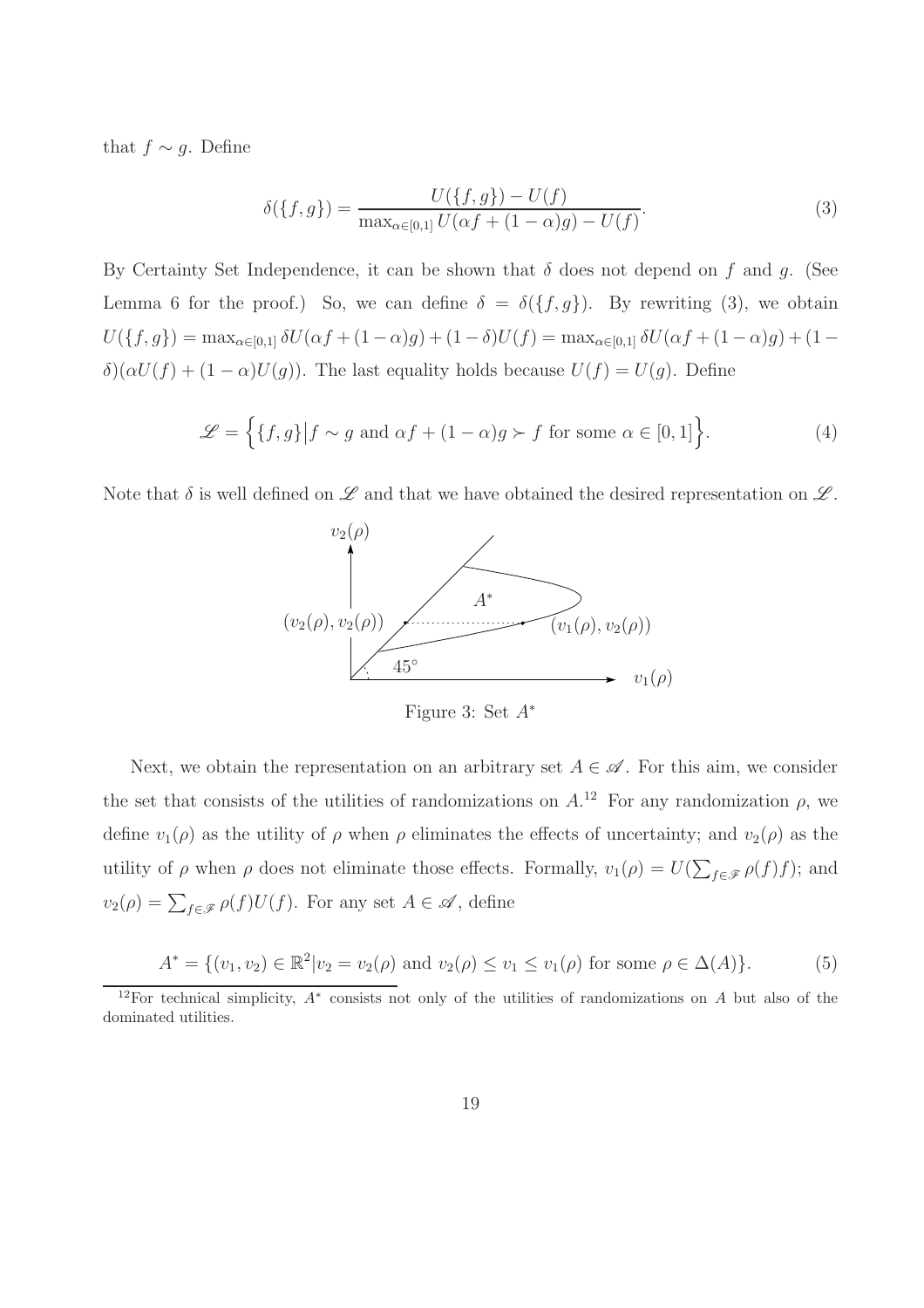By Dominance, we can show that if  $A^* = B^*$ , then  $U(A) = U(B)$ . Therefore, without loss of generality, we can focus on this alternative domain  $\mathscr{A}^*$ . (See Lemma 7 for a formal proof.)

This alternative domain has useful properties. It can be shown that  $A^* = \text{co}(\{(v_1(\rho), v_2(\rho)) \in$  $\mathbb{R}^2|\rho \in \Delta(A)\}\)$  because of the concavity of U on  $\mathscr{F}$ . Moreover, Jensen's inequality implies that  $v_1 \ge v_2$  for all  $(v_1, v_2) \in A^*$ . Hence,  $A^*$  is a convex set, as described in Figure 3.

In particular, if  $A \in \mathscr{L}$  (i.e.,  $A = \{f, g\}$  for some  $f, g \in \mathscr{F}$  such that  $f \sim g$ ), then  $A^*$  becomes a line segment spanned by  $(U(f), U(f))$  and  $(\max_{\alpha \in [0,1]} U(\alpha f + (1-\alpha)g), U(f))$ . Hence, the parameter  $\delta$  can be described as the slope of the line connecting  $(U(\lbrace f, g \rbrace), U(\lbrace f, g \rbrace))$  and  $(\max_{\alpha\in[0,1]} U(\alpha f+(1-\alpha)g), U(f)),$  as shown in Figure 4. Remember that we have already obtained the desired representation on L: for any  $A \in \mathscr{L}$ ,  $U(A) = \max_{\rho \in \Delta(A)} \delta U(\sum_{f \in \mathscr{F}} \rho(f)f) +$  $(1 - \delta) \sum_{f \in \mathscr{F}} \rho(f) U(f) = \max_{v \in A^*} \delta v_1 + (1 - \delta) v_2.$ 



Figure 4: Set  $\{f,g\} \in \mathscr{L}$  and  $\delta$ 

Finally, we extend the representation to an arbitrary  $A \in \mathscr{A}$ . For all  $(v_1, v_2) \in \mathbb{R}^2$ , define  $V(v_1, v_2) = \delta v_1 + (1 - \delta)v_2$ . Let  $U^*$  be the maximum of V on  $A^*$  and  $v^*$  be its maximizer on  $A^*$ . Let  $B, C \in \mathscr{L}$  such that  $B^*$  and  $C^*$  are the two line segments respectively described in Figure 5.<sup>13</sup> Note that  $B^*$  is the line segment spanned by  $(v_2^*, v_2^*)$  and  $v^*$ . We denote by  $\underline{\mathbf{w}}$  and  $\overline{\mathbf{w}}$  the two points that span the line segment  $C^*$ . Moreover, the slope of the line connecting  $v^*$  and  $(U^*, U^*)$ , and the slope of the line connecting <u>w</u> and  $(U^*, U^*)$  are the same, namely  $\delta$ . Therefore, by the representation on  $\mathscr{L}$ ,  $U(B) = \max_{v \in B^*} V(v_1, v_2) = U^* =$ max  $_{v \in C^*} V(v_1, v_2) = U(C)$ .

<sup>&</sup>lt;sup>13</sup>Existence of such sets will be proved in Lemma 9.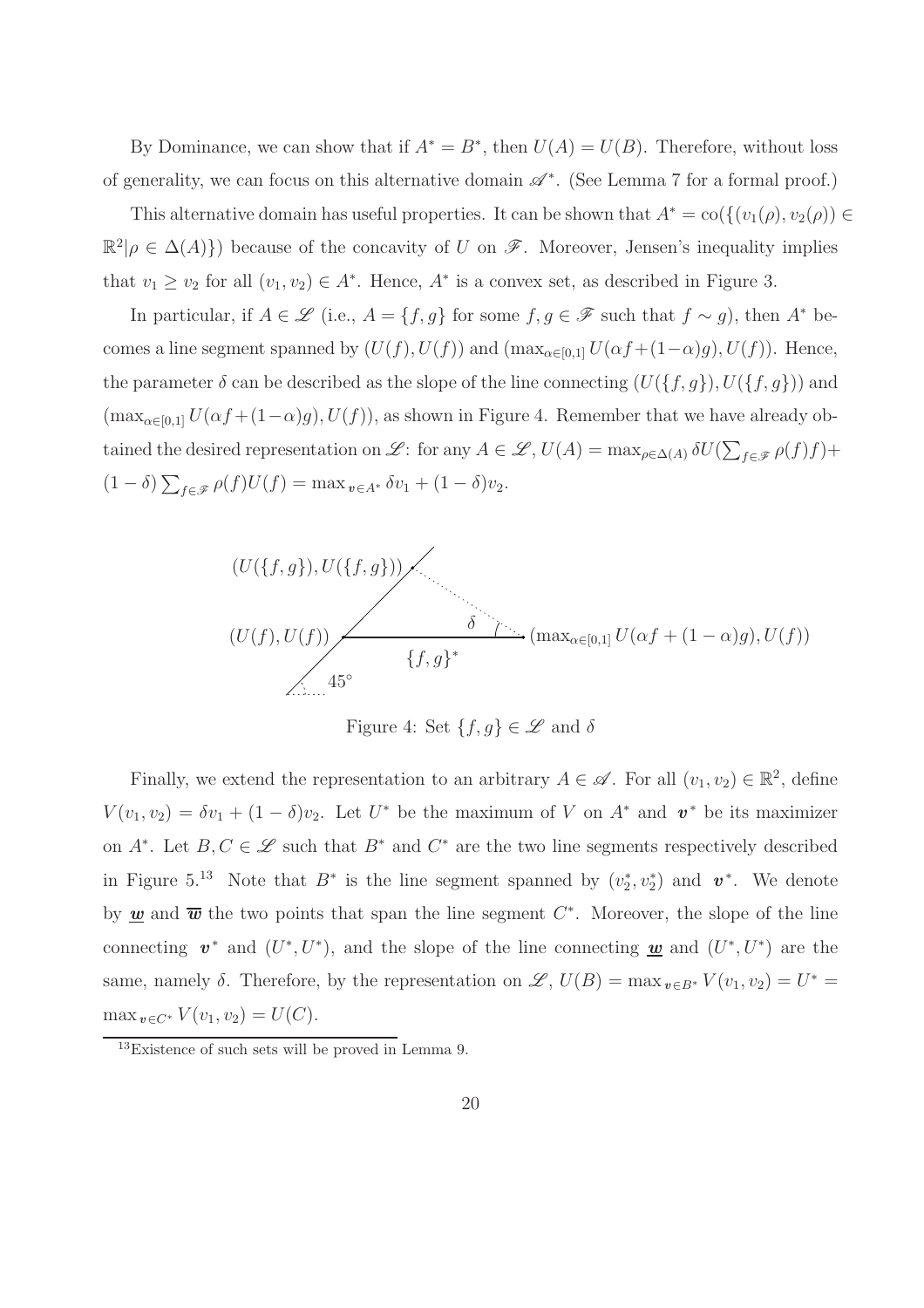

Figure 5: Sets  $A^*, B^*, C^*,$  and  $D^*$ 

Define  $D = C \cup \{(U^*, \ldots, U^*)\}$ . Since  $U(U^*, \ldots, U^*) = U^*$ , Certainty Strategic Rationality shows that  $U(D) = U^*$ . Moreover,  $D^* = \text{co}(C^* \cup \{(U^*, U^*)\})$ , which is the triangle containing A<sup>\*</sup> described in Figure 5. Since  $B^* \subset A^* \subset D^*$ , we can show  $U(B) \leq U(A) \leq U(D)$  by using Dominance. Since  $U(B) = U^* = U(D)$ , we obtain  $U(A) = U^* \equiv \max_{v \in A^*} V(v_1, v_2) =$  $\max_{\rho \in \Delta(A)} \delta U(\sum_{f \in \mathscr{F}} \rho(f)f) + (1-\delta) \sum_{f \in \mathscr{F}} \rho(f)U(f)$ , where the last equality holds by the definition of  $v$ . (See Lemma 9 for a formal proof.)

#### 7.2 Proof of Sufficiency in Theorem 1

In this section, we present the proof of sufficiency in Theorem 1. The proof consists of nine lemmas. First, we present the outline of the proof with the statements of the lemmas. After that, we present the proofs of the lemmas. We put the proofs of several lemmas in the online appendix.

We introduce the following notation. We denote a singleton set  $\{f\}$  by f. We denote constant acts  $(x, ..., x)$  and  $(y, ..., y)$  by x and y when there is no danger of confusion. For example, we denote  $\alpha f + (1 - \alpha)(x, \dots, x)$  and  $\alpha A + (1 - \alpha)(x, \dots, x)$  by  $\alpha f + (1 - \alpha)x$  and  $\alpha A + (1 - \alpha)x$ , respectively.

Note that Certainty Set Independence implies Gilboa and Schmeidler's (1989) axiom:  $f \gtrsim g \Leftrightarrow \alpha f + (1 - \alpha)x \gtrsim \alpha g + (1 - \alpha)x$  for all  $f, g \in \mathscr{F}$ ,  $x \in \mathscr{U}$ , and  $\alpha \in (0, 1)$ . Hence, Gilboa and Schmeidler's (1989) theorem shows the next lemma. The proof is in the online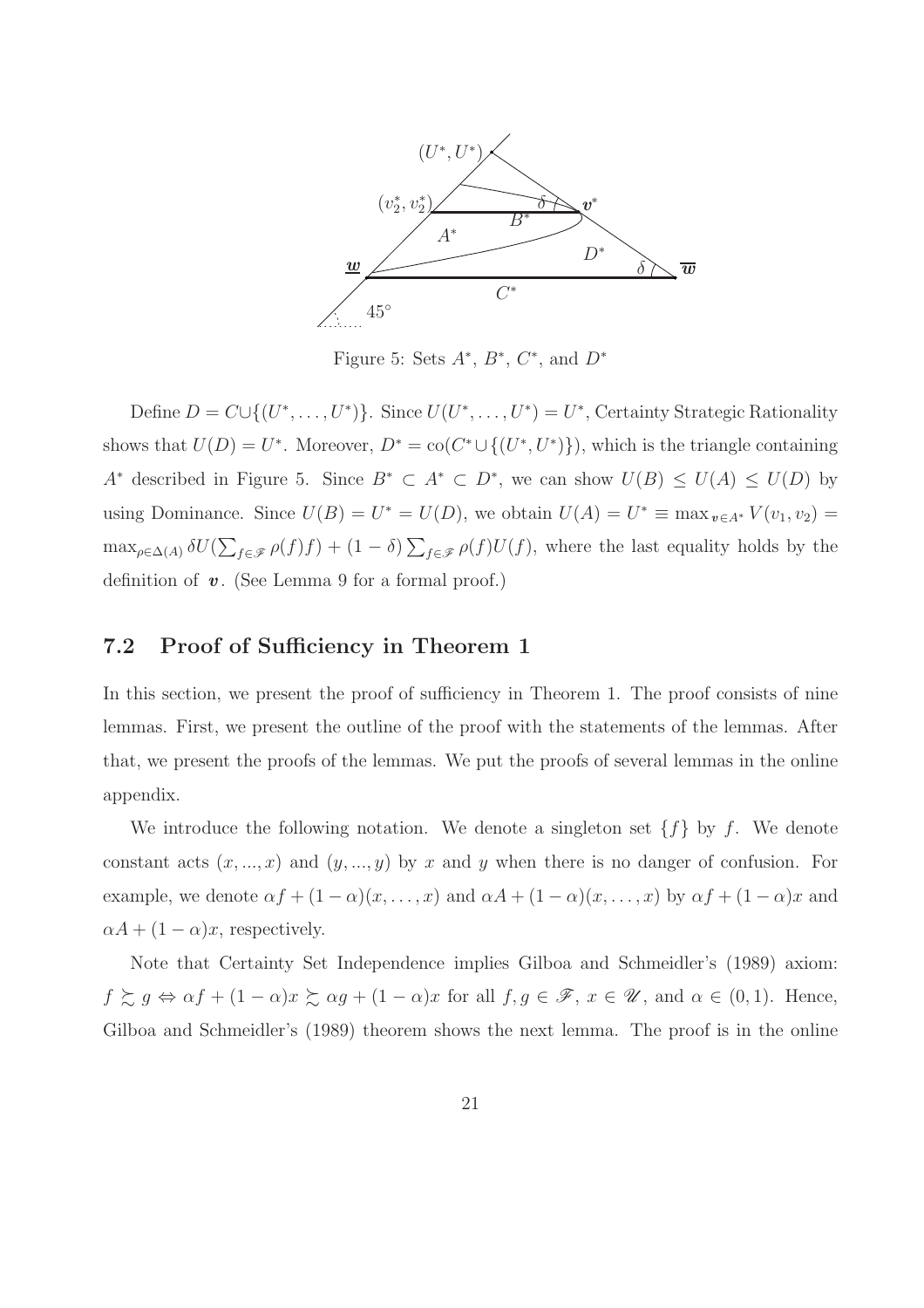appendix.

**Lemma 1** There exists a nonempty, compact, and convex subset C of  $\Delta(S)$  such that  $\succeq$  on  $\mathscr{F}$  is represented by  $u(f) = \min_{p \in C} \sum_{s \in S} p(s) f(s)$ .

By Dominance and Continuity, for any  $A \in \mathscr{A}$ , we can find  $f \in \mathscr{F}$  such that  $\{f\} \sim A$ . Define  $U(A) = u(f)$ . So by Lemma 1, we can prove Lemma 2. The formal proof is in the online appendix.

**Lemma 2** There exists a function  $U : \mathscr{A} \to \mathscr{U}$  such that (i)  $U(A) \geq U(B) \Leftrightarrow A \succsim B$  and (ii)  $U(f) = \min_{p \in C} \sum_{s \in S} p(s) f(s)$  for all  $f \in \mathcal{F}$ .

By Dominance and the concavity of U on  $\mathscr{F}$ , we obtain the next lemma.

**Lemma 3** (i) For all 
$$
\rho \in \Delta(\mathscr{F})
$$
,  $U(\sum_{f \in \mathscr{F}} \rho(f)f) \geq \sum_{f \in \mathscr{F}} \rho(f)U(f)$ ; and  
(ii)  $\max_{\rho \in \Delta(A)} U(\sum_{f \in \mathscr{F}} \rho(f)f) \geq U(A) \geq \max_{\rho \in \Delta(A)} \sum_{f \in \mathscr{F}} \rho(f)U(f)$ .

In the next lemma, by using Lemma 3 (ii), we can establish Theorem 1 when  $U$  has an expected utility representation on  $\mathscr{F}$ .

**Lemma 4** Suppose that U has an expected utility representation on  $\mathscr{F}$ . Then, for any  $\delta \in$ [0, 1] and  $A \in \mathscr{A}$ ,  $U(A) = \max_{\rho \in \Delta(A)} \delta U(\sum_{f \in \mathscr{F}} \rho(f)f) + (1 - \delta) \sum_{f \in \mathscr{F}} \rho(f)U(f)$ .

In the following, we assume that  $U$  does not have an expected utility representation on  $\mathscr{F}$ . Then, by a standard argument, there exist  $f^*, g^* \in \mathscr{F}$  such that  $\frac{1}{2}f^* + \frac{1}{2}$  $\frac{1}{2}g^* \succ f^* \sim g^*.$ (We, henceforth, fix these  $f^*$  and  $g^*$ .) Define  $\mathscr L$  by (4) in the sketch of proof. Note that  ${f^*, g^*} \in \mathscr{L}$ .

For all  $\{f,g\} \in \mathscr{L}$ , define  $\delta(\{f,g\})$  by (3) in the sketch of proof. By the definition,  $\max_{\alpha\in[0,1]} U(\alpha f + (1-\alpha)g) > U(f)$ , so the denominator of  $\delta(\lbrace f,g \rbrace)$  is positive. Therefore,  $\delta(\lbrace f, g \rbrace)$  is well defined. Moreover, by Lemma 3 (ii),  $\max_{\alpha \in [0,1]} U(\alpha f + (1-\alpha)g) \geq U(\lbrace f, g \rbrace) \geq$  $U(f)$ , so that  $\delta({f, g}) \in [0, 1]$ .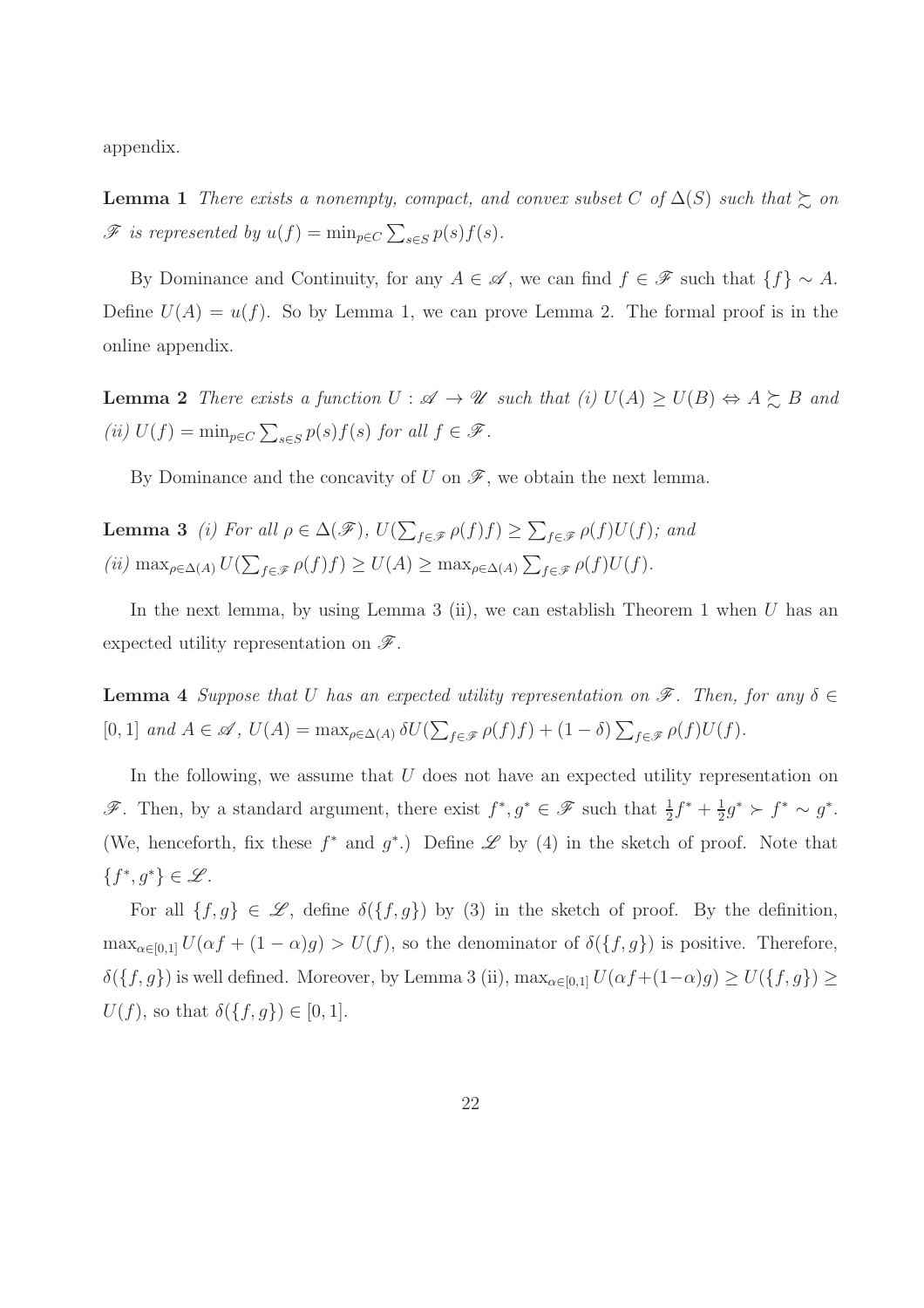Since U is a maxmin expected utility function on  $\mathscr{F}, U$  is constant linear (i.e., for any  $f \in \mathscr{F}$ ,  $x \in \mathscr{U}$ , and  $\alpha \in [0,1]$ , we have  $U(\alpha f + (1 - \alpha)x) = \alpha U(f) + (1 - \alpha)x$ . Mainly by using this property and Certainty Set Independence, we can prove the next lemma.

**Lemma 5** For all  $A \in \mathcal{A}$ ,  $\alpha \in [0,1]$ , and  $x \in \mathcal{U}$ ,  $U(\alpha A + (1 - \alpha)x) = \alpha U(A) + (1 - \alpha)x$ .

In the next lemma, we obtain the desired representation on  $\mathscr{L}$ .

**Lemma 6** There exists  $\delta \in [0,1]$  such that  $U(\lbrace f, g \rbrace) = \max_{\rho \in \Delta(\lbrace f, g \rbrace)} \delta U(\sum_{f \in \mathscr{F}} \rho(f)f) + (1-\rho(f))$  $\delta) \sum_{f \in \mathscr{F}} \rho(f) U(f)$  for all  $\{f, g\} \in \mathscr{L}$ .

In the following, we extend the representation to the whole domain  $\mathscr A$ . For this purpose, for any  $\rho \in \Delta(\mathscr{F})$ , define  $v_1(\rho) = U(\sum_{f \in \mathscr{F}} \rho(f)f)$ ,  $v_2(\rho) = \sum_{f \in \mathscr{F}} \rho(f)U(f)$ , and  $\boldsymbol{v}(\rho) =$  $(v_1(\rho), v_2(\rho))$ . For any  $A \in \mathscr{A}$ , define  $A^*$  by (5) in the sketch of proof. Note that since  $\Delta(A)$ is compact and v is continuous in  $\Delta(A)$ ,  $A^*$  is compact.<sup>14</sup>

We say that  $A^*$  dominates  $B^*$  if for all  $v \in B^*$  there exists  $u \in A^*$  such that  $u_1 \ge v_1$  and  $u_2 \geq v_2$ . We show two preliminary lemmas before obtaining the desired representation on  $\mathscr A$ .

**Lemma 7** (i) If  $A^*$  dominates  $B^*$ , then  $U(A) \geq U(B)$ ; (ii) If  $A^* \supset B^*$  then  $U(A) \geq U(B)$ ; (iii) For all  $\rho \in \Delta(\mathscr{F})$ ,  $v_1(\rho) \ge v_2(\rho)$ ; and (iv)  $\max_{v \in A^*} v_1 \ge U(A) \ge \max_{v \in A^*} v_2$ .

Note that Lemma 7 (ii) shows that if  $A^* = B^*$ , then  $U(A) = U(B)$ .

Remember that we fixed  $f^*, g^* \in \mathscr{F}$  such that  $\frac{1}{2}f^* + \frac{1}{2}$  $\frac{1}{2}g^*$  ≻  $f^*$  ~  $g^*$ . Let  $\alpha^*$  ∈  $\arg \max_{\alpha \in [0,1]} U(\alpha f^* + (1-\alpha)g^*)$ . For simplicity, assume  $U(f^*) = 0$  and  $U(\alpha^* f^* + (1-\alpha^*)g^*) =$ 1 without loss of generality.<sup>15</sup> For all  $\beta \in [0,1]$ , define  $f[\beta] = \beta f^* + (1 - \beta)x(f^*)$  and

<sup>&</sup>lt;sup>14</sup> Since S is finite and A is compact,  $\Delta(A)$  is compact. To see v is continuous, define  $u_p(f) = \sum_{s \in S} p(s) f(s)$ for all  $p \in C$ ; and define  $\hat{u}_p(\mu) = \sum_{f \in \mathscr{F}} \mu(f) u_p(f)$  for all  $\mu \in \Delta(A)$  and  $p \in C$ . Note that with the Euclidean metric,  $u_p(f)$  is continuous with respect to f. Moreover,  $u_p(f)$  is bounded in  $\Delta(A)$ . Therefore, with the weak convergence topology, by definition  $\hat{u}_n(\mu)$  is continuous with respect to  $\mu$  in  $\Delta(A)$ . Finally, since C is compact under the product topology, Berge's maximum theorem shows that  $v_1(\mu) \equiv \min_{p \in C} \hat{u}_p(\mu)$  is continuous with respect to  $\mu$  in  $\Delta(A)$ . In the same way, we can show  $v_2(\mu)$  is continuous in  $\Delta(A)$ . Therefore,  $\mathbf{v}(\mu) = (v_1(\mu), v_2(\mu))$  is continuous with respect to  $\mu$  in  $\Delta(A)$ .

<sup>&</sup>lt;sup>15</sup>This assumption is only for notational simplicity. Without this assumption, the proof goes through in the same way. However, we need to write  $U(f[\beta])$  and  $U(\alpha^* f[\beta] + (1 - \alpha^*) g[\beta])$ , instead of 0 and  $\beta$ , respectively.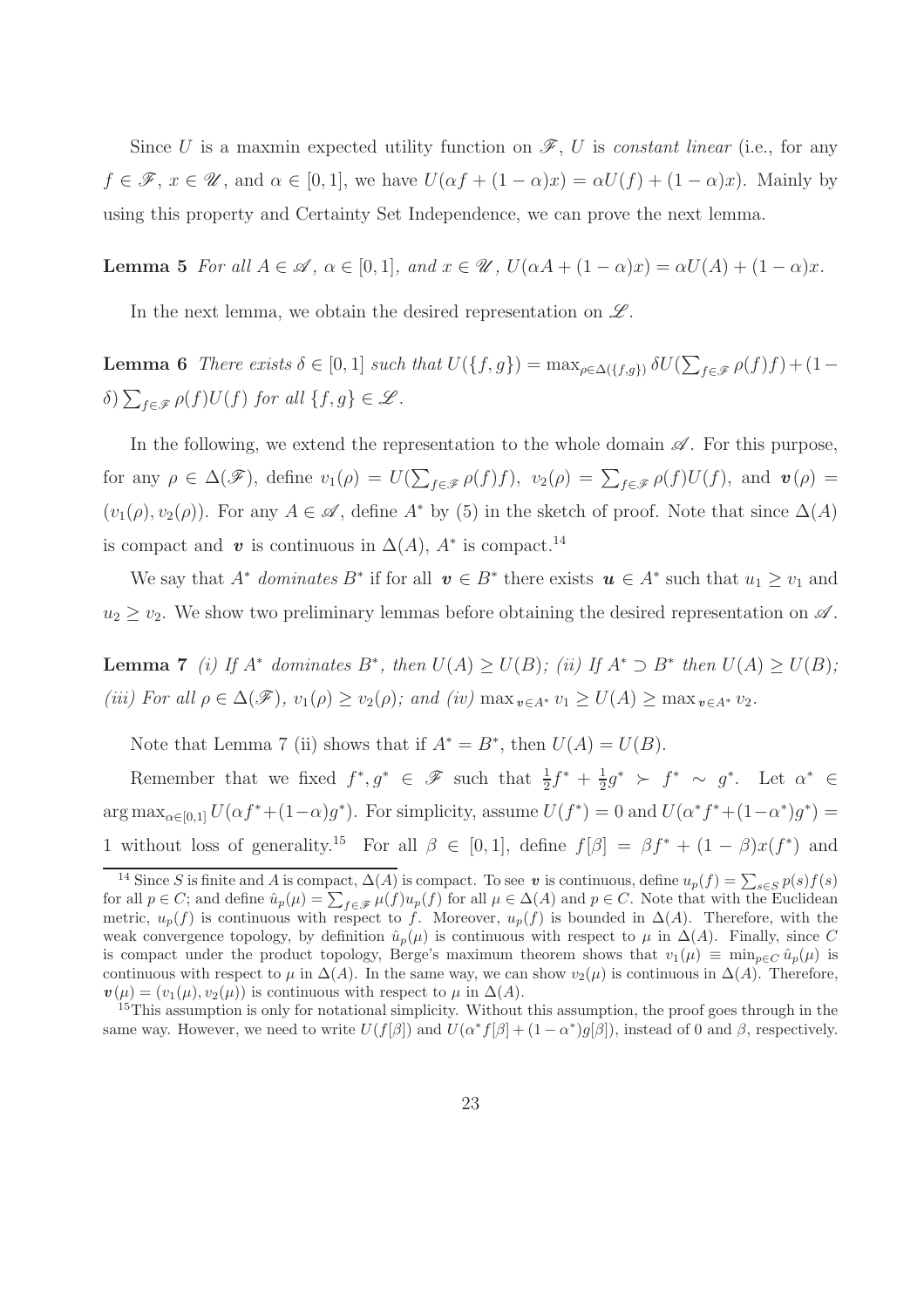$g[\beta] = \beta g^* + (1 - \beta)x(g^*)$ . (We use the notation  $f[\beta]$  instead of  $f(\beta)$  to avoid confusion because  $f(s) \in \mathbb{R}$  for each  $s \in S$ .)

**Lemma 8** (i) For any  $\beta \in (0,1], \{f[\beta], g[\beta]\}^* = co(\{(0,0), (\beta,0)\})$  and  $U(\{f[\beta], g[\beta]\}) =$ δβ; (ii) For any β ∈ (0, 1] and  $x \in \mathcal{U}$ , { $f[\beta], g[\beta], (x, ..., x)$ }<sup>\*</sup> = co({(0,0), (β,0), (x, x)}).

By using Lemma 7 and 8, we establish the desired representation on  $\mathscr A$  in the next lemma.

**Lemma 9** For all 
$$
A \in \mathcal{A}
$$
,  $U(A) = \max_{\rho \in \Delta(A)} \delta U(\sum_{f \in \mathcal{F}} \rho(f)f) + (1 - \delta) \sum_{f \in \mathcal{F}} \rho(f)U(f)$ .

In the following, we provide the proofs of main lemmas. We omit the proofs of Lemmas 1 and 2. The proofs are standard and in the online appendix.

**Proof of Lemma** 3: For any  $\rho \in \Delta(\mathscr{F})$ ,  $U(\sum_{f \in \mathscr{F}} \rho(f)f) \geq \sum_{f \in \mathscr{F}} \rho(f)U(f)$ , where the inequality holds by Jensen's inequality. Hence, (i) holds. To show (ii), fix  $A \in \mathscr{A}$ . Let  $\overline{f} \in \arg \max_{f \in \text{co}(A)} U(f)$  and  $f \in \arg \max_{f \in A} U(f)$ . Hence, by (i), for any  $\rho \in \Delta(A)$ ,  $U(f) \geq U(\sum_{f \in \mathscr{F}} \rho(f)f) \geq \sum_{f \in \mathscr{F}} \rho(f)U(f) \geq U(\underline{f})$ . Therefore,  $\{(U(f), U(f))\}$  dominates A and A dominates  $\{(U(\underline{f}), U(\underline{f}))\}$ . Therefore, by Dominance,  $U(\overline{f}) \geq U(A) \geq U(\underline{f})$ .

**Proof of Lemma** 4: Suppose that U has an expected utility representation on  $\mathscr{F}$ . Then, there exists  $p \in \Delta(S)$  such that for any  $f \in \mathscr{F}$ ,  $U(f) = \sum_{s \in S} f(s)p(s)$ . Then  $U(\sum_{f \in \mathscr{F}} \rho(f)f)$  $\sum_{f \in \mathscr{F}} \rho(f) U(f)$ . By Lemma 3 (ii),

$$
U(A) = \max_{\rho \in \Delta(A)} U(\sum_{f \in \mathscr{F}} \rho(f)f) = \max_{\rho \in \Delta(A)} \sum_{f \in \mathscr{F}} \rho(f)U(f).
$$

**Proof of Lemma** 5: Fix  $A \in \mathcal{A}$ . By using Dominance, we can find  $f \in \mathcal{F}$  such that  $A \sim f$ . Fix  $\alpha \in [0,1]$  and  $x \in \mathscr{U}$ . Hence, by Certainty Set Independence,  $\alpha A + (1-\alpha)x \sim \alpha f + (1-\alpha)\alpha$  $\alpha$ )x. Therefore,  $U(\alpha A+(1-\alpha)x)=U(\alpha f+(1-\alpha)x)=\alpha U(f)+(1-\alpha)x=\alpha U(A)+(1-\alpha)x,$ where the second equality holds by constant linearity.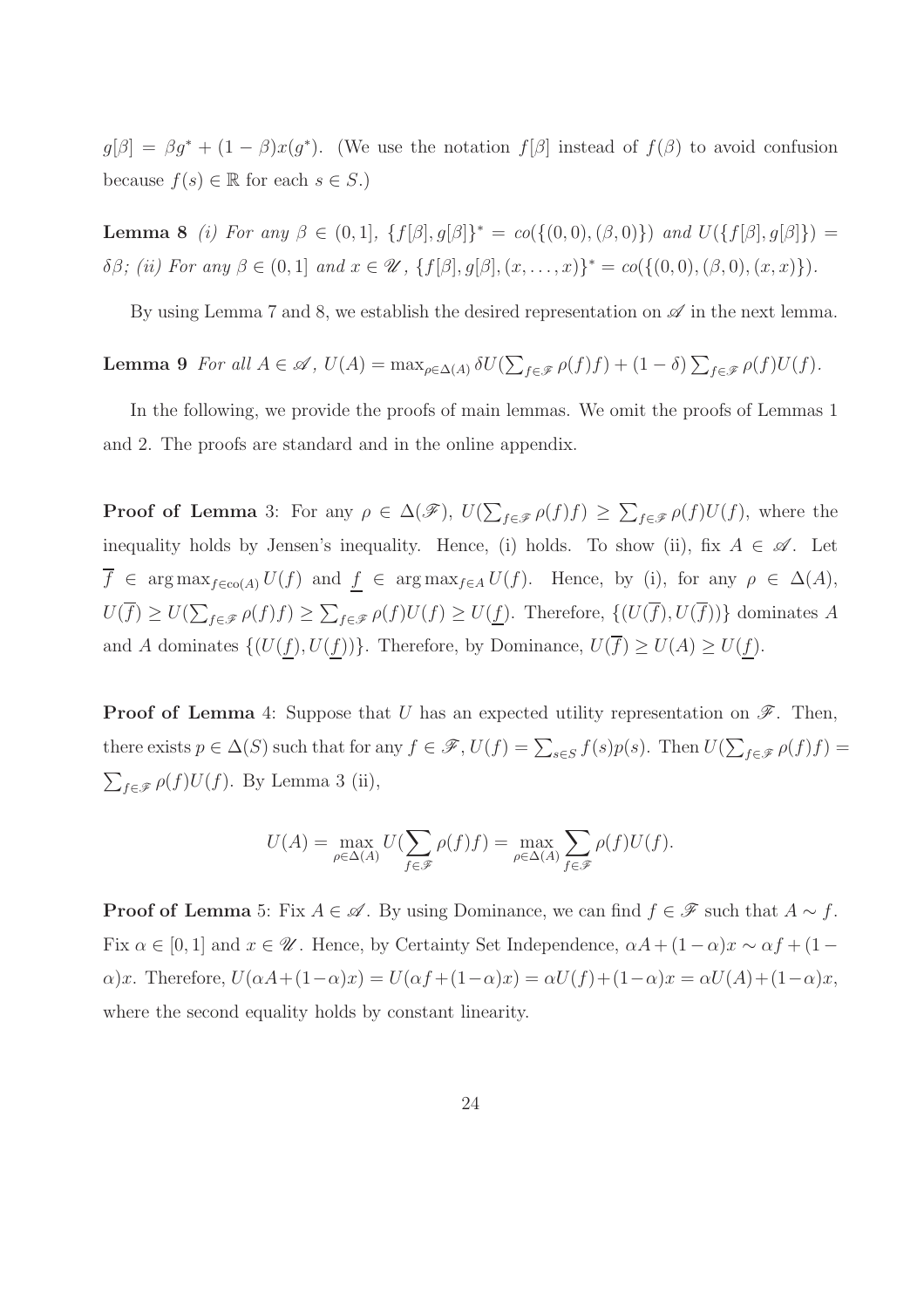**Proof of Lemma** 6: Choose any  $\{f,g\},\{f',g'\}\in\mathscr{L}$  to show  $\delta(\{f,g\})=\delta(\{f',g'\})$ . Let  $\alpha^* \in \arg \max_{\alpha \in [0,1]} U(\alpha f + (1 - \alpha)g)$  and  $\beta^* \in \arg \max_{\beta \in [0,1]} U(\beta f' + (1 - \beta)g')$ .

**Case** 1: First, consider the case where  $U(f) = U(f')$ . Define  $x = U(f)$ . Without loss of generality assume that  $U(\beta^* f' + (1-\beta^*)g') \leq U(\alpha^* f + (1-\alpha^*)g)$ . Define  $\gamma = \frac{U(\beta^* f' + (1-\beta^*)g') - x}{U(\alpha^* f + (1-\alpha^*)g) - x}$ . Then,  $\gamma \in [0, 1]$ . Define  $\hat{f} = \gamma f + (1 - \gamma)x$  and  $\hat{g} = \gamma g + (1 - \gamma)x$ . **Step** 1:  $\delta(\{\hat{f}, \hat{g}\}) = \delta(\{f, g\}).$ 

**Proof of Step** 1: By Lemma 5,  $U(\{\hat{f}, \hat{g}\}) = \gamma U(\{f, g\}) + (1 - \gamma)x$ . By the constant linearity of U,  $\alpha^* \in \arg \max_{\alpha \in [0,1]} U(\alpha \hat{f} + (1 - \alpha)\hat{g})^{\alpha}$ . Moreover,  $U(\alpha^* \hat{f} + (1 - \alpha^*) \hat{g}) =$  $\gamma U(\alpha^* f + (1 - \alpha^*) g) + (1 - \gamma)x$  and  $U(\hat{f}) = \gamma U(f) + (1 - \gamma)x$ . It follows that

$$
\delta(\{\hat{f},\hat{g}\}) = \frac{U(\{\hat{f},\hat{g}\}) - U(\hat{f})}{U(\alpha^*\hat{f} + (1-\alpha^*)\hat{g}) - U(\hat{f})} = \frac{\gamma(U(\{f,g\}) - U(f))}{\gamma(U(\alpha^*f + (1-\alpha^*)g) - U(f))} = \delta(\{f,g\}).
$$

Step 2:  $\delta({f', g'}) = \delta({\hat{f}, \hat{g}}).$ 

**Proof of Step** 2: First, we show  $\{f', g'\} \sim \{\hat{f}, \hat{g}\}$  by using Dominance. By the definition of  $\gamma$  and the constant linearity of U,  $U(\alpha^*\hat{f} + (1 - \alpha^*)\hat{g}) = \gamma U(\alpha^*f + (1 - \alpha^*)g) + (1 - \gamma)x =$  $U(\beta^* f' + (1 - \beta^*) g')$ . By the constant linearity of U,  $U(\hat{f}) = \gamma U(f) + (1 - \gamma)x = U(f')$ .

Now choose any  $\rho \in \Delta(\{\hat{f},\hat{g}\})$  to show that  $\beta^* f' \oplus (1-\beta^*) g'$  dominates  $\rho$ . Note that  $U(\beta^* f' + (1 - \beta^*) g') = U(\alpha^* \hat{f} + (1 - \alpha^*) \hat{g}) \geq U(\rho(\hat{f}) \hat{f} + \rho(\hat{g}) \hat{g})$  and  $\beta^* U(f') + (1 - \beta^*) U(g') =$  $U(f') = U(\hat{f}) = \rho(\hat{f})U(\hat{f}) + \rho(\hat{g})U(\hat{g})$ . Hence, Dominance shows  $\{f', g'\} \succeq \{\hat{f}, \hat{g}\}$ . In the same way, we can obtain  $\{\hat{f}, \hat{g}\} \succsim \{f', g'\}$ . It follows that  $\{f', g'\} \sim \{\hat{f}, \hat{g}\}$ , so that  $U(\lbrace f', g' \rbrace) = U(\lbrace \hat{f}, \hat{g} \rbrace)$ . Therefore,

$$
\delta(\{f',g'\}) = \frac{U(\{f',g'\}) - U(f')}{U(\alpha^* f' + (1 - \alpha^*)g') - U(f')} = \frac{U(\{\hat{f},\hat{g}\}) - U(\hat{f})}{U(\beta^* \hat{f} + (1 - \beta^*)\hat{g}) - U(\hat{f})} = \delta(\{\hat{f},\hat{g}\}).
$$

By Step 1 and 2, we obtain  $\delta({f, g}) = \delta({f', g')}$ .

**Case** 2: Next consider the case where  $U(f) \neq U(f')$ . Without loss of generality assume <sup>16</sup>For all  $\alpha, \beta \in [0, 1], x \in \mathcal{U}$ ,  $U(\alpha(\beta f + (1-\beta)x) + (1-\alpha)(\beta g + (1-\beta)x)) = \beta U(\alpha f + (1-\alpha)g) + (1-\beta)x$ .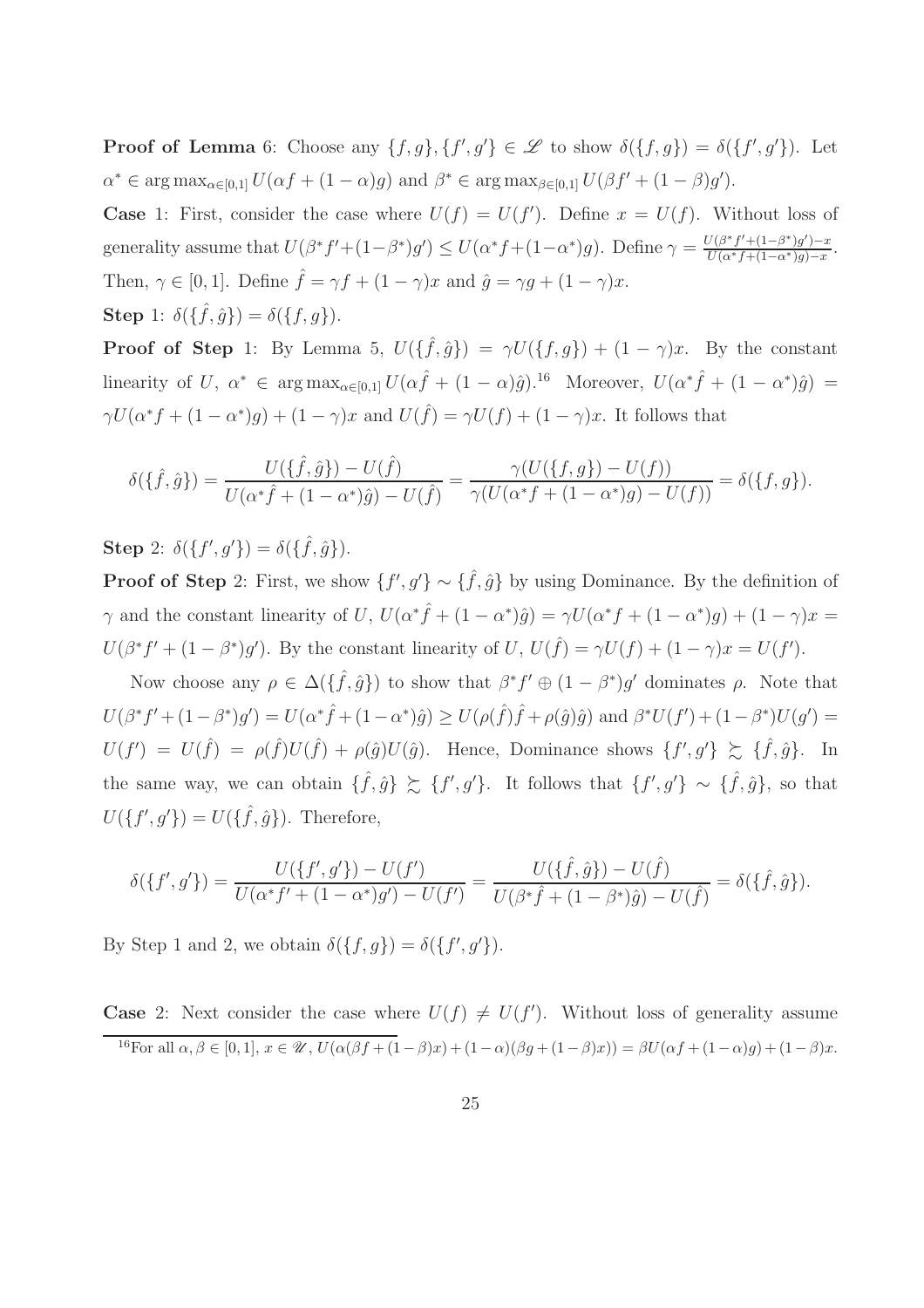that  $U(f) > U(f')$ . There exists  $x \in \mathscr{U}$  such that  $U(f) > x > U(f')$ . Then, there exist  $\gamma, \gamma' \in (0,1)$  such that  $\gamma U(f) + (1 - \gamma)x = \gamma' U(f') + (1 - \gamma')x$ . Then by Case 1,  $\delta(\gamma f +$  $(1 - \gamma)x, \gamma g + (1 - \gamma)x$ ) =  $\delta(\{\gamma' f' + (1 - \gamma')x, \gamma' g' + (1 - \gamma')x\})$ . As in Step 1 of Case 1, we can show that  $\delta({f, g}) = \delta({\gamma f + (1 - \gamma)x, \gamma g + (1 - \gamma)x})$ . In the same way, we obtain  $\delta({f', g'}) = \delta({\gamma' f' + (1 - \gamma')x, \gamma' g' + (1 - \gamma')x}).$  Hence,  $\delta({f, g}) = \delta({f', g')}$ .

By the arguments in Case 1 and 2, we can define  $\delta = \delta({f, g})$  for any  ${f, g} \in \mathscr{L}$ . Finally, to show the representation, choose any  $\{f, g\} \in \mathscr{L}$ . By the definition of  $\delta$ ,

$$
\delta = \frac{U(\{f, g\}) - U(f)}{U(\alpha^* f + (1 - \alpha^*) g) - U(f)}.
$$

By rewriting the equation, we obtain  $U(\lbrace f, g \rbrace) = \delta U(\alpha^* f + (1 - \alpha^*) g) + (1 - \delta) U(f)$ . Note that  $U(\alpha^* f + (1 - \alpha^*) g) = \max_{\rho \in \Delta(\{f,g\})} U(\sum_{h \in \mathcal{F}} \rho(h) h)$  and that  $U(f) = \sum_{h \in \mathcal{F}} \rho(h) U(h)$ for any  $\rho \in \Delta({f, g})$ . It follows that  $U({f, g}) = \max_{\rho \in \Delta({f, g})} \delta U(\sum_{h \in \mathscr{F}} \rho(h)h) + (1 - \Delta)$ δ)  $\sum_{h \in \mathscr{F}} \rho(h)U(h)$ .

**Proof of Lemma** 7: To show (i), fix  $A^*$  and  $B^*$  such that  $A^*$  dominates  $B^*$ . Then, for any  $\rho \in \Delta(B)$ , there exists  $\mu \in \Delta(A)$  such that  $v_1(\rho) \le v_1(\mu)$  and  $v_2(\rho) \le v_2(\mu)$ . Therefore, by Dominance,  $A \succeq B$ , so that  $U(A) \geq U(B)$ . Moreover, if  $A^* \supset B^*$ , then  $A^*$  dominates  $B^*$ , so that  $U(A) \geq U(B)$ . Hence, (i) and (ii) hold. Lemma 3 and the definitions of  $v_1$  and  $v_2$  show (iii) and (iv).

**Proof of Lemma** 8: By the definitions, for all  $\beta \in (0,1], U(f[\beta]) = 0 = U(g[\beta])$  and  $\max_{\alpha \in [0,1]} U(\alpha f[\beta] + (1-\alpha)g[\beta]) = \max_{\alpha \in [0,1]} \beta U(\alpha f^* + (1-\alpha)g^*) + (1-\beta)U(f^*) = \beta U(\alpha^* f^* +$  $(1-\alpha^*)g^* = \beta$ . Note that  $\{f[\beta], g[\beta]\}\in \mathscr{L}$ . By Lemma 6,  $U(\{f[\beta], g[\beta]\}) = \delta U(\alpha^* f[\beta] +$  $(1 - \alpha^*)g[\beta] + (1 - \delta)(\alpha^*U(f[\beta]) + (1 - \alpha^*)U(g[\beta])) = \delta\beta.$ 

It is easy to see that  $\{f[\beta], g[\beta]\}^* \subset \text{co}(\{(0,0),(\beta,0)\})$ . To show the converse, choose  $v' \in \text{co}(\{(0,0),(\beta,0)\})$ . Then,  $U(g[\beta]) = 0 \le v_1' \le \beta = U(\alpha^* f[\beta] + (1 - \alpha^*) g[\beta])$  and  $v_2' = 0$ . Since  $U(\alpha f|\beta] + (1 - \alpha)g|\beta|$  is continuous in  $\alpha$ , by the intermediate value theorem, there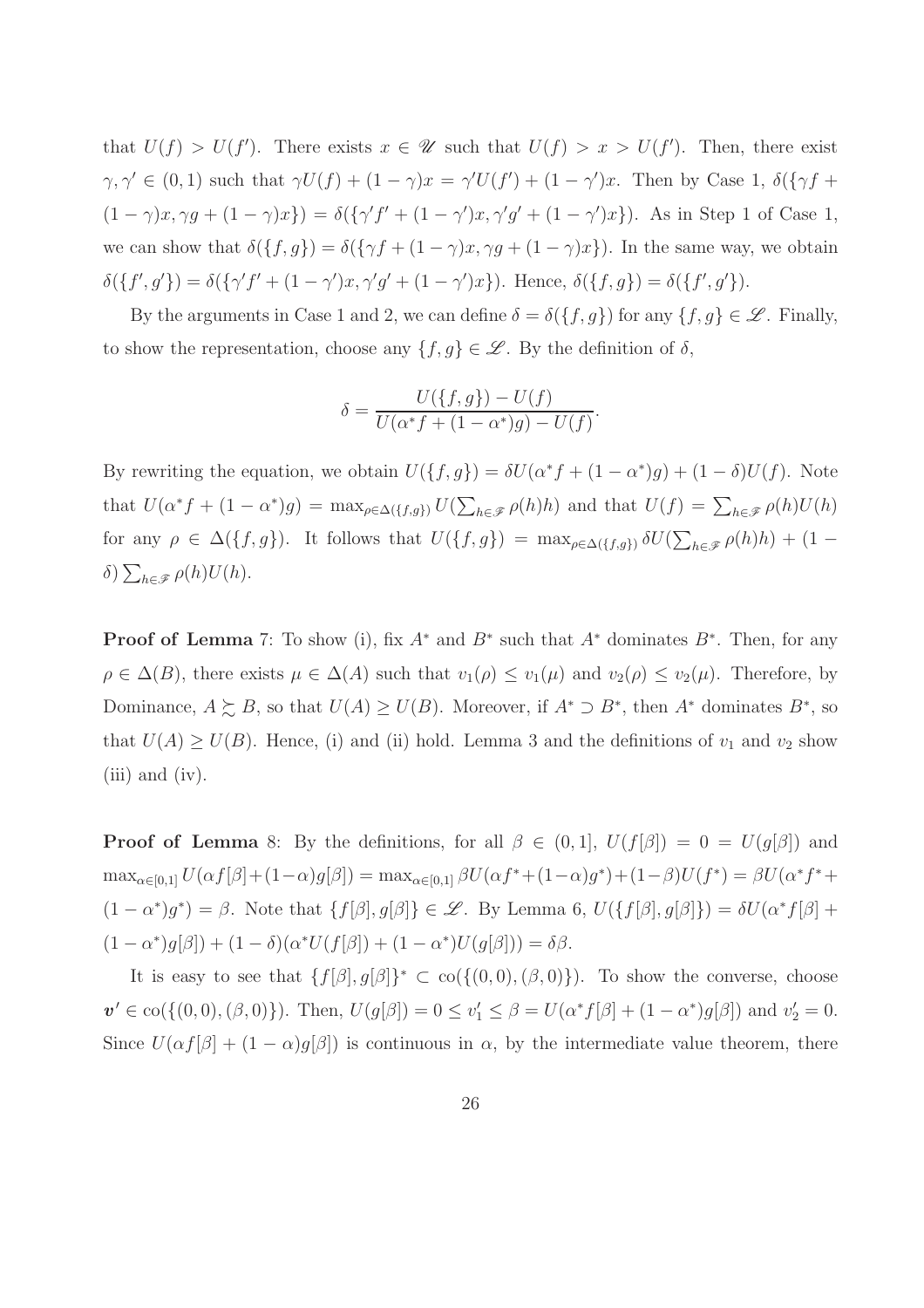exists  $\alpha \in [0, \alpha^*]$  such that  $U(\alpha f[\beta] + (1 - \alpha)g[\beta]) = v'_1$  and  $\alpha U(f[\beta]) + (1 - \alpha)U(g[\beta]) =$  $v'_2$ , so that  $\mathbf{v}' = \mathbf{v}(\alpha f[\beta] \oplus (1-\alpha)g[\beta])$ . Therefore,  $\mathbf{v}' \in \{f[\beta], g[\beta]\}^*$ . It follows that  $\text{co}(\{(0,0),(\beta,0)\}) \subset \{f[\beta], g[\beta]\}^*$ . This completes the proof of (i).

To show (ii), choose any  $\beta \in (0,1]$  and  $x \in \mathscr{U}$ . It is easy to see that  $\{f[\beta], g[\beta], (x, \ldots, x)\}^* \subset$  $co({(0,0), (\beta, 0), (x, x)}).$  To show the converse, choose any  $v' \in co({(0,0), (\beta, 0), (x, x)}).$  If  $\mathbf{v}' \in \text{co}(\{(0,0),(\beta,0)\})$ , then by the argument in (i),  $\mathbf{v}' \in \{f[\beta], g[\beta]\}^* \subset \{f[\beta], g[\beta], (x, \ldots, x)\}^*$ . If  $v' \notin \text{co}(\{(0,0),(\beta,0)\})$ , then there exists  $v'' \in \text{co}(\{(0,0),(\beta,0)\})$  and  $\gamma \in [0,1]$  such that  $v' = \gamma v'' + (1 - \gamma)(x, x)$ . By the argument in (i), there exists  $\alpha \in [0, 1]$  such that  $\mathbf{v}(\alpha f[\beta] \oplus (1-\alpha)g[\beta]) = \mathbf{v}''$ . By the constant linearity of u, we obtain  $\mathbf{v}(\gamma \alpha f[\beta] \oplus \gamma(1-\gamma)g[\beta])$  $\alpha)g[\beta]\oplus(1-\gamma)(x,\ldots,x))=\gamma\,\bm{v}(\alpha f[\beta]\oplus(1-\alpha)g[\beta])+(1-\gamma)(x,x)=\gamma\,\bm{v}''+(1-\gamma)(x,x)=\bm{v}'.$ Therefore,  $\mathbf{v}' \in \{f[\beta], g[\beta], (x, \ldots, x)\}^*$ .

#### **Proof of Lemma** 9: Choose any  $A \in \mathcal{A}$ .

**Case** 1: First we consider the case in which  $\delta = 0$ . For all  $\alpha \in (0,1)$ , define  $A_{\alpha} = \alpha A +$  $(1 - \alpha)(\frac{1}{2}, \ldots, \frac{1}{2})$  $\frac{1}{2}$ ). By Lemma 7 (iii), for all  $u \in A^*$ ,  $u_1 \ge u_2$ . Moreover, since  $A^*$  is bounded, there exists a positive number  $\alpha$  such that  $A^*_{\alpha} \subset \text{co}(\{(0,0), (1,0), (1,1)\})$ . Let  $\mathbf{v}^* =$  $\arg \max_{v \in A_{\alpha}^*} v_2$ . (Such  $v^*$  exists because  $v_2$  is continuous and  $A_{\alpha}^*$  is compact.) Since  $A_{\alpha}^* \subset$  $\text{co}(\{(0,0), (1,0), (1,1)\})$ , it follows that  $v_2^* < 1$ . Define  $B = v_2^*(1, \ldots, 1) + (1 - v_2^*)\{f[1], g[1]\}$ . By Lemma 5,  $U(B) = v_2^* + (1 - v_2^*)U(\{f[1], g[1]\})$ . By Lemma 8 (i) and  $\delta = 0$ ,  $U(\{f[1], g[1]\}) =$ 0. Hence,  $U(B) = v_2^*$ . By Lemma 7 (iv),  $U(B) = v_2^* \equiv \max_{v \in A_\alpha^*} v_2 \leq U(A_\alpha)$ .



Figure 6: Sets  $A^*_{\alpha}$  and  $B^*$  in Case 1

Next we show that  $U(B) \ge U(A_\alpha)$ . For all  $\mathbf{v} \in A_\alpha^*$ ,  $v_1 \le 1$  and  $v_2 \le v_2^*$  because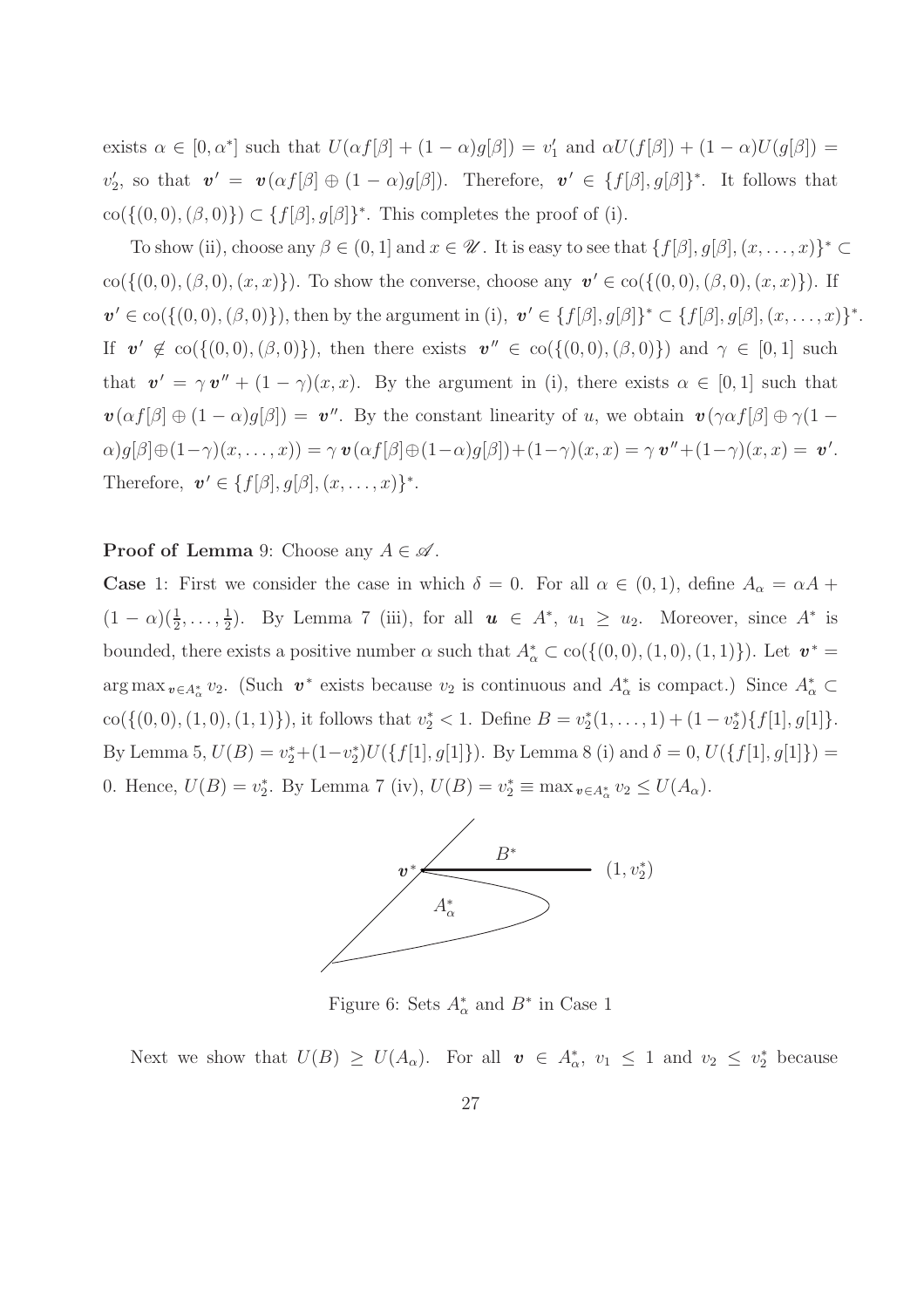$A^*_{\alpha} \subset {\rm co}(\{(0,0), (1,0), (1,1)\})$  and  $v_2^* = {\rm max}_{v \in A^*_{\alpha}} v_2$ . Note that  $B^* = v_2^*(1,1) + (1$  $v_2^*\text{e}(\{(0,0),(1,0)\}) = \text{co}(\{v^*,(1,v_2^*)\})$ . Therefore,  $B^*$  dominates  $A^*_{\alpha}$  as shown in Figure 6. Hence, by Lemma 7 (i),  $U(B) \ge U(A_\alpha)$ .

It follows that  $U(A_{\alpha}) = U(B) = \max_{v \in A_{\alpha}^{*}} v_{2} = \alpha \max_{v \in A^{*}} v_{2} + (1 - \alpha) \frac{1}{2}$  $\frac{1}{2}$ . By Lemma 5,  $U(A_{\alpha}) = \alpha U(A) + (1 - \alpha) \frac{1}{2}$  $\frac{1}{2}$ . Hence, we obtain  $\alpha \max_{v \in A^*} v_2 + (1 - \alpha) \frac{1}{2} = \alpha U(A) + (1 - \alpha) \frac{1}{2}$  $\frac{1}{2}$ . Therefore,  $U(A) = \max_{v \in A^*} v_2 = \max_{\rho \in \Delta(A)} \sum_{f \in \mathscr{F}} \rho(f) U(f)$ .

**Case** 2: Next we consider the case in which  $\delta > 0$ . Choose a positive number  $\varepsilon$  such that  $\varepsilon < \delta$ . For all  $\alpha \in (0,1)$ , define  $A_{\alpha} = \alpha A + (1-\alpha)(\varepsilon, \varepsilon)$ . Then,  $\max_{v \in A_{\alpha}^*} \delta v_1 + (1-\delta)v_2 =$  $\alpha(\max_{v \in A^*} \delta v_1 + (1 - \delta)v_2) + (1 - \alpha)\varepsilon$ . Since (i)  $A^*$  is bounded, (ii)  $\varepsilon < \delta$ , and (iii)  $v_1 \ge v_2$ for all  $\mathbf{v} \in A^*$ , there exists a positive number  $\alpha$  such that  $A^*_{\alpha} \subset \text{co}(\{(0,0), (1,0), (1,1)\})$  and  $\max_{v \in A_{\alpha}^*} \delta v_1 + (1 - \delta)v_2 < \delta$ . Note that  $U(A_{\alpha}) = \alpha^* U(A) + (1 - \alpha^*)\varepsilon$  and  $\max_{v \in A_{\alpha}^*} \delta v_1 + (1 - \delta)v_2 < \delta$ .  $\delta$ ) $v_2 = \alpha^*$ (max  $v \in A^*$   $\delta v_1 + (1 - \delta)v_2$ ) +  $(1 - \alpha^*)\varepsilon$ . Hence to show the lemma, it suffices to prove  $U(A_\alpha) = \max_{v \in A_\alpha^*} \delta v_1 + (1 - \delta)v_2$ . Define  $U^* = \max_{v \in A_\alpha^*} \delta v_1 + (1 - \delta)v_2$ . Then,  $U^* < \delta$ . In the following, we show that  $U(A_\alpha) \geq U^*$  and  $U(A_\alpha) \leq U^*$ . Step 1:  $U(A_\alpha) \geq U^*$ .

**Proof of Step** 1: Let  $v^* \in \arg \max_{v \in A_{\alpha}^*} \delta v_1 + (1-\delta)v_2$ . (Such  $v^*$  exists because  $\delta v_1 + (1-\delta)v_2$ is continuous and  $A^*_{\alpha}$  is compact.) By Lemma 7 (iii),  $v^*_1 \ge v^*_2$ . Define  $B = \frac{v^*_2}{v^*_1}(v^*_1,\ldots,v^*_1)$  +  $(1-\frac{v_2^*}{v_1^*})\{f[v_1^*], g[v_1^*]\}.$  By Lemma 5,  $U(B) = \frac{v_2^*}{v_1^*}v_1^* + (1-\frac{v_2^*}{v_1^*})U(\{f[v_1^*], g[v_1^*]\}).$  By Lemma 8 (i),  $U(\{f[v_1^*], g[v_1^*]\}) = \delta v_1^*$ . Therefore,  $U(B) = v_2^* + (v_1^* - v_2^*)\delta = \delta v_1^* + (1 - \delta)v_2^* = U^*$ . Moreover,  $B^* = \frac{v_2^*}{v_1^*}(v_1^*, v_1^*) + (1 - \frac{v_2^*}{v_1^*})\text{co}(\{(0,0), (v_1^*, 0)\}) = \text{co}(\{(v_2^*, v_2^*), \mathbf{v}^*\})$ . Since  $\mathbf{v}^* \in A^*_{\alpha}$ and  $v_1^* \geq v_2^*$ , we obtain  $A^*_{\alpha} \supset B^*$ . Hence, Lemma 7 (ii) shows  $U(A_{\alpha}) \geq U(B)$ . It follows that  $U(A_\alpha) \geq U^*$ .

Step 2:  $U(A_\alpha) \leq U^*$ .

**Proof of Step** 2: Remember that  $U^* < \delta$ . Define  $D = \{f | \frac{U^*}{\delta}$  $\left[\frac{U^*}{\delta}\right], g\left[\frac{U^*}{\delta}\right]$  $\left\{ \frac{U^*}{\delta}, (U^*, \ldots, U^*) \right\}$ . Then, by Lemma 8 (ii),  $D^* = \text{co}(\{(0,0), (\frac{U^*}{\delta})\})$  $(U^*, U^*)\}$ ). By the definitions of  $U^*$  and  $\mathbf{v}^*$ , we obtain  $A^*_{\alpha} \subset D^*$  (as shown in Figure 7). Therefore, Lemma 7 (ii) shows  $U(A_{\alpha}) \leq U(D)$ . Hence, to show  $U(A_\alpha) \leq U^*$ , it suffices to show  $U^* = U(D)$ . Since  $\delta > U^*$ , then  $\frac{U^*}{\delta} < 1$ . Define  $C =$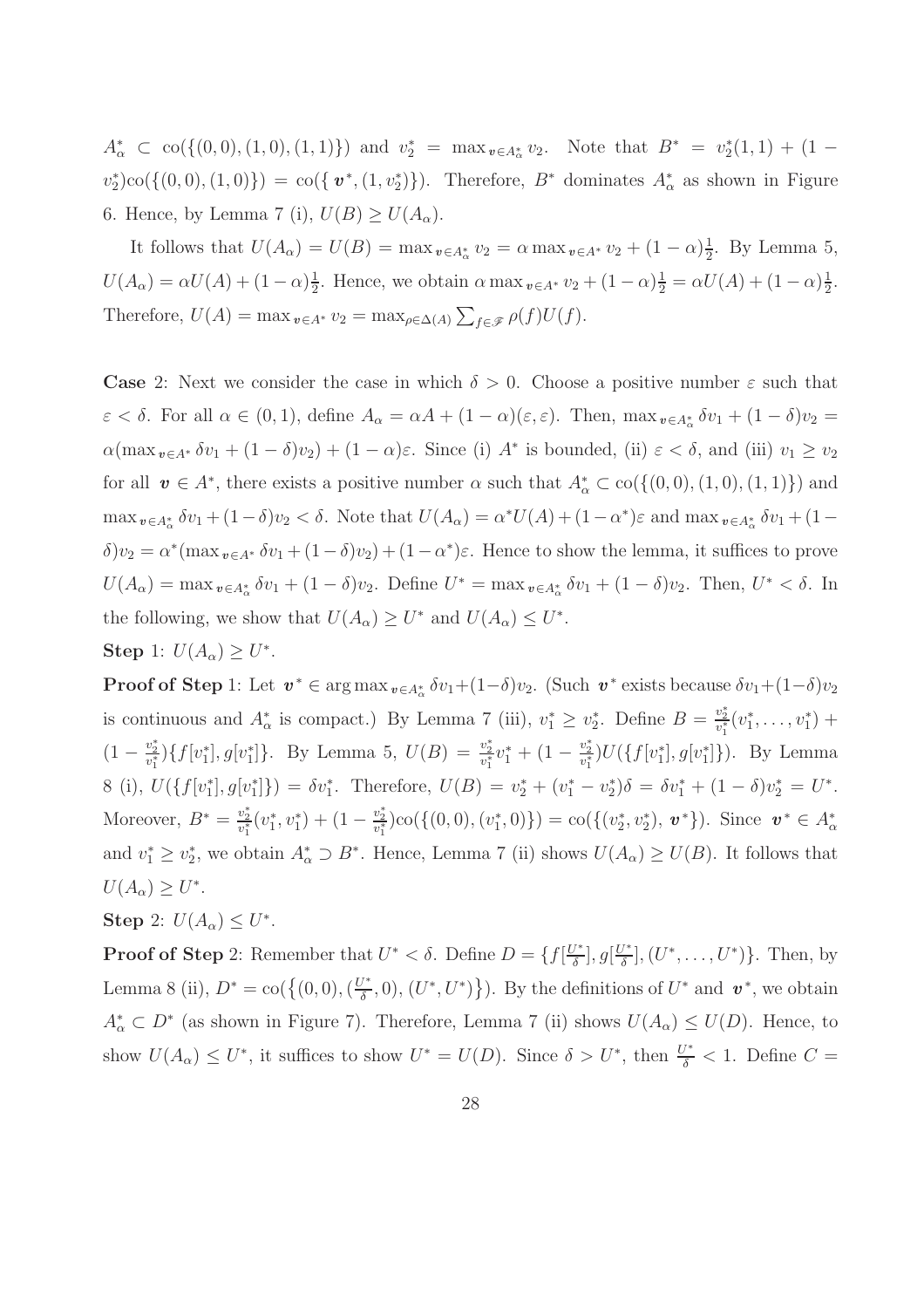

Figure 7: Sets  $A^*_{\alpha}$ ,  $B^*$ ,  $C^*$ , and  $D^*$  in Case 2

 $\{f\left[\frac{U^*}{\delta}\right]$  $\frac{U^*}{\delta}$ ],  $g[\frac{U^*}{\delta}]$ <sup> $\frac{L^*}{\delta}$ </sup>. By Lemma 8 (i),  $U(C) = U^*$ . It follows that  $(U^*, \ldots, U^*) \sim \{f\left[\frac{U^*}{\delta}\right]$  $\frac{U^*}{\delta}$ ],  $g\left[\frac{U^*}{\delta}\right]$  $\frac{1}{\delta}$ ]. By Certainty Strategic Rationality,  $(U^*, \ldots, U^*) \sim \{f | \frac{U^*}{\delta}\}$  $\frac{U^*}{\delta}$ ],  $g\left[\frac{U^*}{\delta}\right]$  $\left\{\frac{U^*}{\delta},\ldots,U^*\right\}\equiv D.$  Hence,  $U^* = U(D).$ 

#### 7.3 Proof of Necessity in Theorem 1

We show that an RUA representation satisfies the two key axioms, Certainty Strategic Rationality and Dominance. An RUA representation trivially satisfies the other axioms. For all  $\rho \in \Delta(\mathscr{F})$ , define  $w(\rho) = \delta u(\sum_{f \in \mathscr{F}} \rho(f)f) + (1 - \delta) \sum_{f \in \mathscr{F}} \rho(f)u(f)$ . Note that  $U(A) = \max_{\rho \in \Delta(A)} w(\rho).$ 

To show that  $\succsim$  satisfies Certainty Strategic Rationality, assume  $(x, ..., x) \succeq B$ . Then,  $u(x, ..., x) \ge U(B) = \max_{\rho \in \Delta(B)} w(\rho)$ . Hence,  $u(x, ..., x) \ge w(\rho)$  for all  $\rho \in \Delta(B)$ . Note that  $w(\alpha \rho \oplus (1 - \alpha)x) = \alpha w(\rho) + (1 - \alpha)w(x, ..., x)$  for all  $\rho \in \Delta(B)$  and  $\alpha \in [0, 1]$ . Therefore,  $u(x, ..., x) \ge w(\mu)$  for all  $\mu \in \Delta((x, ..., x) \cup B)$ . Hence,  $u(x, ..., x) \ge \max_{\mu \in \Delta((x, ..., x) \cup B)} w(\mu) \equiv$  $U((x, ..., x) \cup B)$ , so that  $(x, ..., x) \succsim (x, ..., x) \cup B$ .

To show that  $\succeq$  satisfies Dominance, fix  $A, B \in \mathscr{A}$  and suppose that for any  $\mu \in \Delta(B)$ , there exists  $\rho \in \Delta(A)$  such that  $\rho$  dominates  $\mu$ . That is,  $u(\sum_{f \in \mathscr{F}} \rho(f)f) \geq u(\sum_{f \in \mathscr{F}} \mu(f)f)$ and  $\sum_{f \in \mathscr{F}} \rho(f)u(f) \geq \sum_{f \in \mathscr{F}} \mu(f)u(f)$ . Since  $\delta \in [0,1]$ , then  $w(\rho) \equiv \delta u(\sum_{f \in \mathscr{F}} \rho(f)f)$  +  $(1 - \delta) \sum_{f \in \mathscr{F}} \rho(f) u(f) \geq \delta u(\sum_{f \in \mathscr{F}} \mu(f) f) + (1 - \delta) \sum_{f \in \mathscr{F}} \mu(f) u(f) \equiv w(\mu).$  Therefore,  $U(A) \equiv \max_{\rho \in \Delta(A)} w(\rho) \ge \max_{\mu \in \Delta(B)} w(\mu) \equiv U(B)$ , so that  $A \succsim B$ .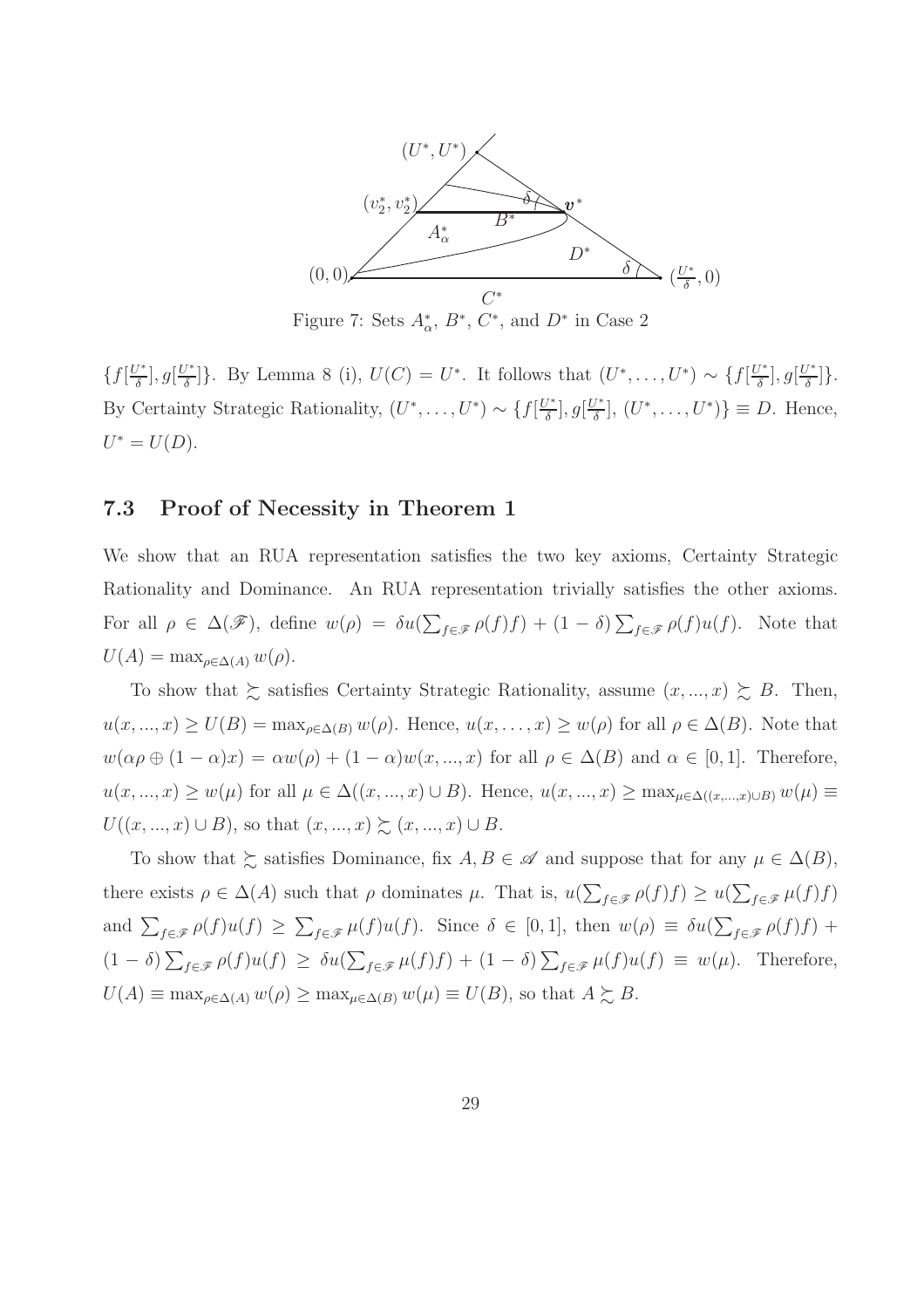#### 7.4 Proof of Remark 1 (Uniqueness)

It is easy to see that (ii) implies (i). In the following, we show the converse. The uniqueness of C (i.e.,  $C = C'$ ) follows from Gilboa and Schmeidler (1989). Let u and u' be maxmin expected utilities defined with C and C' respectively. Then, by normalization that  $u(x, \ldots, x) = x =$  $u'(x,\ldots,x)$ , we obtain  $u=u'$ .

Suppose that C is not a singleton. Then, there exist  $f^*, g^* \in \mathscr{F}$  such that  $\frac{1}{2}f^* + \frac{1}{2}$  $\frac{1}{2}g^*\succ$  $f^*$ . Let  $\alpha^* \in \arg \max_{\alpha \in [0,1]} U(\alpha f^* + (1 - \alpha)g^*)$ . Define  $x = \delta u(\alpha^* f^* + (1 - \alpha^*)g^*) + (1 - \alpha^*)g^*$ δ)u(f<sup>\*</sup>). Then,  $U({f^*},{g^*}) = x$ , so that  ${f^*},{g^*} \sim (x,...,x)$ . Hence,  $x = u'(x,...,x) =$  $\delta' u' (\alpha^* f^* + (1 - \alpha^*) g^*) + (1 - \delta') u' (f^*)$ . Since  $u = u'$ , we obtain  $\delta = \frac{x - u(f^*)}{u(\alpha^* f^* + (1 - \alpha^*) g^*)}$  $\frac{x-u(f^-)}{u(\alpha^*f^*+(1-\alpha^*)g^*)-u(f^*)} =$  $\frac{x-u'(f^*)}{u'(\alpha^*f^*+(1-\alpha^*)g^*)-u'(f^*)}=\delta'.$ 

#### 7.5 Proofs of Propositions 1–4

First, we present a reminder for a basic fact: When C is not a singleton, there exist  $f^*, g^* \in \mathscr{F}$ and  $\alpha^* \in [0,1]$  such that  $\alpha^* f^* + (1-\alpha^*) g^* \succeq \alpha f^* + (1-\alpha) g^*$  for all  $\alpha \in [0,1]$  and  $\alpha^* f^* + (1 - \alpha^*) g^* \succ f^* \sim g^*$ . Hence,  $U(\{f^*, g^*\}) = \delta u(\alpha^* f^* + (1 - \alpha^*) g^*) + (1 - \delta) u(f^*)$ .

**Proof of Proposition 1:** First, we show (i). It is easy to see that if  $\delta = 1$  then  $\succeq$  exhibits Indifference to Randomization. To show the converse, let  $A = \{f^*, g^*\}$ . By Indifference to Randomization,  $A \sim \text{co}(A)$ . Therefore,  $\delta u(\alpha^* f^* + (1 - \alpha^*) g^*) + (1 - \delta) u(f^*) = U(A)$  $U(\text{co}(A)) = \max_{h \in \text{co}(A)} u(h) = u(\alpha^* f^* + (1 - \alpha^*) g^*),$  so that  $\delta = 1$ . Next, we show (ii). It is easy to see that if  $\delta = 0$ , then  $\succsim$  exhibits Strategic Rationality. To show the converse, note that by Strategic Rationality,  $A \sim \{f^*\}$ . Therefore,  $\delta u(\alpha^* f^* + (1 - \alpha^*) g^*) + (1 - \delta) u(f^*) =$  $U(A) = U({f^*}) = u(f^*),$  so that  $\delta = 0$ .

**Proof of Proposition 2:** Fix two RUA preference relations  $\{\xi_i\}_{i=1,2}$  represented by  $\{(\delta_i, C_i)\}_{i=1,2}$ , where  $C_1 = C_2$ . Step 1: (i)  $\Leftrightarrow$  (ii).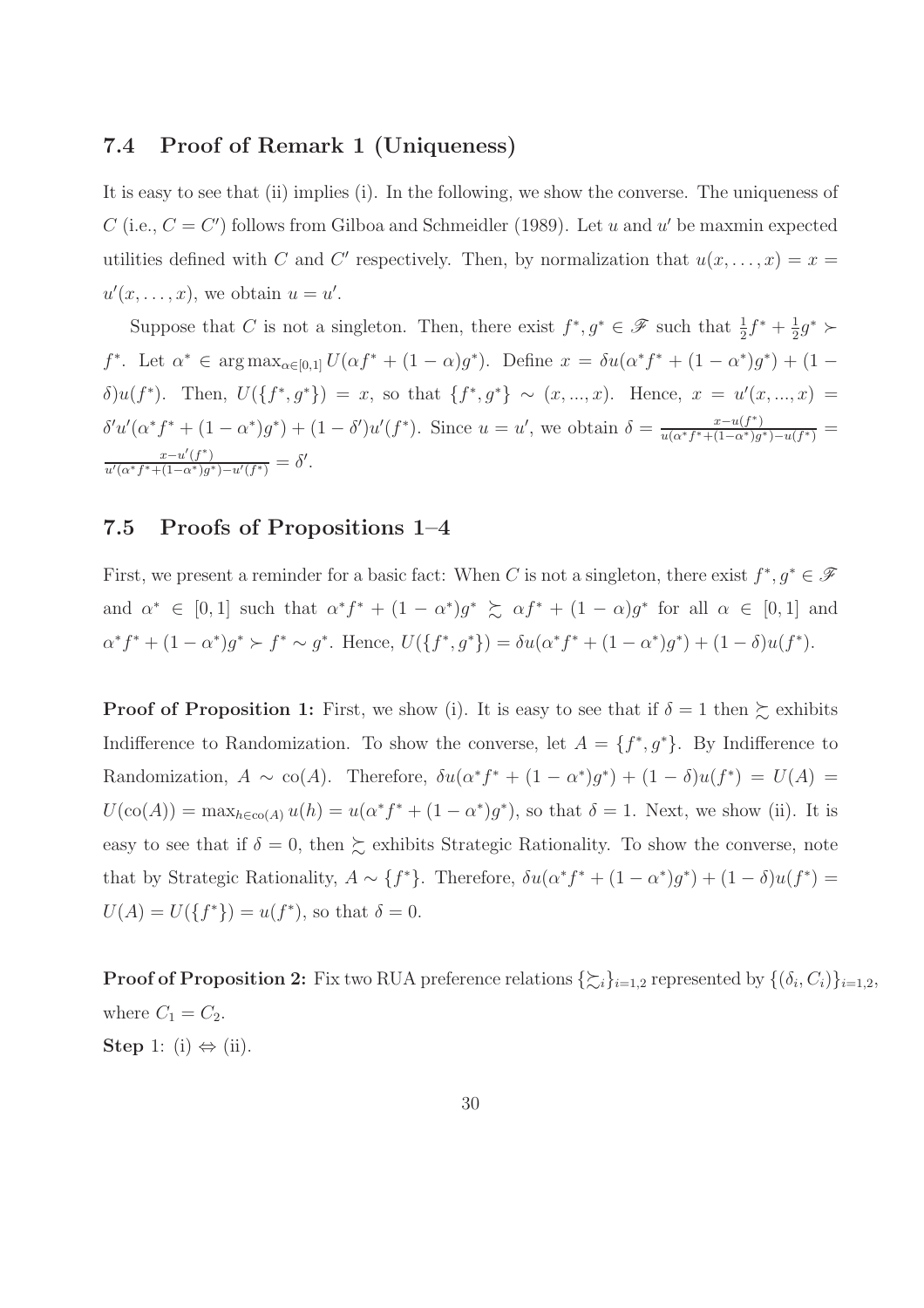**Proof of Step** 1: First, we show that (i) implies (ii). Suppose that  $\succsim_1$  exhibits a stronger preference for flexibility than  $\succsim_2$ . Define  $u(f) = \min_{p \in C} \sum_{s \in S} p(s) f(s)$ . In the following, we show  $\delta_1 \geq \delta_2$ . Let  $U_1$  and  $U_2$  be the RUA representations with  $(\delta_1, u)$  and  $(\delta_2, u)$ , respectively. Define  $x = \delta_2 u(\alpha^* f^* + (1 - \alpha^*) g^*) + (1 - \delta_2) u(f^*)$ . Since  $U_2({f^*}, g^*, (x, ..., x))$  =  $\delta_2 u(\alpha^* f^* + (1 - \alpha^*) g^*) + (1 - \delta_2) u(f^*) = x$ , then  $\{f^*, g^*, (x, ..., x)\} \sim_2 (x, ..., x)$ . Since  $\succsim_1$ exhibits a stronger preference for flexibility than  $\succeq_2$ , then  $\{f^*, g^*, (x, ..., x)\}\succeq_1 (x, ..., x)$ . Hence,  $U_1({f^*}, g^*, (x, ..., x)) = \delta_1 u(\alpha^* f^* + (1 - \alpha^*) g^*) + (1 - \delta_1) u(f^*) \geq x$ . Therefore,  $\delta_1 \geq \frac{x-u(f^*)}{u(\alpha^* f^*+(1-\alpha^*)g)}$  $\frac{x-u(f^{-})}{u(\alpha^*f^{*}+(1-\alpha^*)g^{*})-u(f^{*})}=\delta_2.$ 

Second, we show that (ii) implies (i). Suppose that  $\delta_1 \geq \delta_2$  and  $C_1 = C_2$ . Define  $u(f) = \min_{p \in C_1} \sum_{s \in S} p(s) f(s)$ . Fix any  $A \in \mathscr{A}$  and  $g \in A$  such that  $A \succsim_2 g$  to show  $A \succsim_1 g$ . Then, for any  $\rho \in \Delta_{\succeq 2}(A)$ ,

$$
U_1(A) \geq \delta_1 u(\sum_{f \in \mathcal{F}} \rho(f)f) + (1 - \delta_1) \sum_{f \in \mathcal{F}} \rho(f)u(f)
$$
  
\n
$$
\geq \delta_2 u(\sum_{f \in \mathcal{F}} \rho(f)f) + (1 - \delta_2) \sum_{f \in \mathcal{F}} \rho(f)u(f) \quad (\because \delta_1 \geq \delta_2)
$$
  
\n
$$
= U_2(A) \qquad (\because \rho \in \Delta_{\succsim 2}(A))
$$
  
\n
$$
\geq u(g).
$$
  
\n
$$
(\because A \succsim_2 g)
$$

Step 2: (ii)  $\Leftrightarrow$  (iii).

**Proof of Step** 2: Note that by definition, for all  $i \in \{1,2\}$ ,  $\Delta_{\geq i}(A) = \arg \max_{\rho \in \Delta(A)} w_i(\rho)$ .

First, we show that (ii) implies (iii). Suppose that  $\delta_1 \geq \delta_2$ . Choose  $A \in \mathscr{A}$  such that  $(\Delta_{\geq 2}(A)) \setminus A \neq \emptyset$ . Choose any  $\rho^* \in (\Delta_{\geq 2}(A)) \setminus A$ . Then,  $w_2(\rho^*) \geq w_2(f)$  for any  $f \in A$ . Therefore,

$$
w_1(\rho^*) = \delta_1 u(\sum_{f \in \mathcal{F}} \rho^*(f) f) + (1 - \delta_1) \sum_{f \in \mathcal{F}} \rho^*(f) u(f)
$$
  
\n
$$
\geq \delta_2 u(\sum_{f \in \mathcal{F}} \rho^*(f) f) + (1 - \delta_2) \sum_{f \in \mathcal{F}} \rho^*(f) u(f) \quad (\because \delta_1 \geq \delta_2)
$$
  
\n
$$
= w_2(\rho^*).
$$

So, we obtain  $w_1(\rho^*) \ge w_2(\rho^*)$ . Since  $w_2(\rho^*) \ge w_2(f)$  and  $w_2(f) = u(f) = w_1(f)$  for any  $f \in A$ , it follows that  $w_1(\rho^*) \geq w_1(f)$  for any  $f \in A$ . Hence, if there exists  $f \in A$  such that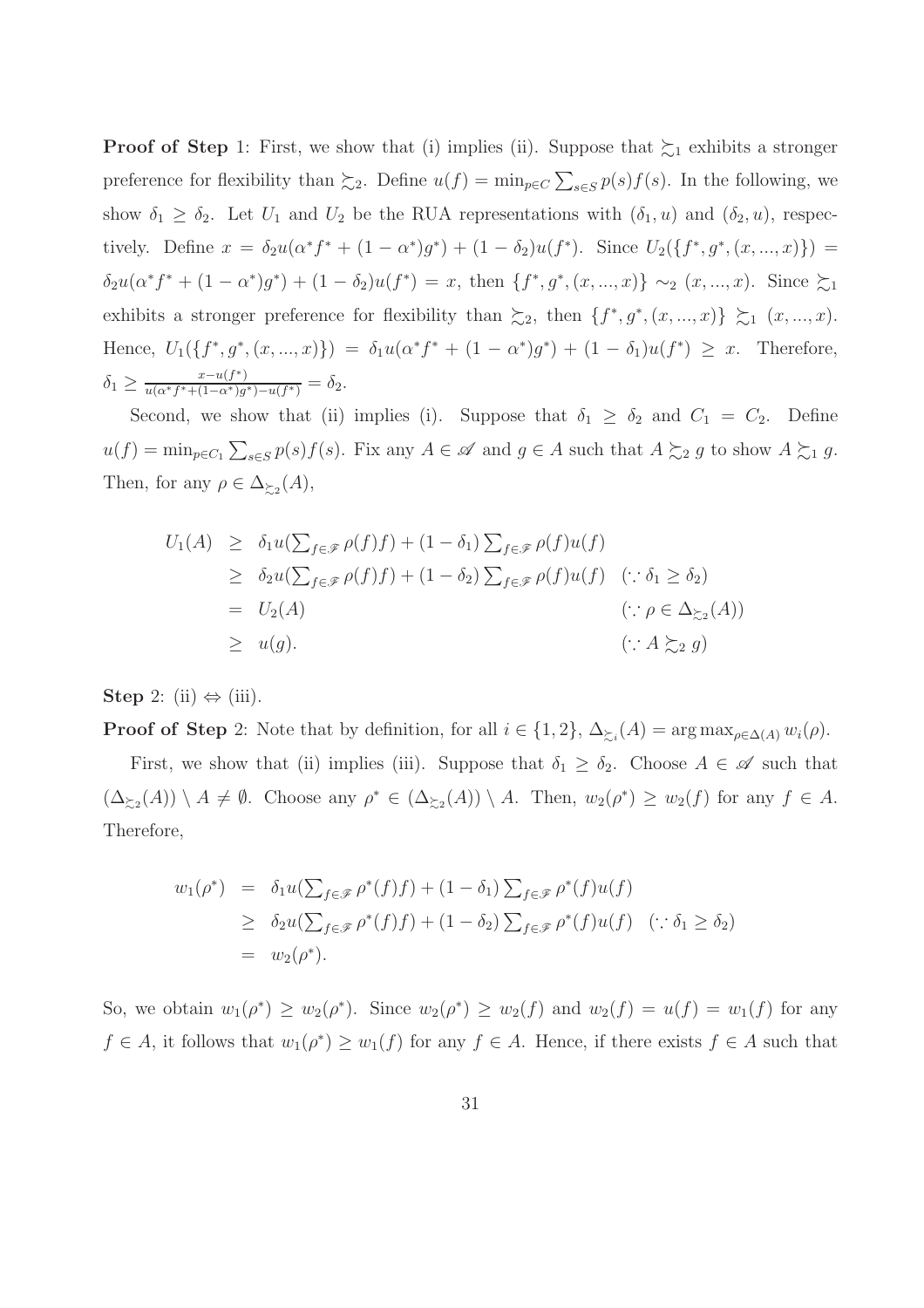$f \in \Delta_{\succeq_1}(A)$ , then  $\rho^* \in (\Delta_{\succeq_1}(A)) \setminus A \neq \emptyset$ . If there exists no  $f \in A$  such that  $f \in \Delta_{\succeq_1}(A)$ , then  $(\Delta_{\geq 1}(A))\setminus A=\Delta_{\geq 1}(A)\neq\emptyset$ . (Remember that  $\Delta_{\geq 1}(A)\neq\emptyset$ .) In either case,  $(\Delta_{\geq 1}(A))\setminus A\neq\emptyset$ .

Second, we show that (iii) implies (ii). Suppose that  $\succsim_1$  exhibits a stronger preference for randomization than  $\succsim_2$ . We show  $\delta_1 \geq \delta_2$ . Define  $x = w_2(\alpha^* f^* \oplus (1 - \alpha^*) g^*)$  and  $A = \{f^*, g^*, (x, \ldots, x)\}.$  Then,  $\alpha^* f^* \oplus (1 - \alpha^*) g^* \in (\Delta_{\geq 2}(A)) \setminus A \neq \emptyset$ . By way of contradiction suppose that  $\delta_1 < \delta_2$ , then

$$
x = w_2(\alpha^* f^* \oplus (1 - \alpha^*) g^*)
$$
  
\n
$$
= \delta_2 u(\alpha^* f^* + (1 - \alpha^*) g^*) + (1 - \delta_2) u(f^*)
$$
  
\n
$$
> \delta_1 u(\alpha^* f^* + (1 - \alpha^*) g^*) + (1 - \delta_1) u(f^*) \quad (\because \delta_2 > \delta_1)
$$
  
\n
$$
= w_1(\alpha^* f^* \oplus (1 - \alpha^*) g^*).
$$

By the constant linearity of  $u, \Delta_{\succeq_1}(A) \equiv \arg \max_{\rho \in \Delta(A)} w(\rho) = \{(x, \ldots, x)\}\)$ , so that  $\Delta_{\succeq_1}(A) \setminus \Delta_{\succeq_2}(A)$  $A = \emptyset$ . This contradicts that  $\succsim_1$  exhibits a stronger preference for randomization than  $\succsim_2$ .

**Proof of Propositions 3 and 4:** First, we show Proposition 4. If  $u(f^{Red}) = u(f^{Black})$ , then  $\min_{p \in C} p(\text{Red}) = \min_{p \in C} p(\text{Black})$ . Hence,  $U(\lbrace f^{\text{Red}}, f^{\text{Black}} \rbrace) = \max_{\alpha \in [0,1]} w(\alpha f^{\text{Red}} \oplus (1-\alpha))$  $\alpha$ )  $f^{\text{Black}}$ ) =  $w(\frac{1}{2})$  $\frac{1}{2}f^{\text{Red}} \oplus \frac{1}{2}$  $\frac{1}{2}f^{\text{Black}} = \delta \frac{1}{2} + (1 - \delta)(\frac{1}{2} \min_{p \in C} p(\text{Red}) + \frac{1}{2} \min_{p \in C} p(\text{Black})) = \frac{1}{2}(1 (1-\delta)|C|$ , where the last equality holds because  $\min_{p\in C} p(\text{Black}) = 1-\max_{p\in C} p(\text{Red})$ . Since  $\frac{1}{2} - r^{\text{RedBlack}} = U(\lbrace f^{\text{Red}}, f^{\text{Black}} \rbrace)$ , by the definition of  $r^{\text{RedBlack}}$ , then  $r^{\text{RedBlack}} = \frac{1}{2}$  $rac{1}{2}(1-\delta)|C|.$ 

Next we show Proposition 3. Note that since  $\min_{p \in C} p(\text{Red}) = \min_{p \in C} p(\text{Black})$ , we obtain  $\max_{p \in C} p(\text{Red}) = 1 - \min_{p \in C} p(\text{Black}) = 1 - \min_{p \in C} p(\text{Red})$ . Therefore, by the definition of |C|, we obtain  $\frac{1}{2}(1 - \delta)|C| = \frac{1}{2}$  $\frac{1}{2}(1-\delta)(1-2\min_{p\in C}p(\text{Red})) = (1-\delta)(\frac{1}{2}-\min_{p\in C}p(\text{Red})).$ 

By the definition of  $r^{\text{Red}}$ ,  $\frac{1}{2} - r^{\text{Red}} = u(f^{\text{Red}})$ . Since  $u(f^{\text{Red}}) = \min_{p \in C} p(\text{Red})$ , we obtain  $r^{\text{Red}} = \frac{1}{2} - \min_{p \in C} p(\text{Red})$ . Since  $u(f^{\text{Red}}) = u(f^{\text{Black}})$ , then  $r^{\text{Red}} = r^{\text{Black}}$ . Hence,  $\min\{r^{\text{Red}}, r^{\text{Black}}\} > r^{\text{RedBlack}}\}$  if and only if  $\frac{1}{2} - \min_{p \in C} p(\text{Red}) > (1 - \delta)(\frac{1}{2} - \min_{p \in C} p(\text{Red}))$  if and only if  $\delta > 0$ .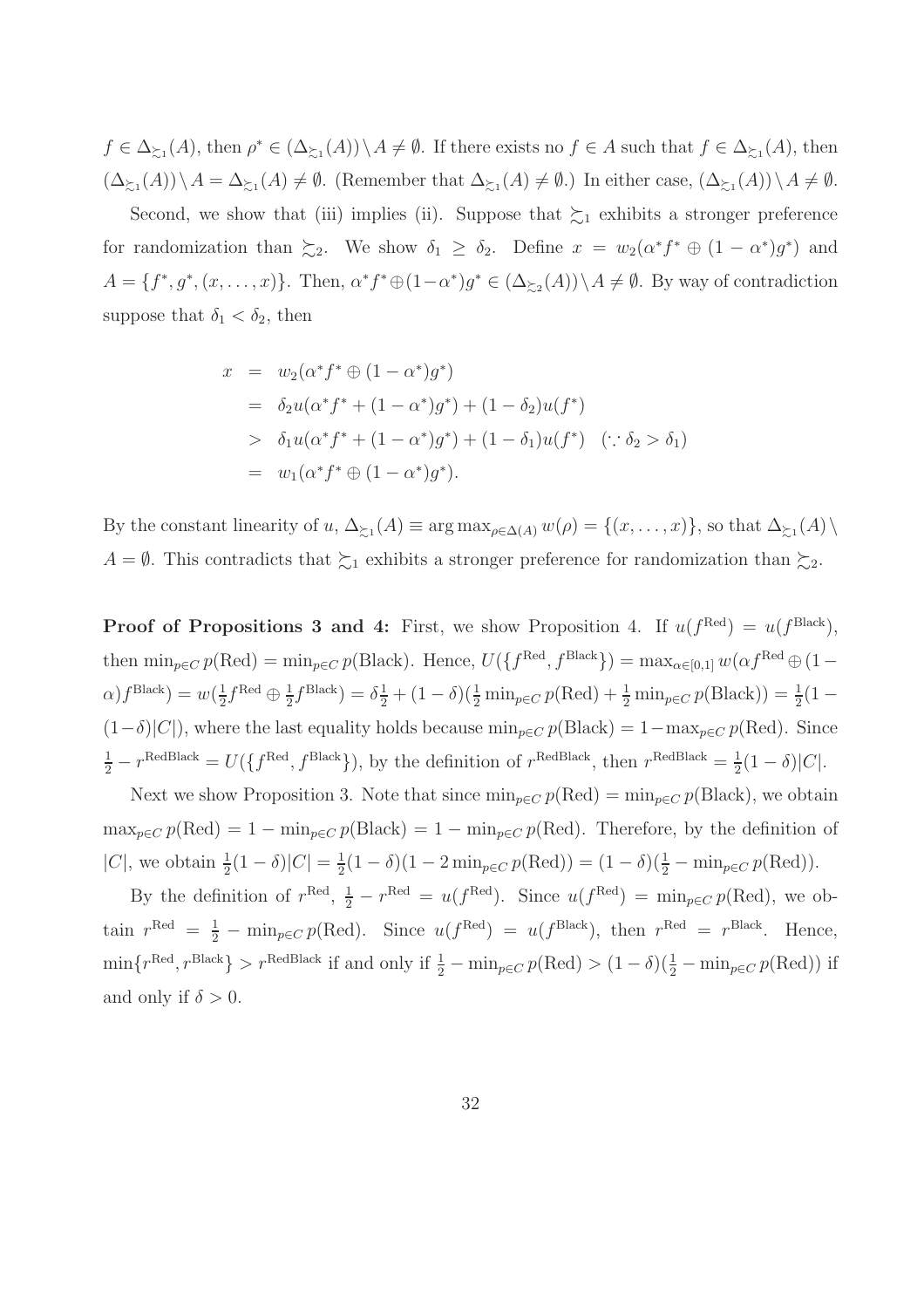## References

- [1] Anscombe, Francis J., and Robert J. Aumann (1963): "A Definition of Subjective Probability," Annals of Mathematical Statistics, 34(1), 199–205.
- [2] Battigalli, Pierpaolo, Simone Cerreia-Vioglio, Fabio Maccheroni, and Massimo Marinacci (2013): "Mixed Extensions of Decision Problems under Uncertainty," Working paper n.485 Universitá Bocconi.
- [3] Dekel, Eddie, Barton L. Lipman, and Aldo Rustichini (2001): "Representing Preferences with a Unique Subjective State Space," *Econometrica*, 69, 891–934.
- [4] Eichberger, Jurgen, Simon Grant, and David Kelsey (2014): "Randomization and Dynamic Consistency," working paper.
- [5] Ellsberg, Daniel (1961): "Risk, Ambiguity, and the Savage Axioms," The Quarterly Journal of Economics , 75, 643–669.
- [6] Epstein, Larry G., Massimo Marinacci, and Kyoungwon Seo (2007): "Coarse Contingencies and Ambiguity," Theoretical Economics, 2, 355–394.
- [7] Gilboa, Itzhak and David Schmeidler (1989): "Maxmin Expected Utility with a Nonunique Prior," Journal of Mathematical Economics, 18, 141–153.
- [8] Gilboa, Itzhak (2009): Theory of Decision under Uncertainty, New York: Cambridge University Press.
- [9] Gul, Faruk, and Wolfgang Pesendorfer (2006):"Random Expected Utility," Econometrica, 74, 121–146.
- [10] Kreps, David M. (1979): "A Representation Theorem for "Preference for Flexibility"," Econometrica, 47, 565–77.
- [11] Kuzmics, Christoph (2013): "A Rational Ambiguity Averse Person Will Never Display her Ambiguity Aversion," working paper.
- [12] Maccheroni, Fabio, Massimo Marinacci and Aldo Rustichini (2006):"Ambiguity Aversion, Robustness, and the Variational Representation of Preferences, " Econometrica, 74, 1447–1498.
- [13] Manzini, Paola and Marco Mariotti (2012): "Stochastic Choice and Consideration Sets," working paper.
- [14] Raiffa, Howard (1961): "Risk, Ambiguity, and the Savage Axioms: Comment," The Quarterly Journal of Economics, 75, 690–694.